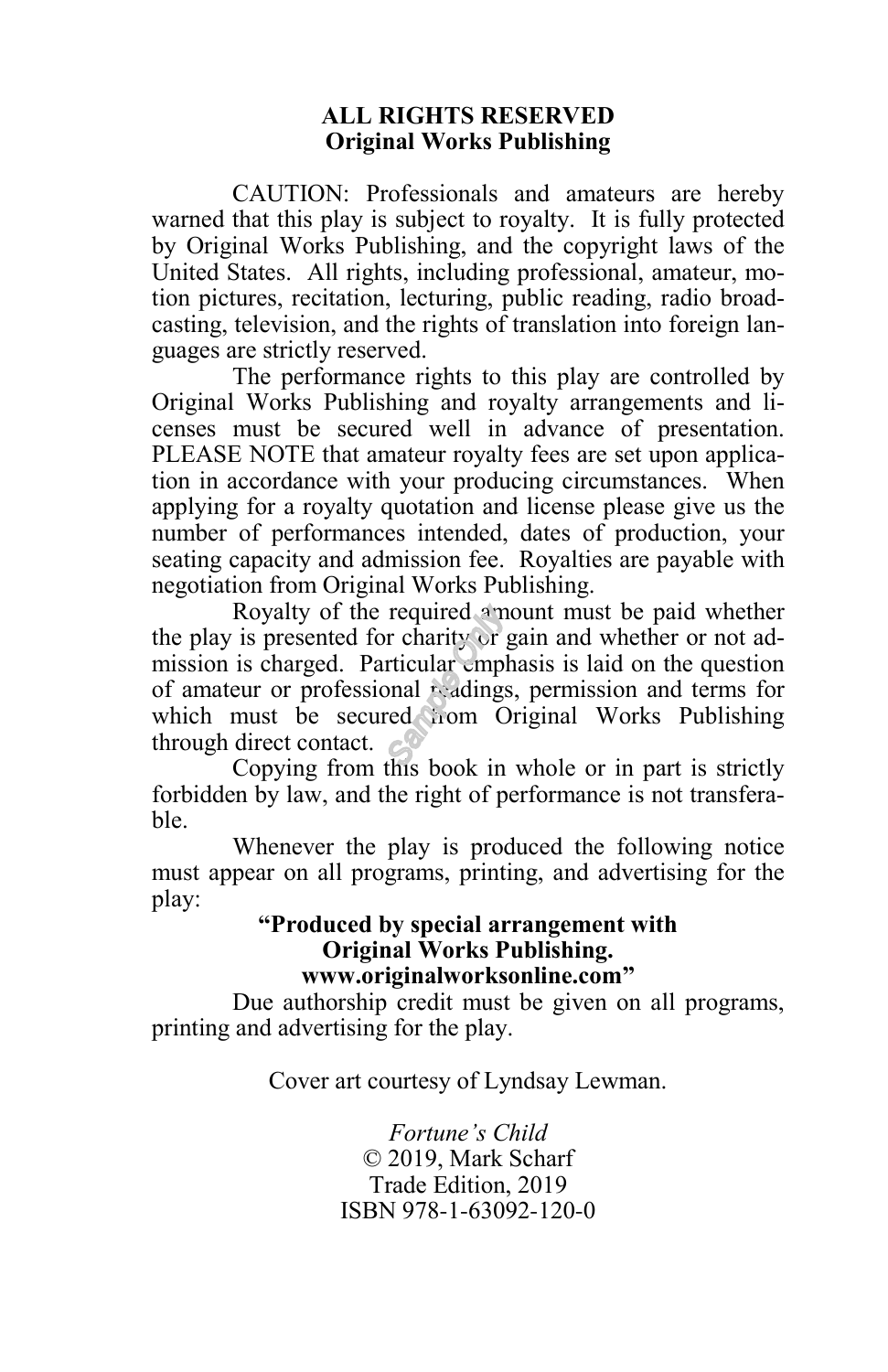# *Also Available By Mark Scharf*



**KEEPING FAITH**

**Synopsis:** Ed and Jane are not about to let their 18 year old daughter Faith marry 45 year old Hartsell (Hart) Edward Thomas Williams IV – even if he does own "Hartsell's Patio Furniture." So, on the day before the wedding, they do what any parents would do: they kidnap Faith and drive into the wilds of Arkansas to hide out until things cool down or Faith changes her mind. With Hart and the police in pursuit and Faith refusing to play victim, Ed and Jane have their hands full in this dark comedy which is part extremely-dysfunctional-family-fun and part political commentary.

**Cast Size:** 2 Males, 2 Females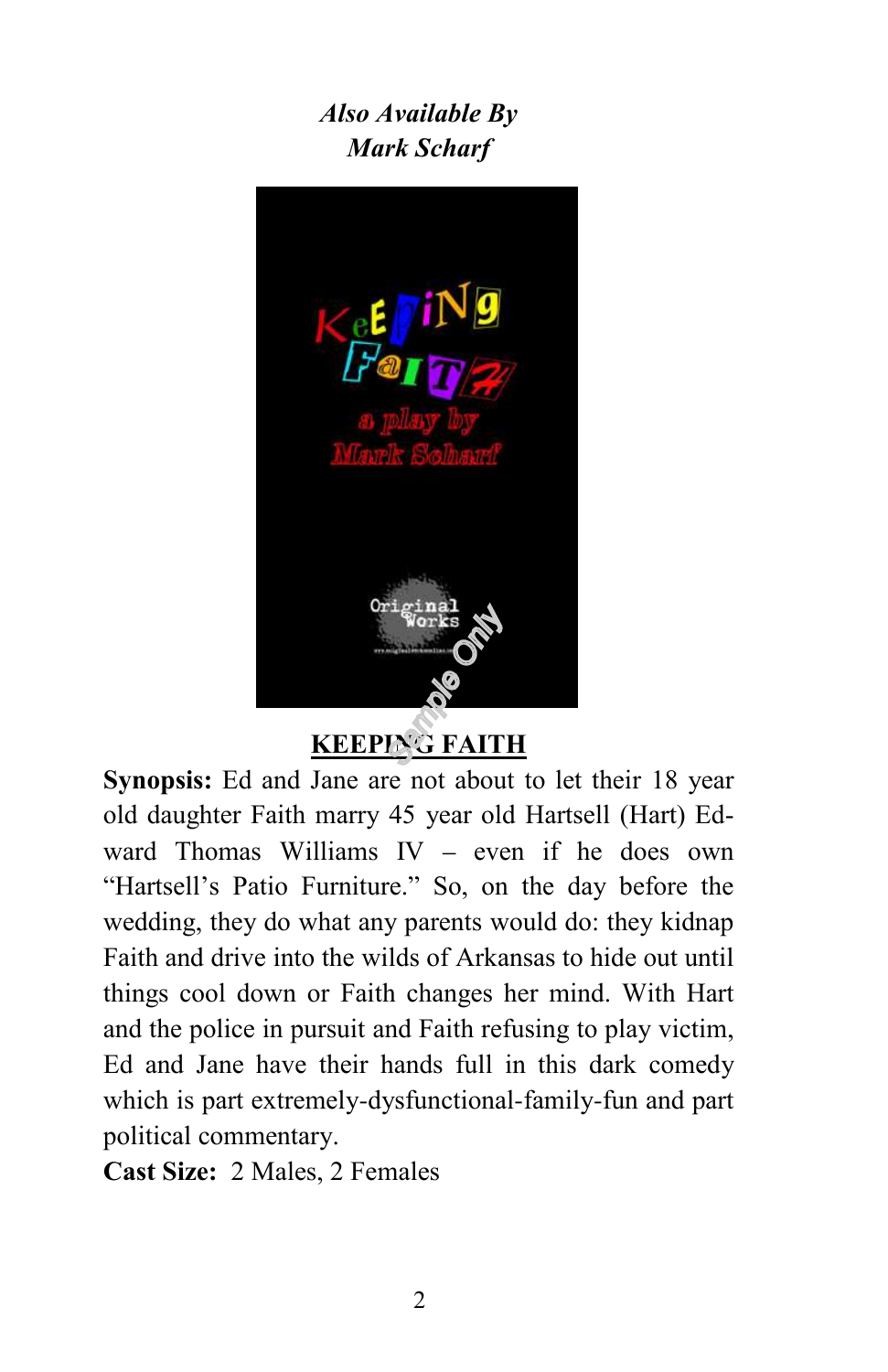# **FORTUNE'S CHILD**

# **A play in two acts**

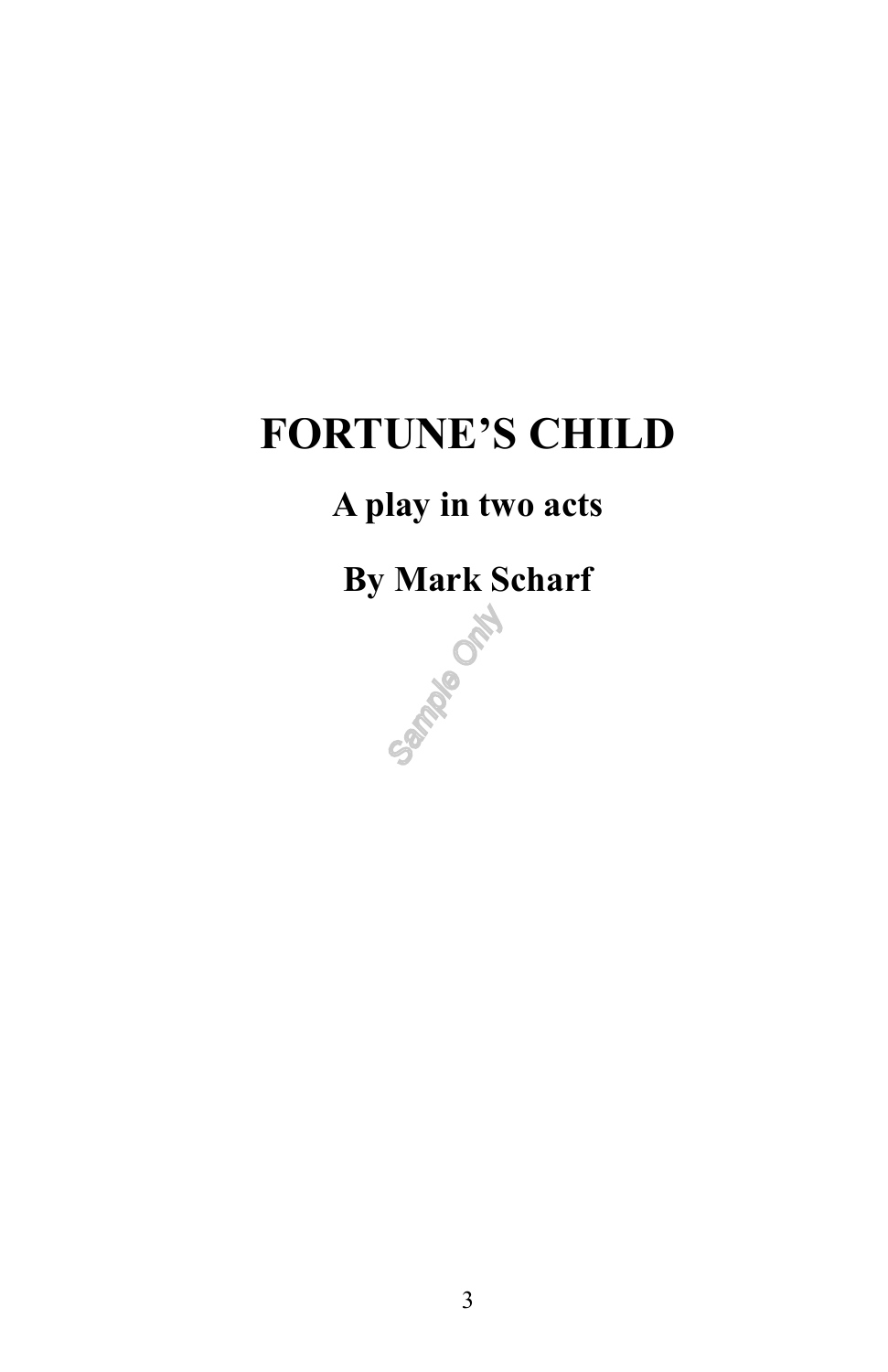For my best friend, Mike.

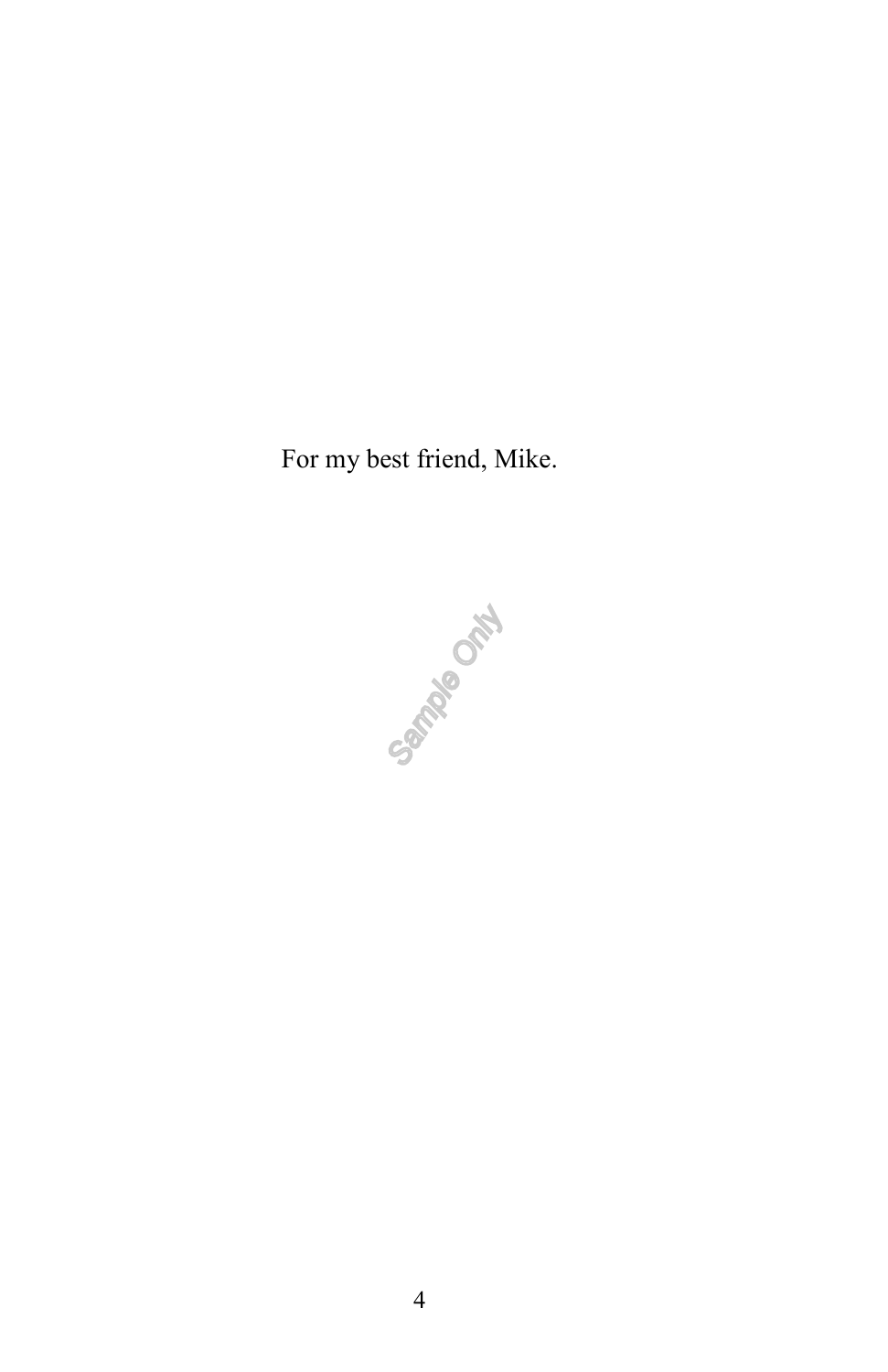FORTUNE'S CHILD was first produced in 2015 under the auspices of the Actors' Equity Association Members Project Code presented by the *Fortune's Child* company members at the Baltimore Theatre Project in Baltimore, Maryland. The director was Yvonne Erickson. The lighting and scenic projections were by Terry Cobb and sound design was by Ann Warren. Choreography was by Sarah Olmsted Thomas and the dialogue coach was Leo Erickson. The production stage manager was Molly Raven Hopkins, the assistant stage manager was Chelsea Dove and the production manager was Iris Shih Kilmon. The cast was:

Mike/Sean Lance Lewman Sarah Kathryn Zoerb

Susan Marianne Gazzola Angelella Brian/Patrick/Dude Travis Charles Hudson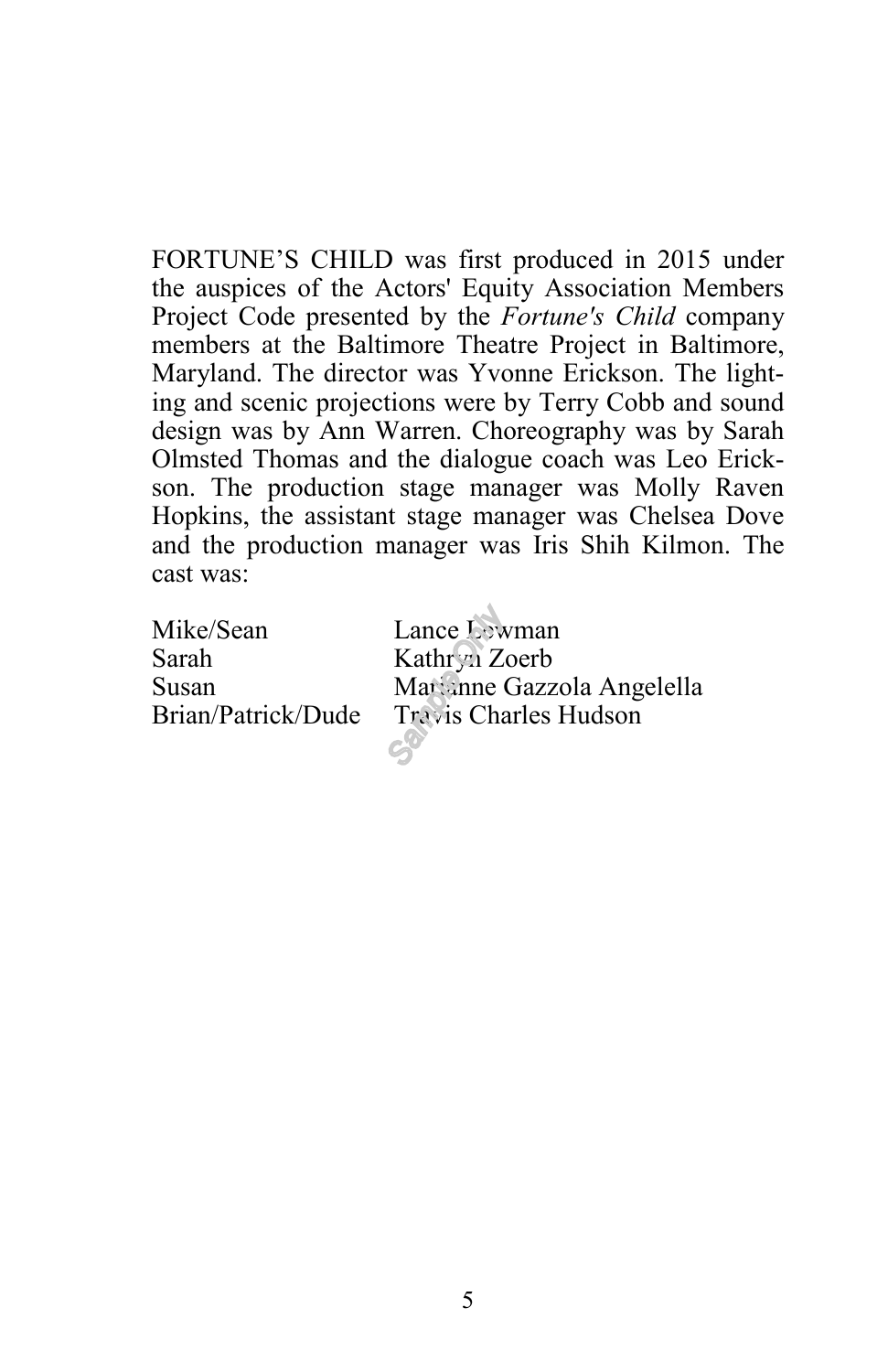Cast of Characters

(in order of appearance)

SUSAN—late 50's, MIKE's sister and SARAH's aunt; she is dying of ovarian cancer

MIKE/SEAN—MIKE is early/mid 50's, SARAH's father and SUSAN's brother, SEAN is an Irish stable hand

SARAH—18 years old. MIKE's daughter and SUSAN's niece.

BRIAN/PATRICK/DUDE—BRIAN is 18-20 years old and SARAH's longtime boyfriend, PATRICK is an Irish stable hand, and DUDE is an Hawaiian snorkeling instructor

TIME: Summer, the present

PLACE: various locations in a small town on the eastern shore as well as Ireland, New Zealand, and Hawaii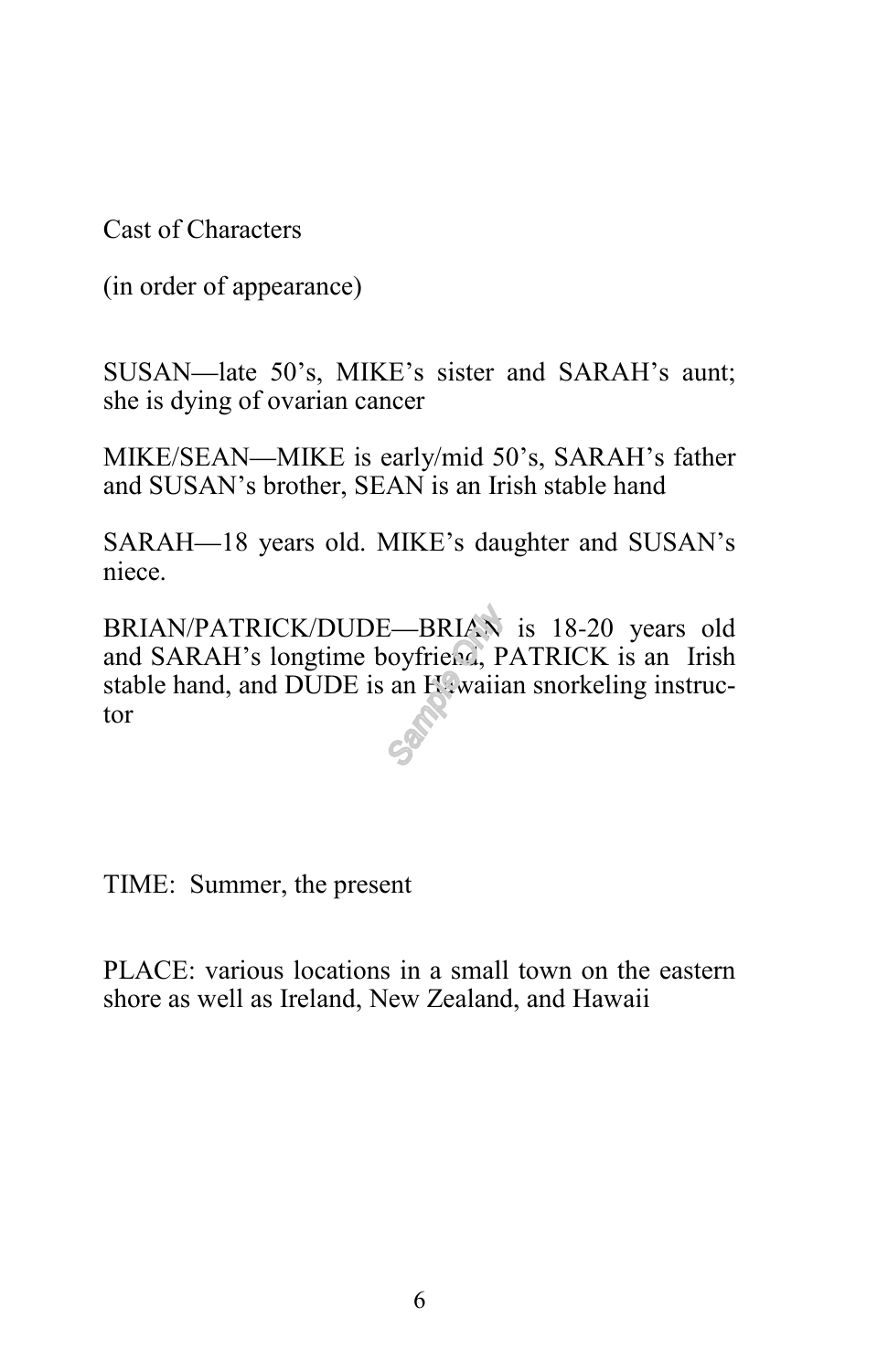# **FORTUNE'S CHILD**

# **Act One**

*(The lights rise to reveal a Weeping Willow tree at the back of the stage represented in any way desired; e.g. as a projection on a scrim, or as a "real" tree. The stage floor around the tree is covered in sticks and branches.)*

*(The tree remains onstage throughout the play, as do all of the suggested locations including MIKE's kitchen table, SUSAN's bed, and a wingback chair in MIKE and SU-SAN's Mother's room in an assisted living facility. If the tree is a projection, it can be used to help establish the location is MIKE's house instead of an image of his house.)*

*(SUSAN and MIKE enter, SUSAN covering them with an umbrella, and stand CS looking up at the Weeping Willow tree. SARAH enters under her own umbrella and stands SR of MIKE and SUSAN and gazes up at the tree. BRIAN enters without an umbrella and stands SL of SUSAN and MIKE*.)

*(BRIAN turns to look at SARAH, who does not respond. SARAH and BRIAN exit on different sides of the stage. MIKE crosses down to where the graveyard scene will be played. MIKE and SUSAN share a look and then SUSAN exits.)*

*(The lights rise on a grave in a small rural cemetery; perhaps a photo of a rural cemetery is projected on a large screen at the back of the stage.)*

*(After a moment, MIKE crosses DS to the cemetery.)*

MIKE: C'mon, c'mon! Cover me – I'm getting wet…

*(SARAH enters holding an umbrella over her head.)*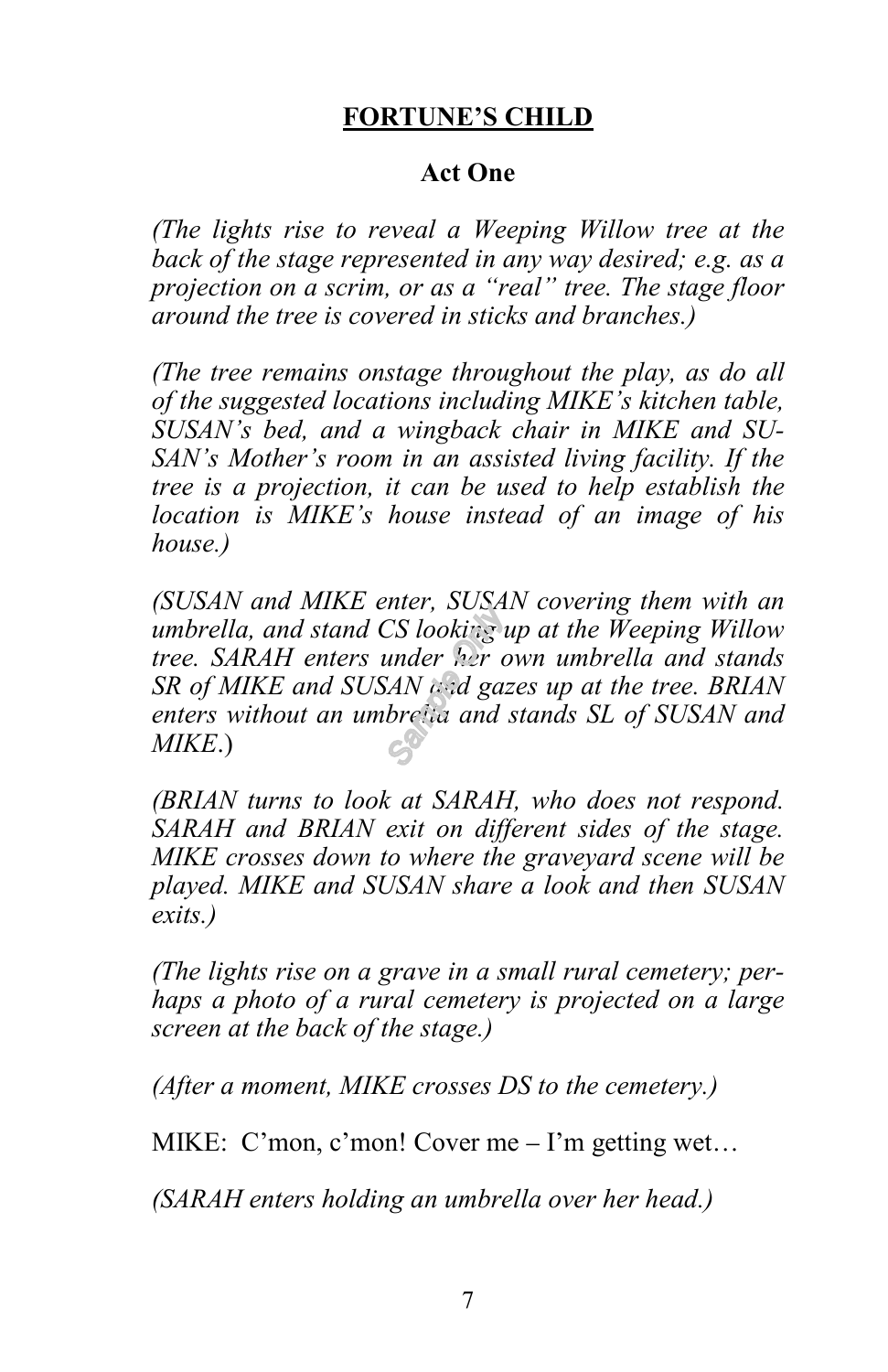SARAH: What are we doing here?

MIKE: Come here.

SARAH: It's freezing out here.

MIKE: That's because it's so early in the morning.

SARAH: Why couldn't you just let me go to bed?

MIKE: You'd still be in bed if you hadn't stayed out all night.

SARAH: Dad!

MIKE: Now, come over here like I asked you.

SARAH: You didn't ask me – you told me.

*(PAUSE as SARAH hesitates. MIKE turns and glares at her and SHE crosses to him and holds the umbrella out so that it covers them both.)* 

MIKE: You just stand right there.

*(HE points to the US side of the grave.)*

SARAH: Why are you doing this?

MIKE: Stand right there. And don't you move.

SARAH: I don't want to walk on Mom's grave.

MIKE: Then come around me. I want you right there.

SARAH: You're going to get soaked.

MIKE: I'm already soaked. Now, move.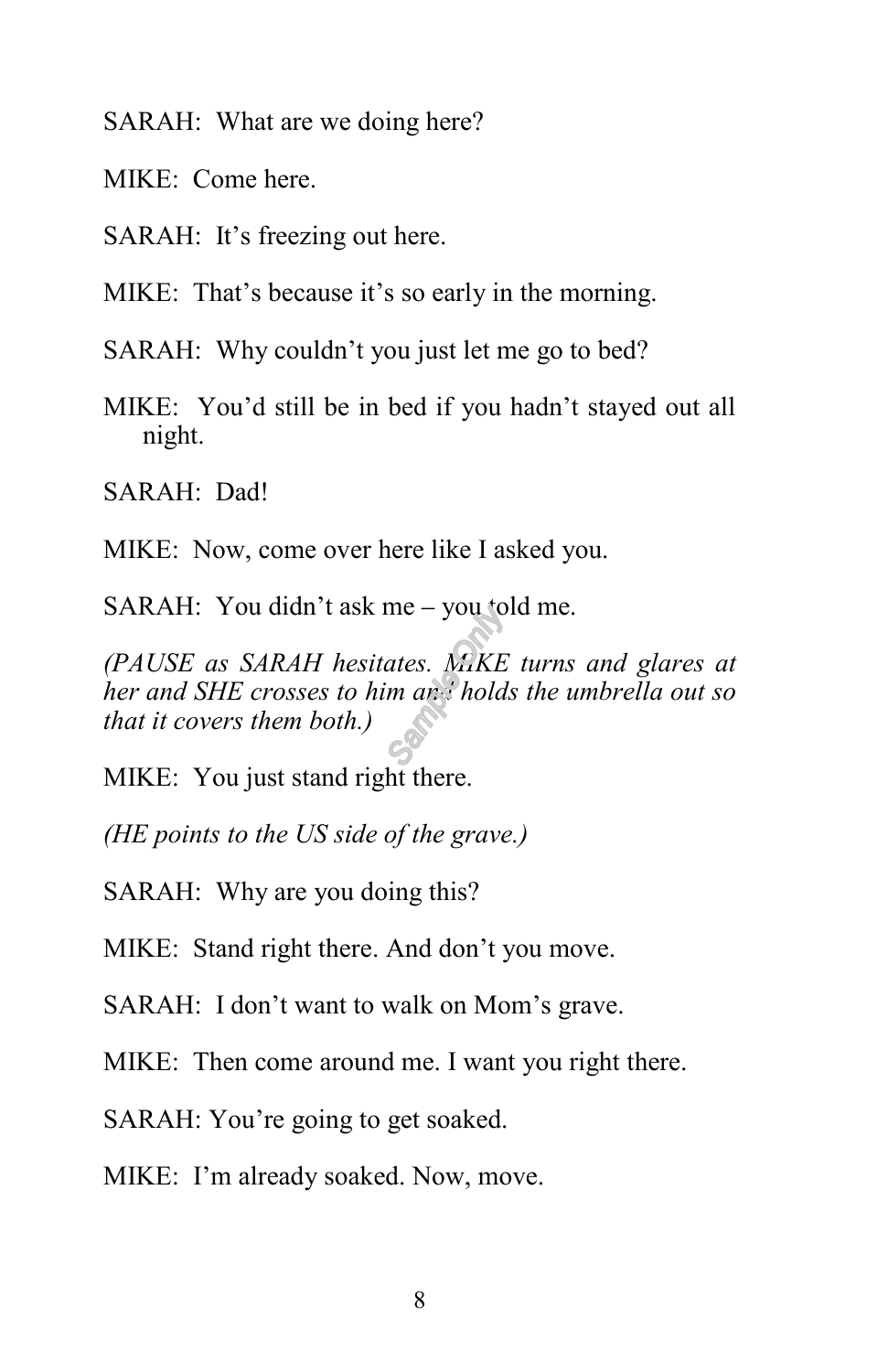SARAH: Okay, okay…

*(SHE crosses behind and around MIKE to stand where HE points.)*

*(A cell phone in SARAH's pocket rings and SHE pulls it out from her pocket.)*

MIKE: Don't you dare answer that phone!

SARAH: Dad!

MIKE: They'll leave a message.

SARAH: Dad!!

*(The phone stops ringing.)*

MIKE: They'll call back if it's important. Right now this is important, so turn that thing off.

*(SHE turns her cell phone off and puts it back in her pocket.)*

*(Small PAUSE as MIKE stares at her, then turns his attention to the grave. HE slowly gets down on both knees in front of it.)*

SARAH: You're going to stain the knees of your pants.

*(HE ignores her and places his palms together in prayer.)*

MIKE: And you're going to get sick.

*(SHE awkwardly holds the umbrella out so that it protects them both.)*

MIKE: I've been sick to my stomach most of the night.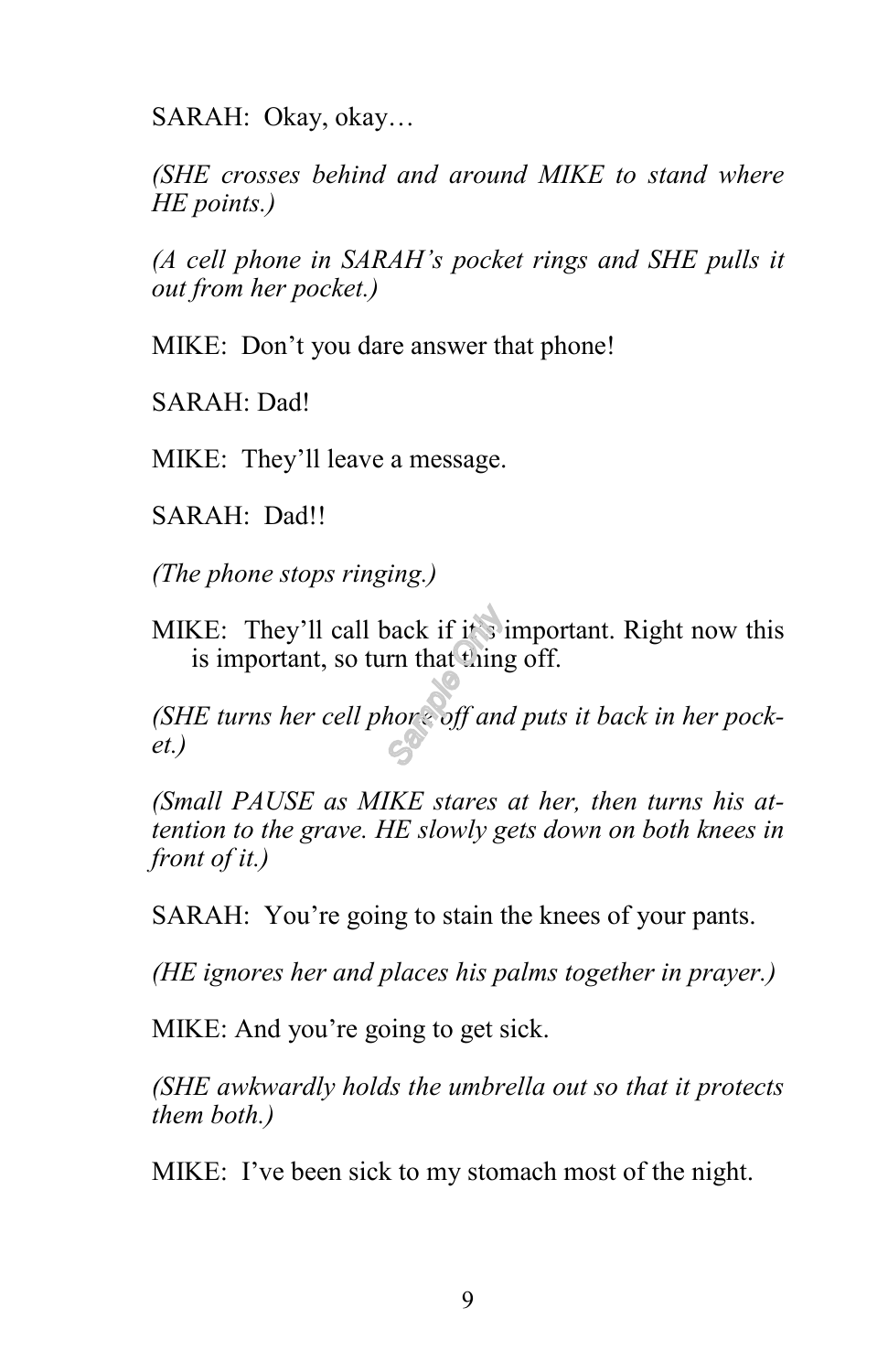## SARAH: You've made your point.

- MIKE: *(To the grave)* Sweetheart… I've come here this morning to ask your forgiveness for my failure as a father. When I think about what a good mother you were I wonder what it is I didn't learn from you – what am I missing to have failed you and my daughter? I'm sure you know that Sarah has acted in ways I would never dream of. I don't know what I could have done or said differently to have earned the love and consideration she always had for you. Why would my only daughter lie to me – stay out all night – disappear somewhere so I don't know where she is or who she's with or if she's safe. Maybe I'm not as firm as you were – I don't know. And I'm sorry that I don't know, and I hope you will forgive me and help me to be a better father.
- SARAH: I am eighteen years old…
- MIKE: Shhhhhh!
- SARAH: You really think Mom can hear you?

MIKE: Shhhhhh!!

SARAH: You think she's down there listening? Why don't you talk to her by yourself in your room or something instead of dragging me out here?

MIKE: I said, Shhhh!!

SARAH: You think she cares about me staying out?

*(MIKE stands.)*

MIKE: I care.

SARAH: Then talk to me about it. You don't have to put on a show. Am I supposed to feel bad now?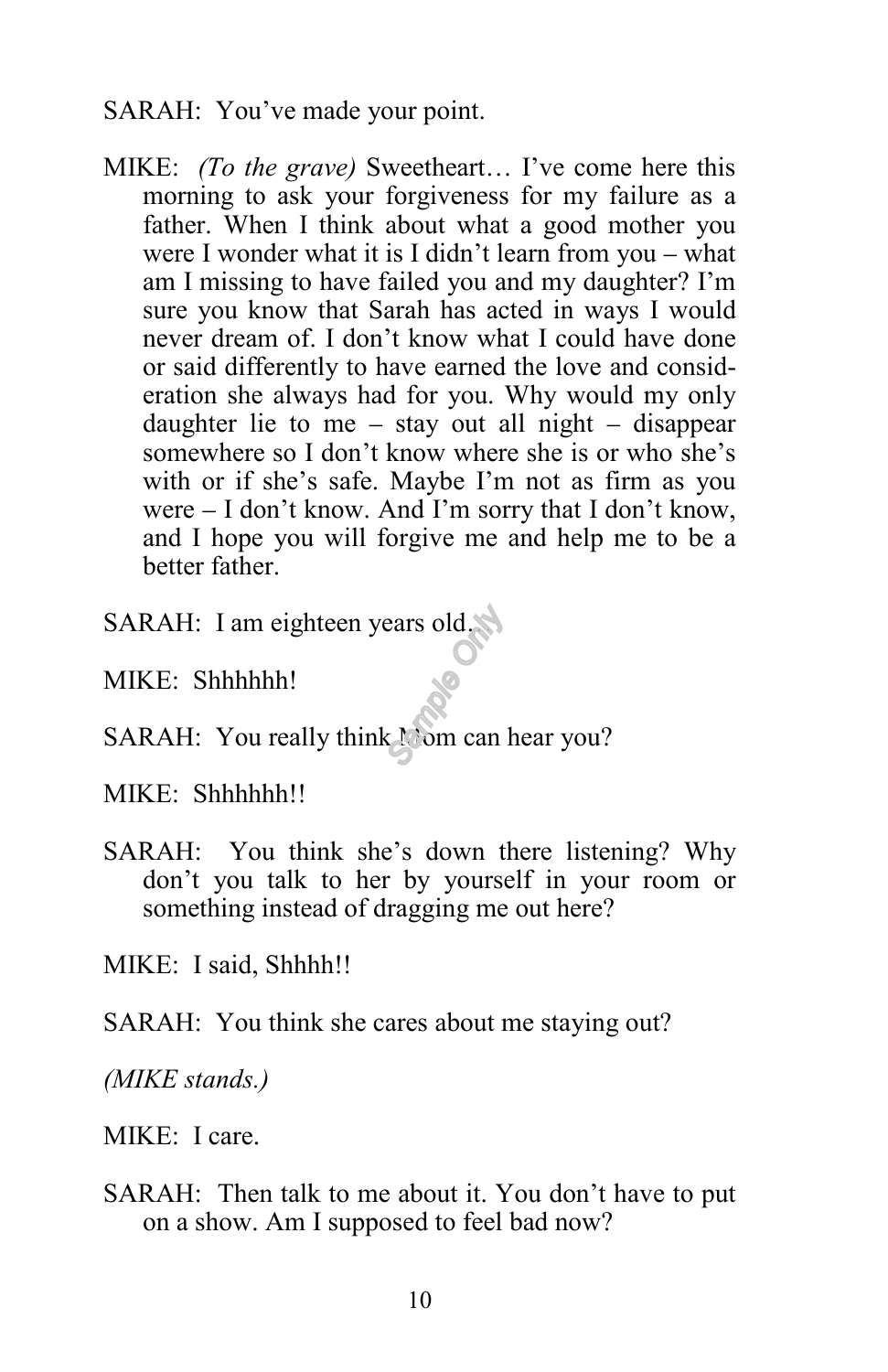MIKE: You lied to me.

SARAH: Oh, and you never lied to your parents?

MIKE: Sarah…

SARAH: Be careful what you say now – *Mom's listening*. *(Beat as THEY look at each other.)* I'll tell you what -- if she is, I know she understands.

MIKE: Get in the car.

SARAH: Give me the keys so I turn the heater on.

MIKE: I'm not giving you the keys.

SARAH: I'm cold!

MIKE: Go!

*(Beat as THEY look at each other and then SARAH exits. MIKE watches her leave then turns and stares at the grave.*)

MIKE: What the hell am I going to do?

*(The lights crossfade to the kitchen of MIKE's house. The kitchen table is covered in dirty cups, dishes, fast food containers, newspapers and a pizza box. Perhaps, a photo of the exterior of MIKE's house is projected on the screen at the back of stage; if not, then the Weeping Willow should appear.)*

*(SUSAN enters dressed for church. SHE carries a purse and holds an open umbrella over her head. SHE crosses slowly to the tree angrily kicking sticks and branches out her path. SHE stands before it, staring at it with a hand on her hip.)*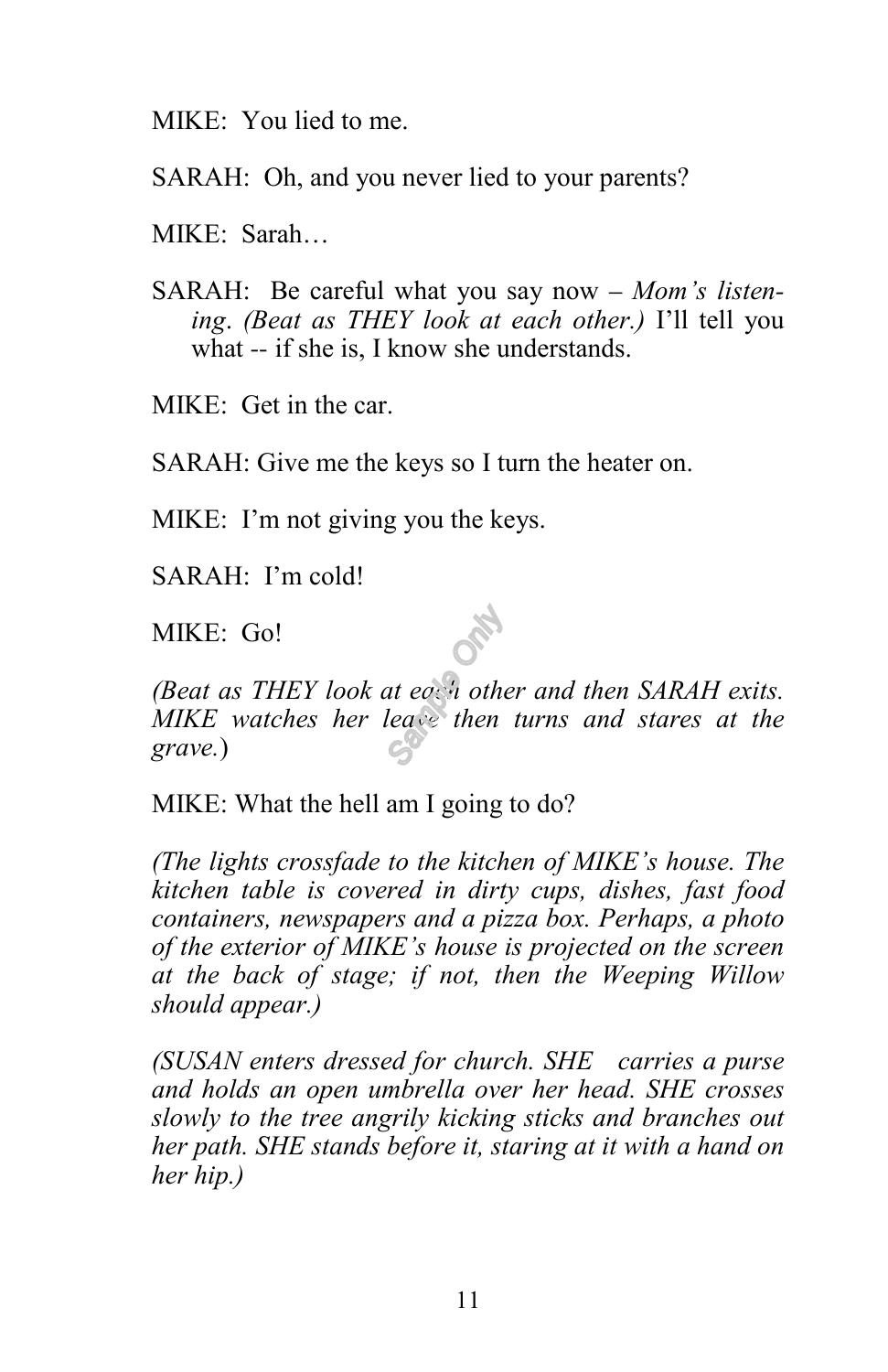*(After a moment, SHE brings both her hands to rest below her stomach, bending forward in pain. When the pain passes, SHE holds the umbrella over her head leaving one hand on her stomach, her back to the audience.)*

*(SUSAN turns and crosses from the tree into the kitchen. SHE closes her umbrella as SHE surveys the chaos. SHE notices a half-full coffee pot in a coffee maker. SHE pulls it out and sniffs the coffee then replaces the pot in the coffee maker.)* 

*(SHE stares at the mess on the table, picks up a trash can and picks up trash from the table and drops it into the can until SHE picks up something particularly gross and stops mid-action to look at it. SHE drops the item back on the table then starts pulling things out of the trashcan and dropping them back on the table, finally dumping the remainder of the can's contents across the table.)*

*(SHE sets he trashcan down, then methodically picks up used cups, one at a time, which SHE inspects and then rejects.)*

(*When SHE finally finds a cup that is acceptably clean, SHE pours herself a cup of coffee and sits at the kitchen table.)*

*(SHE shoves some used dishes on the table aside to clear room for her coffee cup and purse and sets them down. SHE then picks up a stack of newspapers from a kitchen chair, places them on the floor and sits. SHE sips the coffee.)*

*(SHE then opens her purse and takes out three pill bottles and lines them up in front of her. SHE opens each bottle, one at a time, takes a pill from it, swallows it with coffee, then puts the lid back on each bottle and returns them all to her purse.)*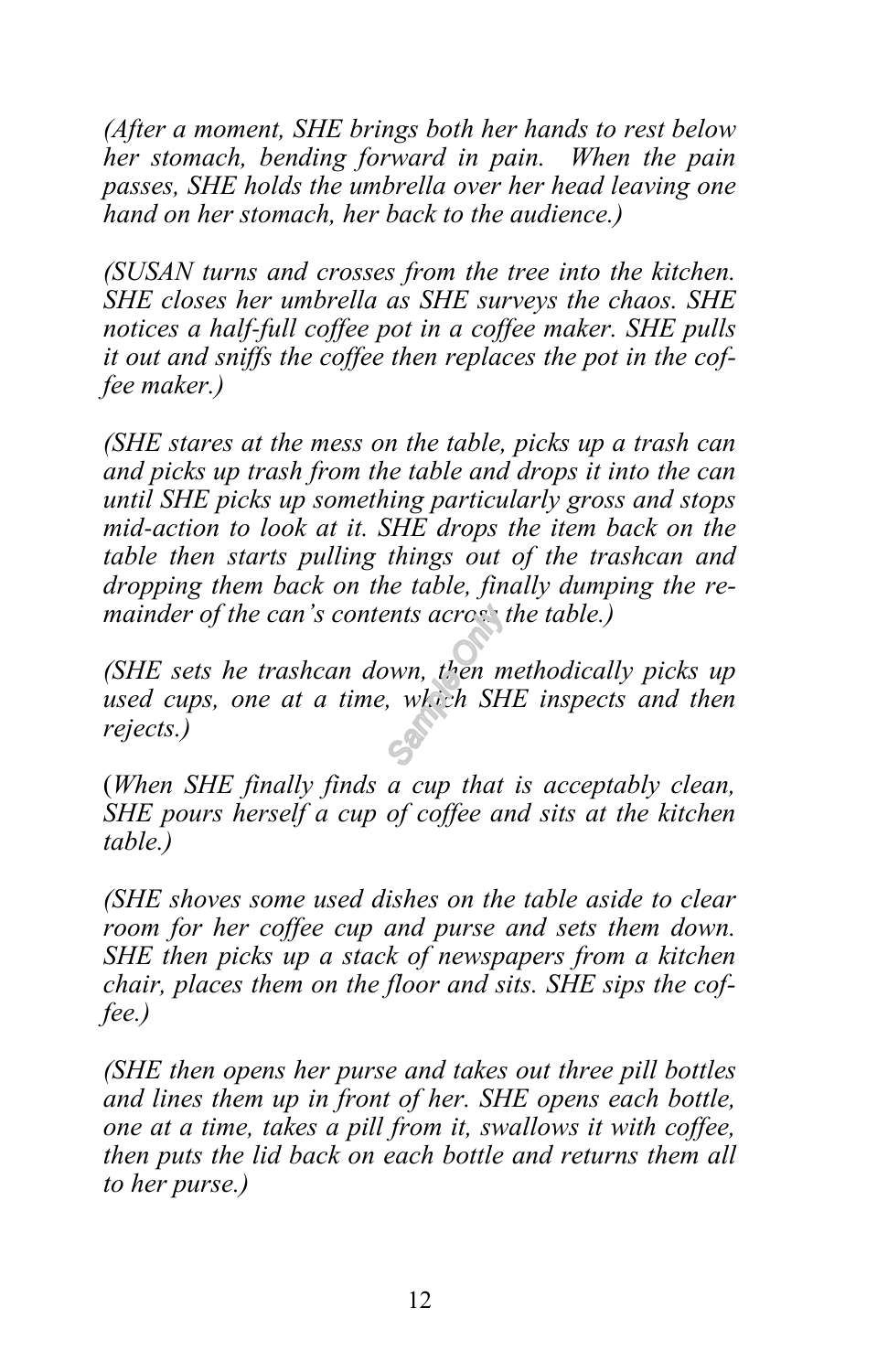*(SARAH enters, cell phone glued to her ear, and waves to SUSAN as SHE rushes past her and disappears into another room.)*

*(After a moment, MIKE enters. HE and SUSAN silently look at each other and MIKE tosses his car keys on the table before picking up the first cup HE finds and pours himself the remainder of the coffee in the pot.)*

- MIKE: Want me to make some more?
- SUSAN: No thanks. *(Beat)* Take a shower in your clothes?
- MIKE: Had to run out and got caught in the rain.
- SUSAN: You said to come over for breakfast before Mass.
- MIKE: I know... I had a little situation with your niece.
- SUSAN: I didn't think teenagers were up this early on a Sunday morning.
- MIKE: They are if they're just coming home from the night before.
- SUSAN: She stayed out all night?
- MIKE: Oh, yeah.
- SUSAN: Did she tell you or did you catch her?
- MIKE: I had no idea she wasn't in her bed until she marched in here just as normal as you please.
- SUSAN: She's an eighteen-year-old girl…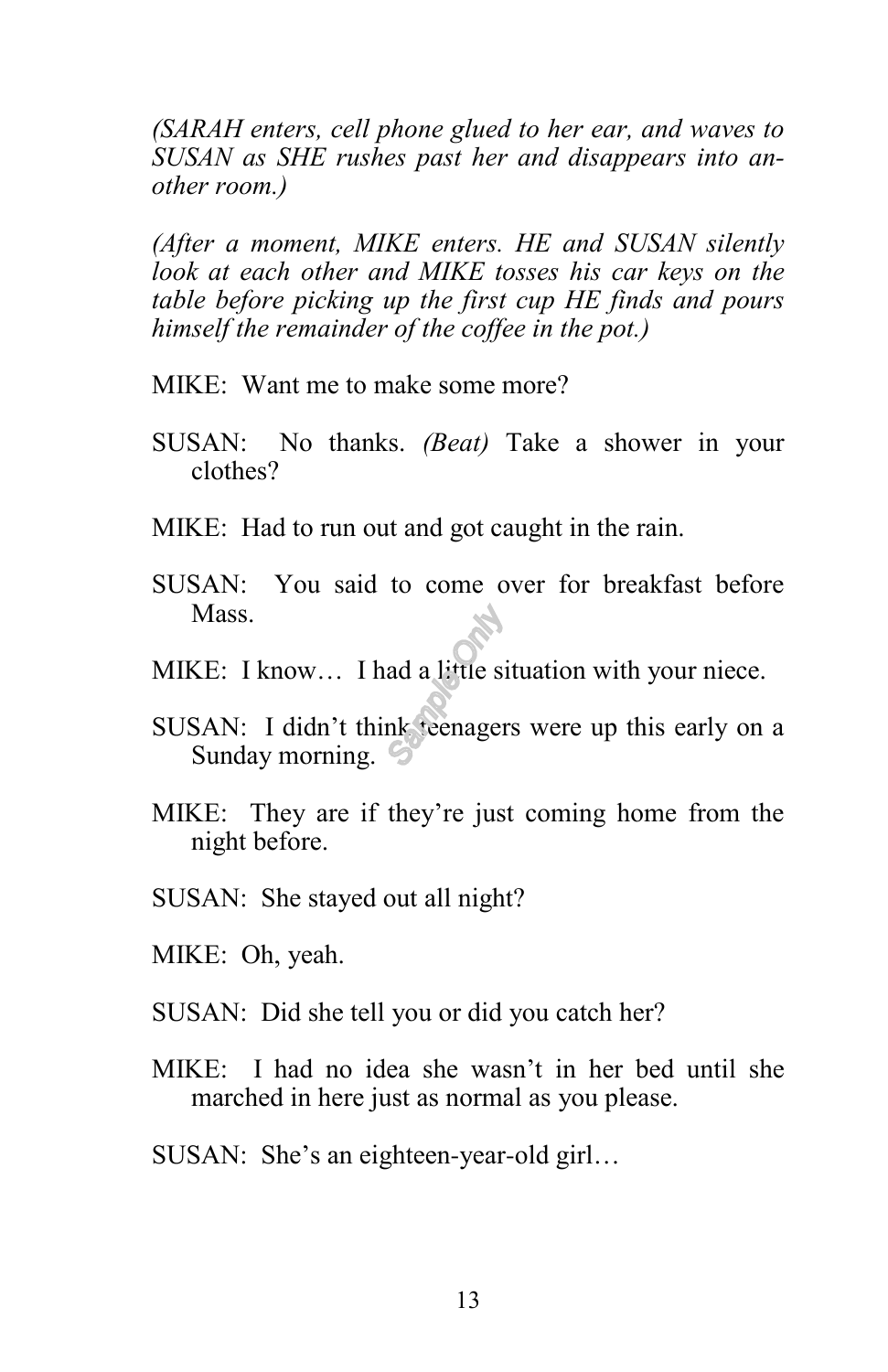- MIKE: Who lives under my roof*. (SUSAN laughs)* What's so funny?
- SUSAN: You should hear yourself. Sounds like an argument or two or twenty I used to witness between you and Mom.
- MIKE: That was different.
- SUSAN: Oh, really?
- MIKE: Yeah, really.
- SUSAN: Because you're a guy?
- MIKE: Because she's my daughter.
- SUSAN: Then she comes by it naturally.
- MIKE: The human brain is not mature at eighteen years of age. The part of the brain that governs judgment and making good decisions doesn't mature until you're in your mid-twenties…
- SUSAN: Thank you, "Doctor" Mike.
- MIKE: It's true: the parts of the brain that deal with thinking ahead and controlling impulses are the last to arrive. *(Beat)* And for some people, they're also the first to go as they get older.
- SUSAN: Surely, you don't mean me.
- MIKE: Of course not. It's just what I read...
- SUSAN: I wish you'd leave the psychology at work. If I had to listen to you go on like that I'd stay out all night too.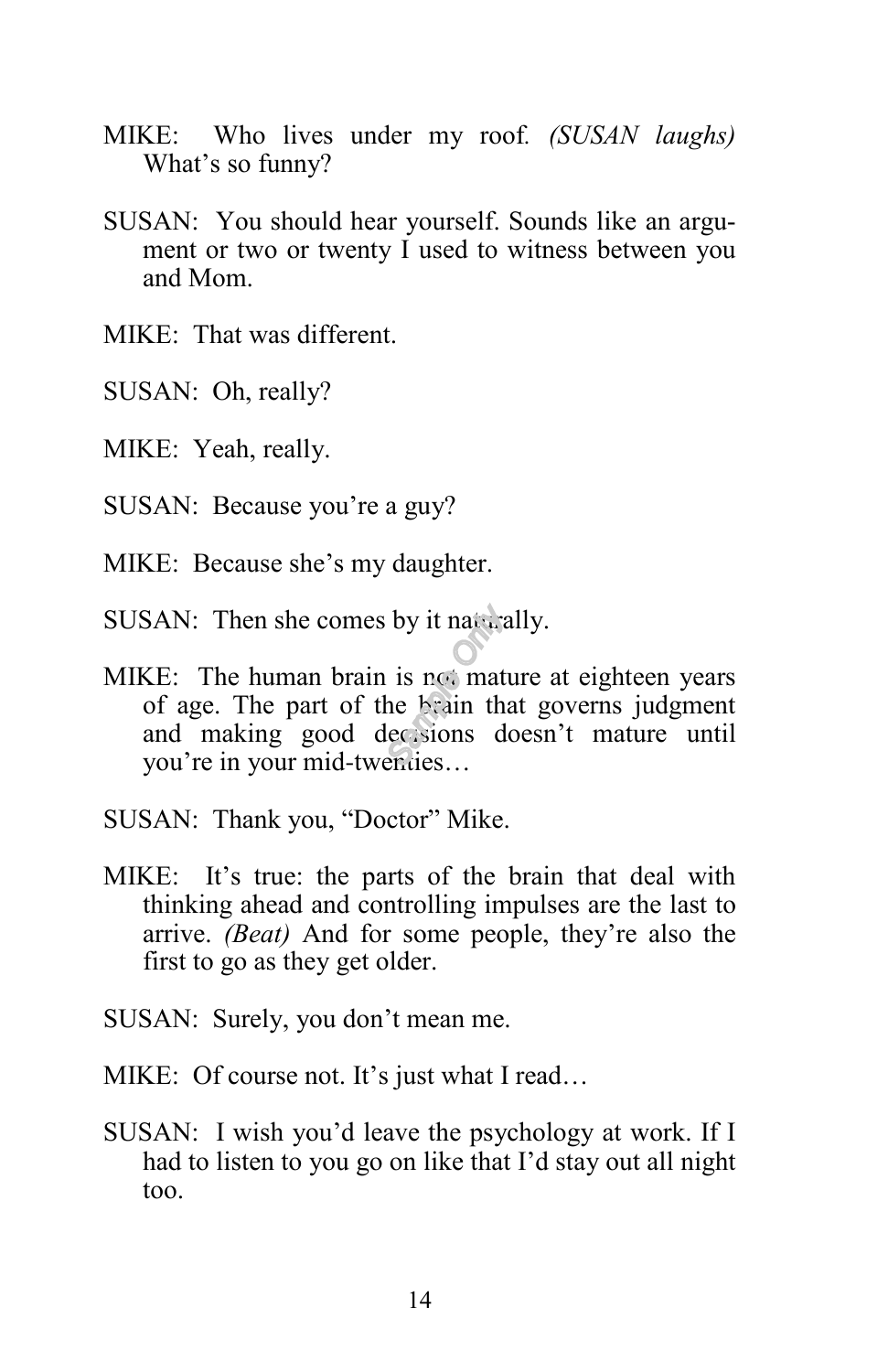- MIKE: Thanks, Sis… *(SARAH enters, cell phone still glued to her ear.) (to SARAH)* Who are you talking to?
- SARAH: I'm listening to Voice Mail.
- MIKE: You listened to your Voice Mail all the way home. How many messages do you have?
- SARAH: Just one.
- MIKE: One?
- SARAH: Yeah. Never mix alcohol and cell phones.
- MIKE: Get dressed for Mass!
- SARAH: I'm not going.
- MIKE: Yes, you are!
- SARAH: I'm going to sleep. I can sleep in my bed or sitting in a pew. Which do you want?
- SUSAN: Let her sleep, Mike. *(MIKE looks at her.)* C'mon. When did you get so religious?
- SARAH: He only gets religious when he thinks something's wrong.
- MIKE: That's not true.
- SARAH: What's true is that I could fall asleep standing up. I also feel a little sick to my stomach.
- MIKE: And whose fault is that?
- SARAH: Yours if you don't let me go to bed.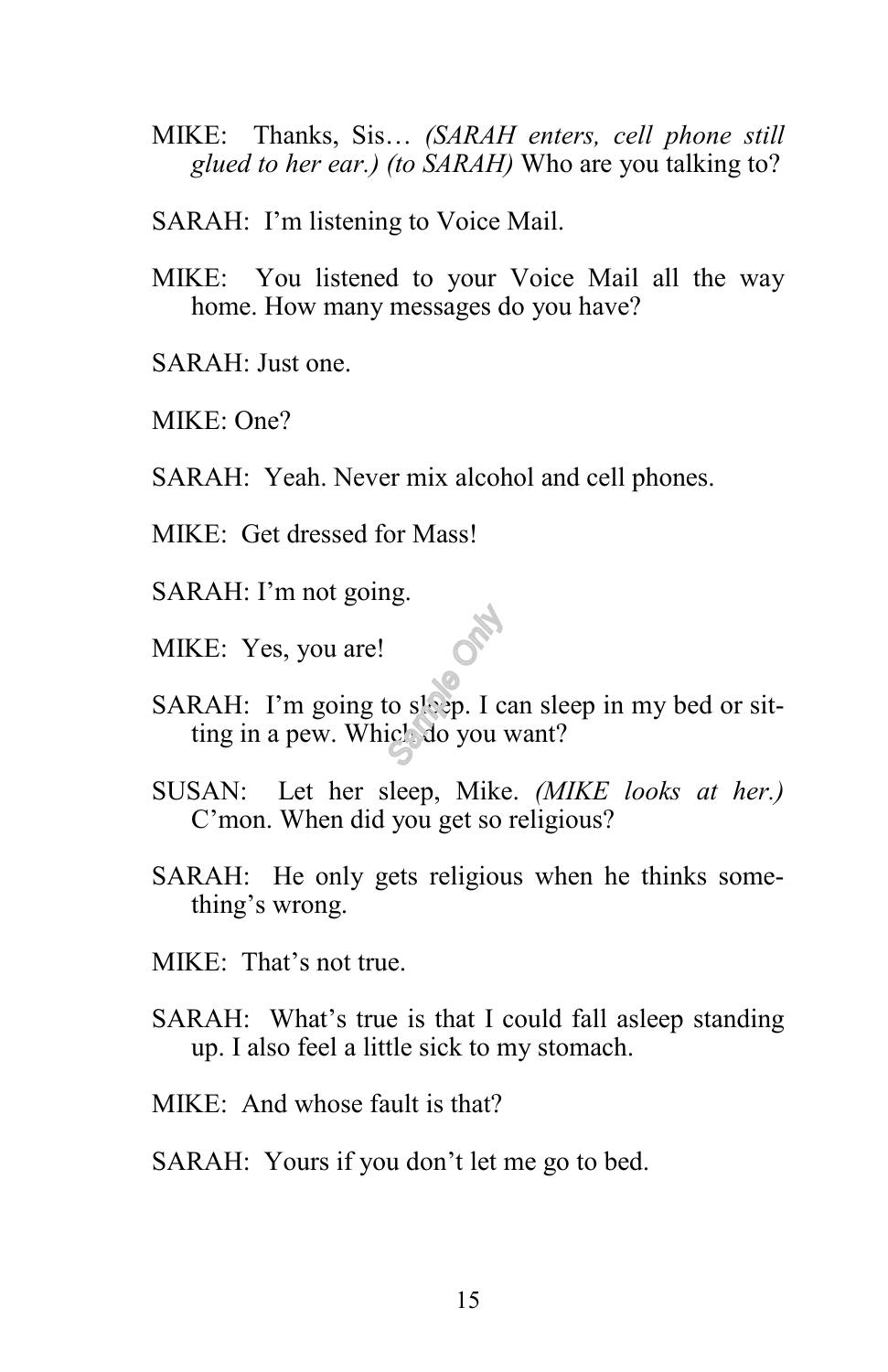- MIKE: *(quietly)* Go. *(Beat as SARAH looks at him.*) Go! *(SARAH exits.)* When you wake up I want that mess in the front yard cleaned up. You hear me?
- SARAH: *(From offstage)* I hear you. I hear you…
- MIKE: *(To SUSAN)* Would you like me to make some more coffee or not?

SUSAN: Not for me.

MIKE: Well, I want some.

*(HE starts to make more coffee.)*

SUSAN: Then why did you ask me…

MIKE: I was being polite.<br>SUSAN: Ahhh.<br>(*Small PAUSE.*)<br>MIK<sup>T</sup>

SUSAN: Ahhh.

*(Small PAUSE.)*

MIKE: So, tell me…

SUSAN: Please don't…

MIKE: Don't what?

SUSAN: Ask me how I am.

MIKE: All right.

SUSAN: And don't analyze me.

MIKE: I'm not analyzing. I'm listening.

SUSAN: You can't help it. At least when I leave work I don't bring it home with me. And I hate that question.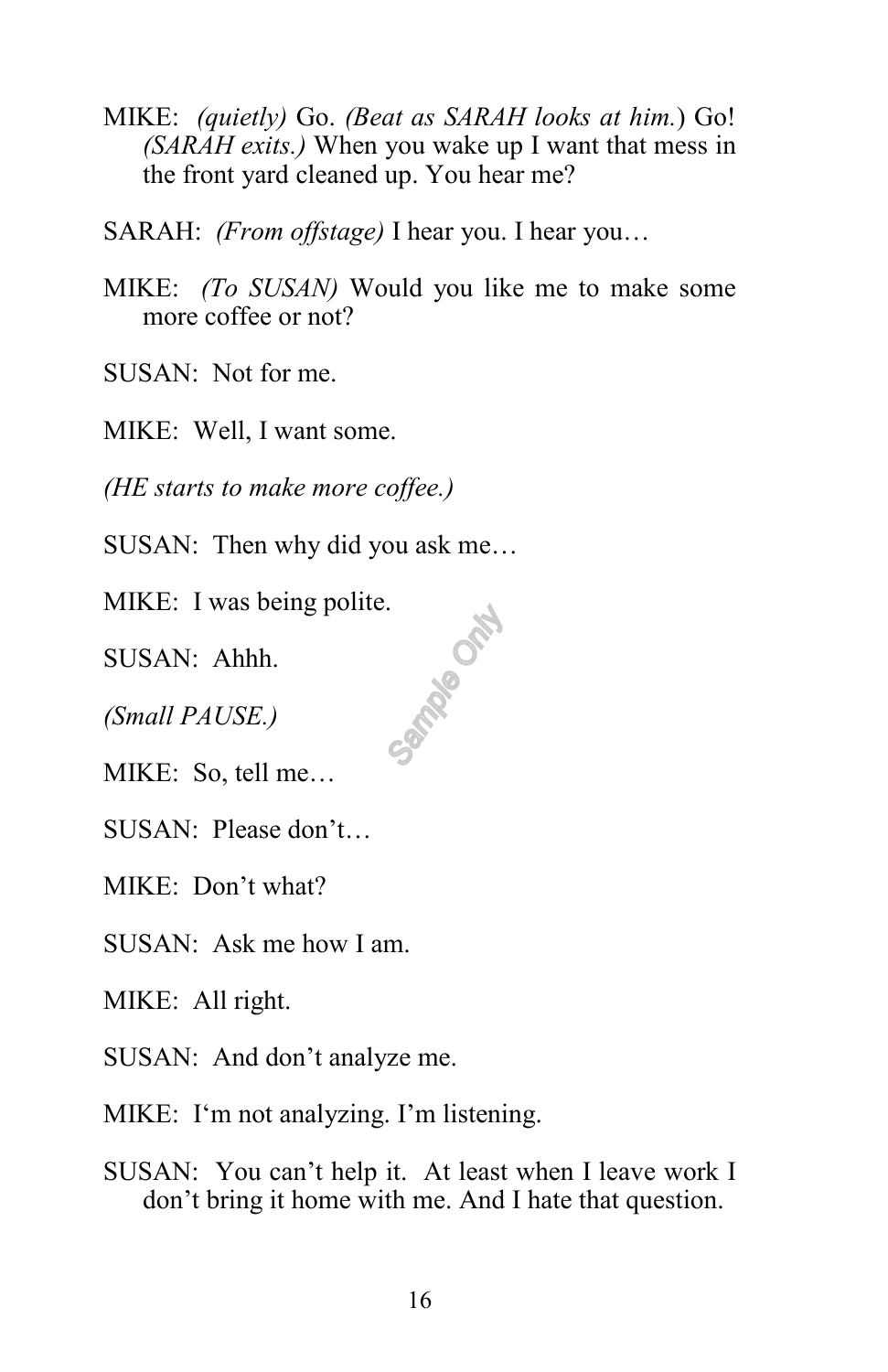- MIKE: Forgive me for caring…
- SUSAN: I forgive you, Mike just please shut up about it.
- MIKE: Isn't it natural that I'd want to know?
- SUSAN: These questions are taking over my life what's left of it.
- MIKE: Don't talk like that.
- SUSAN: Why? Does it make you uncomfortable?
- MIKE: Yeah. It does. I don't like it. I don't like any of it.
- SUSAN: 'Guess what? Neither do I. But there's nothing I can do about it.
- MIKE: That's not true…
- SUSAN: Nothing that matters.
- MIKE: Sue you need to…
- SUSAN: What? Stay *positive*? I'm sick of being positive. It takes all my time and energy to be positive and I'm sick to death of it. All of it. It's the only reason people call me any more. "How do you feel?" "You're in our thoughts and prayers" "How are you?" "Did you lose your hair?" "Can you still eat?" – "Should I bring you a casserole?" "We're praying for you." It's all anyone wants to talk about and I don't want to talk about it anymore.
- MIKE: Then we won't.
- SUSAN: Thank you. *(Beat)* Let's go out and get something to eat.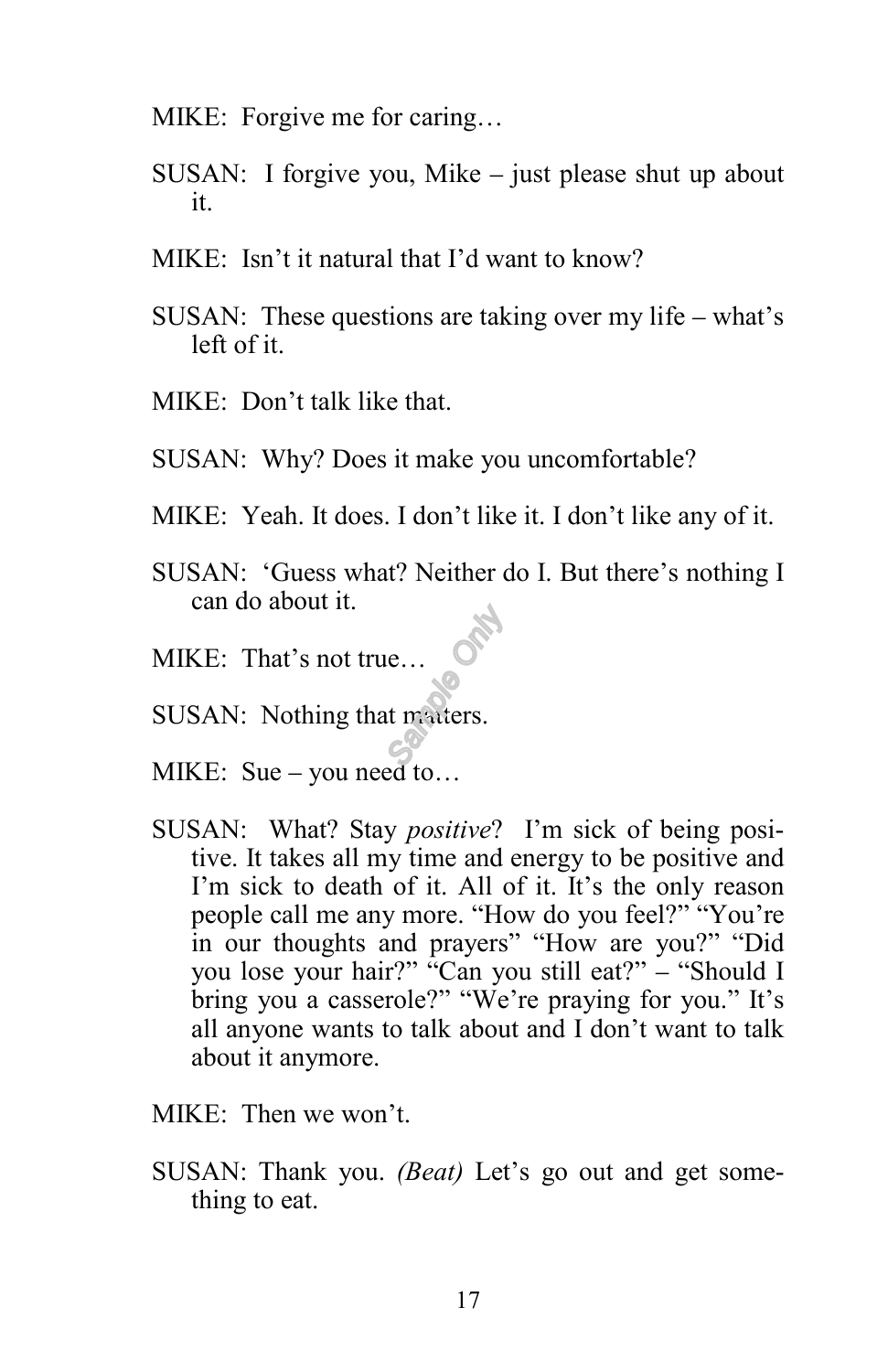- MIKE: There's no need for that. I can…
- SUSAN: You can what? You can't cook in here it's a disaster.
- MIKE: I cook in here every day.
- SUSAN: I'm dying, Mike. I'm not suicidal.
- MIKE: It's not that bad.
- SUSAN: Yes, it is. I don't need food poisoning on top of everything else. Honestly – how can you live like this?
- MIKE: There's never enough time to take care of everything.
- SUSAN: You can say that again.
- MIKE: The important things are taken care of. I'll get everything else done when I can.
- SUSAN: You're lucky you can do that. I don't have that luxury.
- MIKE: I don't think there's enough time to go out to eat and get to Mass.
- SUSAN: Then we skip Mass. I need to eat and that's what I'm going to do. If you don't want to go with me…
- MIKE: I'll go with you.
- SUSAN: Thank you. *(SHE stands, picks up his keys from the table and tosses them to him.)* You drive. I'll pay.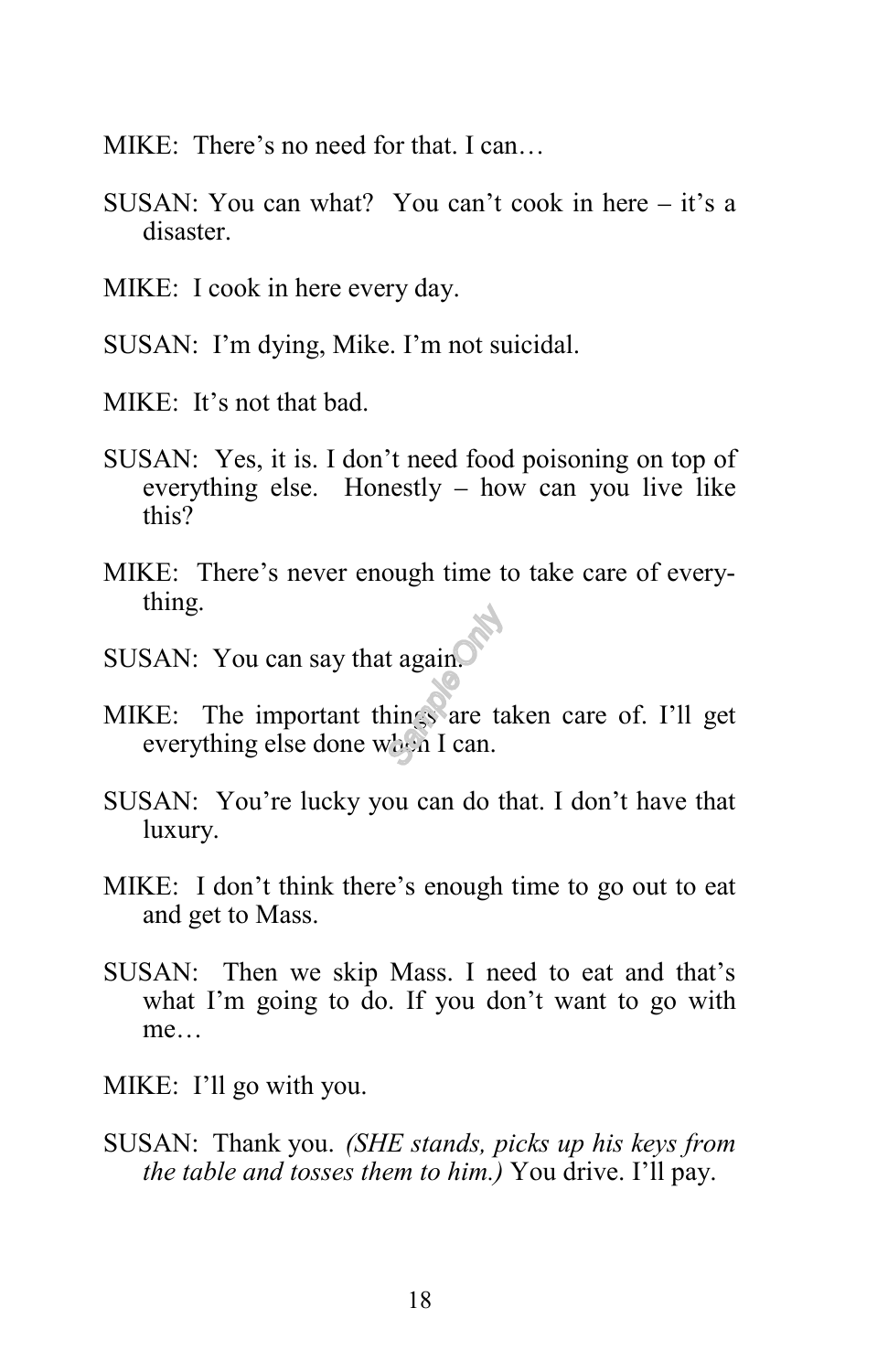MIKE: Deal. *(HE rises)* Maybe we could go someplace where I can get a Screwdriver or a Bloody Mary or a Mimosa.

SUSAN: Now, you're talking.

*(SHE grabs her umbrella and THEY exit as the lights crossfade to the weeping willow tree.)*

*(After a moment SARAH crosses into the front yard carrying a large yard waste bag and holds out her hand to see if it's still raining. It isn't.)*

SARAH: Damn it.

*(SARAH then crosses to the weeping willow tree, kneels and picks up sticks from the ground and places them in the bag.)*

*(BRIAN enters and stops when HE sees SARAH. HE then carefully, quietly sneaks up behind her and grabs her. SHE screams as SHE rises and moves away from him. HE laughs.)*

BRIAN: I thought you'd be sleeping.

*(SHE crosses back to her yard bag, swatting him as SHE goes by.)*

SARAH: I was. And I still would be except my Dad will pitch a bitch if I don't get this done.

BRIAN: Sorry.

SARAH: Are you going to help or stand there and watch?

BRIAN: I think I'll just stand here and look at you.

SARAH: I thought you might be sick of me.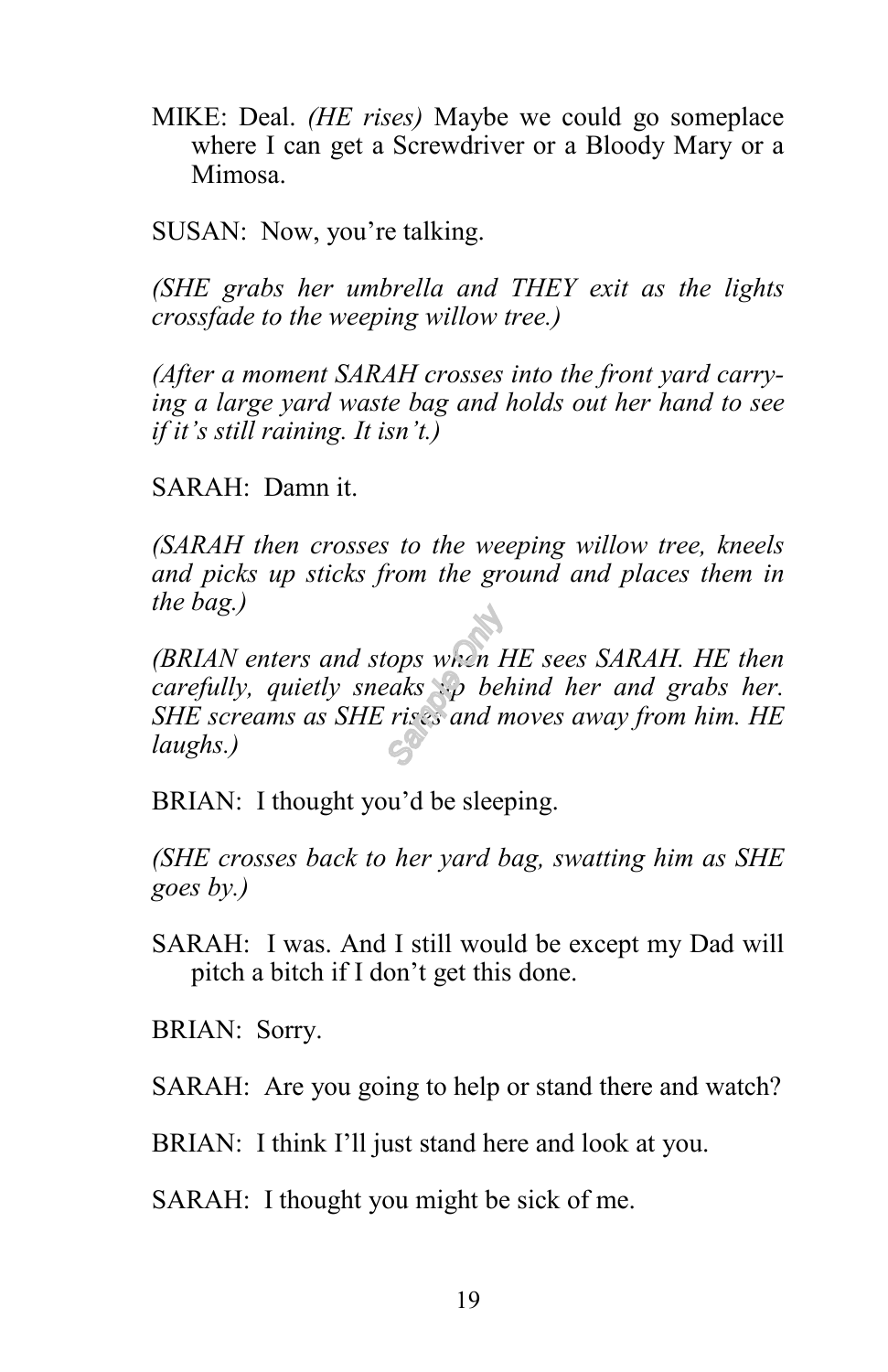BRIAN: Never.

- SARAH: That's what you say now.
- BRIAN: I know what I want.
- SARAH: What's that, Bri?
- BRIAN: What makes me happy.
- SARAH: I make you happy?
- BRIAN: Oh, yeah. And I know I make you happy too.
- SARAH: Pretty damn cocky.
- BRIAN: Didn't you tell me last night I can make time stand still with my tongue?
- SARAH: I was drunk.
- BRIAN: So was I. So what?
- SARAH: So, you're embarrassing me.
- BRIAN: There's nobody out here but you and me.
- SARAH: There are some things you don't…
- BRIAN: Don't what? *(Beat as SHE doesn't respond.)* You're a funny girl. You'll do all kind of things. You just don't want to talk about it,
- *(HE tries to kiss her but SHE pushes him away.)*
- SARAH: Don't. My Dad'll be home soon.
- BRIAN: So?
- SARAH: So, he's already pissed off about last night.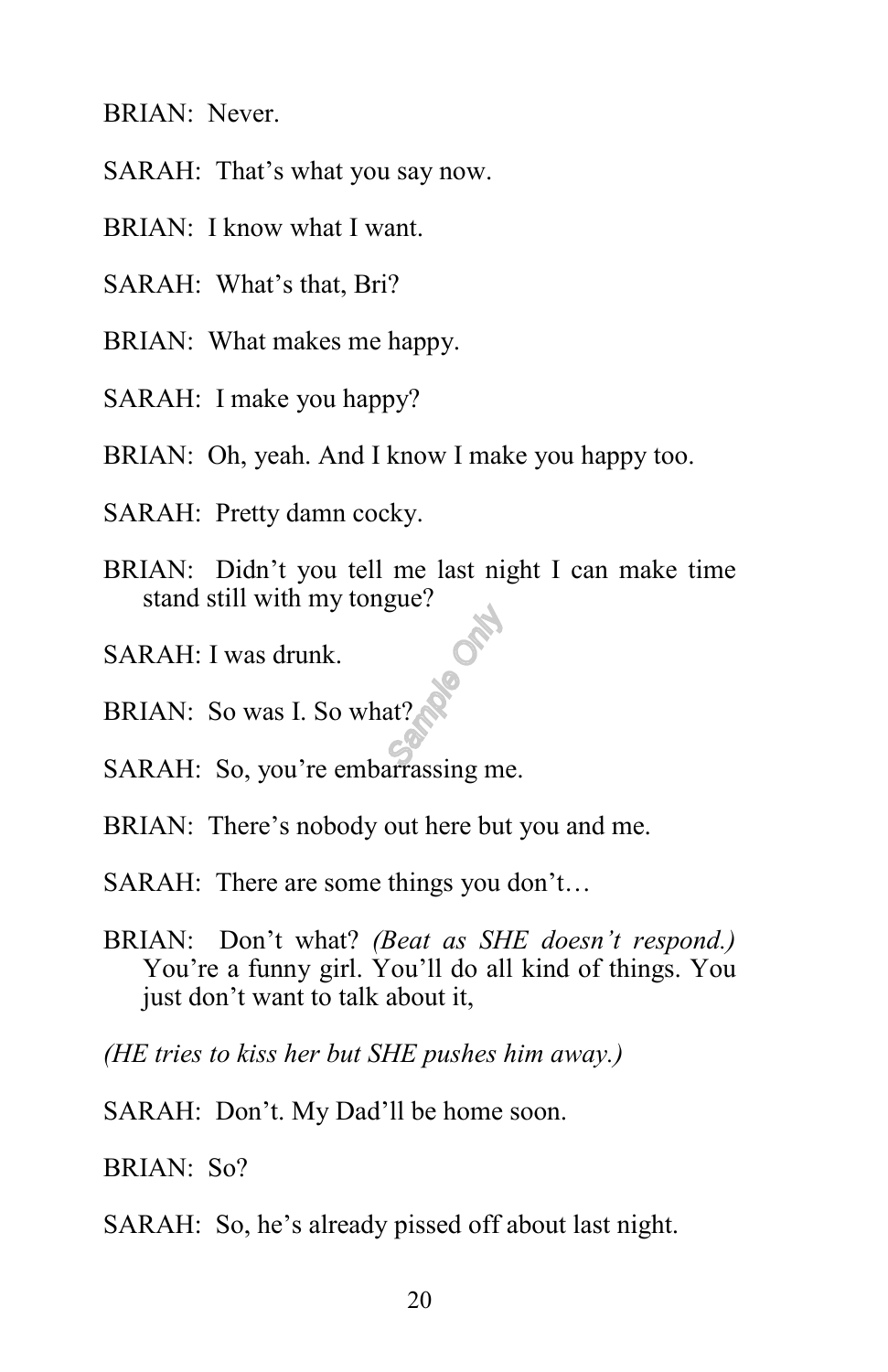- BRIAN: You told me you weren't going to get in any trouble.
- SARAH: I'm not. Not really.
- BRIAN: Just a little bit.
- SARAH: I told you, he's pissed off.
- BRIAN: Did he *ground you*?
- SARAH: Kiss my fat ass.
- BRIAN: Your ass is not fat. Your ass is perfect. You have *the* most perfect ass it has ever been my pleasure…
- SARAH: To *what*?
- BRIAN: To hold.
- *(HE moves to hold her and SHE pushes him away.)*
- SARAH: Noooo.
- BRIAN: You trying to give me a complex?
- SARAH: I told you "no." *(SHE smacks the back of his head.)* Why won't you listen?
- BRIAN: 'Cause I didn't think you meant it.
- SARAH: You're just used to getting your way.
- BRIAN: And you aren't?
- SARAH: That's beside the point.
- BRIAN: What is the point?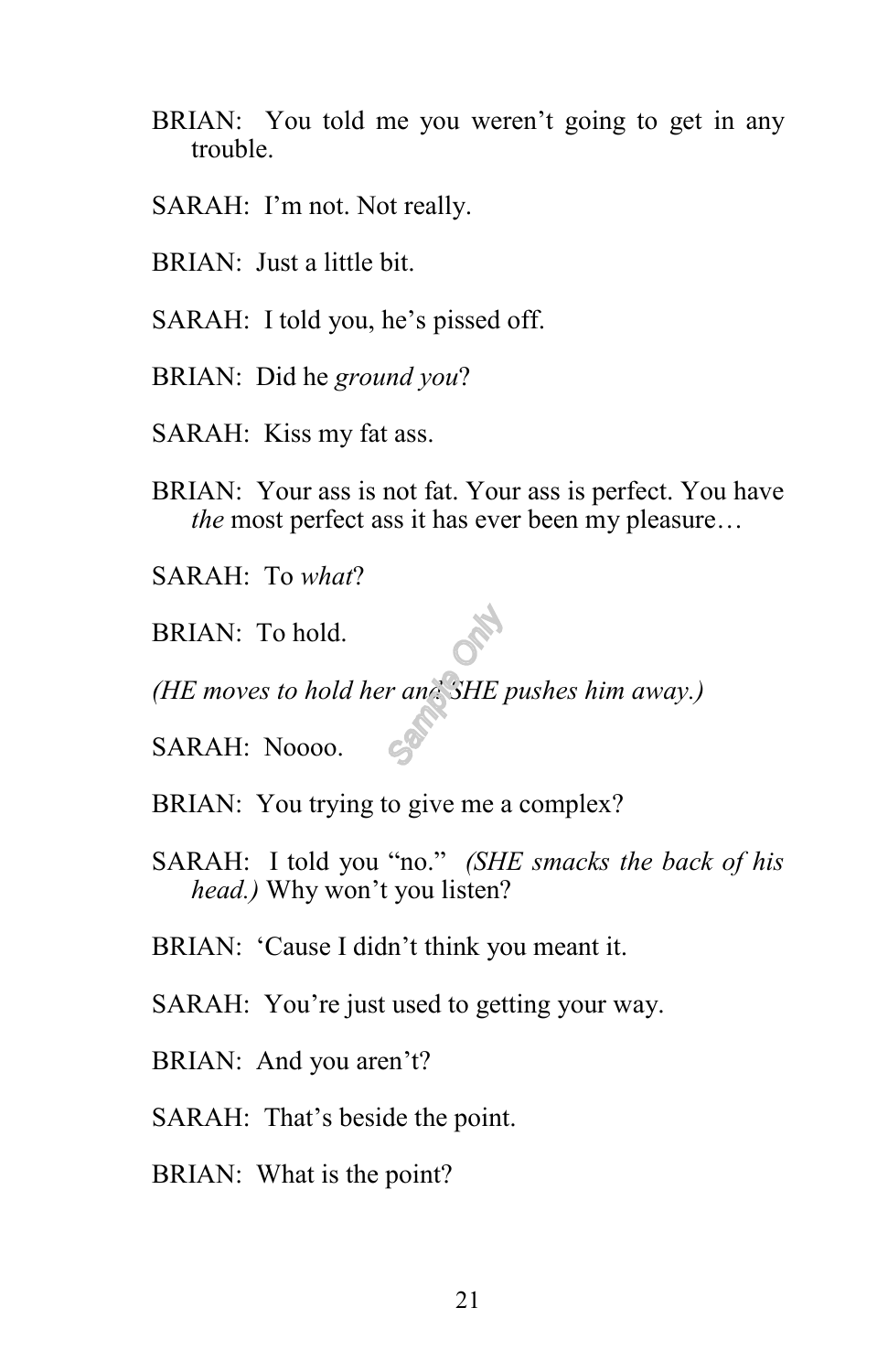SARAH: Oh, for Christ's sake. Shut up and kiss me.

*(THEY kiss.)*

BRIAN: Oh, dear oh, dear... what if your Dad sees us?

SARAH: What if he does?

*(THEY kiss again.)*

- BRIAN: You really are a damn funny girl.
- SARAH: Then why aren't you laughing?
- BRIAN: You know what I mean. *(HE stands behind her and wraps his arms around her.)* Where is he, anyway?
- SARAH: I don't know. My Aunt Sue was here this morning. Probably over at her house. *(Beat)* Why?
- BRIAN: I was just thinking if he wasn't going to be home for a while…
- SARAH: Do you ever want to see me again?
- BRIAN: What do you think?
- SARAH: I think… *(SHE kisses him.)* …maybe I should let my Dad… *(SHE kisses him.)* …catch us in the act… *(SHE kisses him.)*…so he'll kill you.
- BRIAN: Maybe we should move into together so we don't have to worry about it.

SARAH: And live on what?

BRIAN: I've got a job.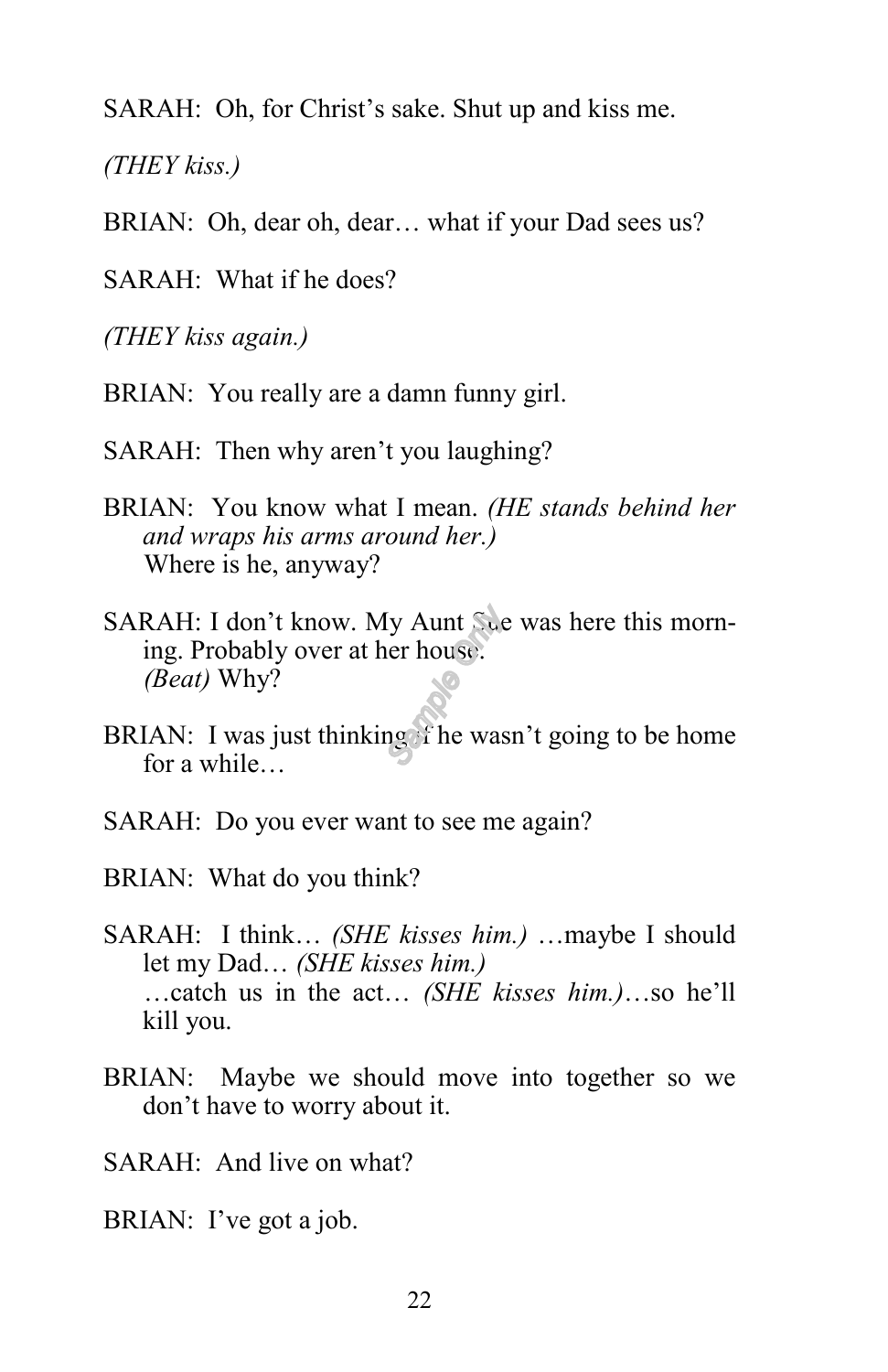SARAH: And I'm going to college.

BRIAN: I'll get a job close to your school.

*(Beat)*

- SARAH: You're serious.
- BRIAN: I said it, didn't I?
- SARAH: Doesn't mean you were serious.
- BRIAN: Well, I'm telling you. I'm serious.
- SARAH: I know you, Brian. You don't know how you're going to feel in the fall. You don't know how you're going to feel next week…
- BRIAN: Yes, I do.
- SARAH: I thought you were going to enlist in the Air Force when you graduated?
- BRIAN: I changed my mind, obviously.
- SARAH: You are the one who's too funny.
- BRIAN: I'm trying to tell you how I feel.
- SARAH: But you don't mean it.
- BRIAN: Stop telling me what I mean. Stop telling me what I feel. I know how I feel. Why the hell do you think I came over here? Why the hell do you I stayed here for you – waiting for you to graduate?
- SARAH: Please tell me you didn't come over here to propose…
- BRIAN: No…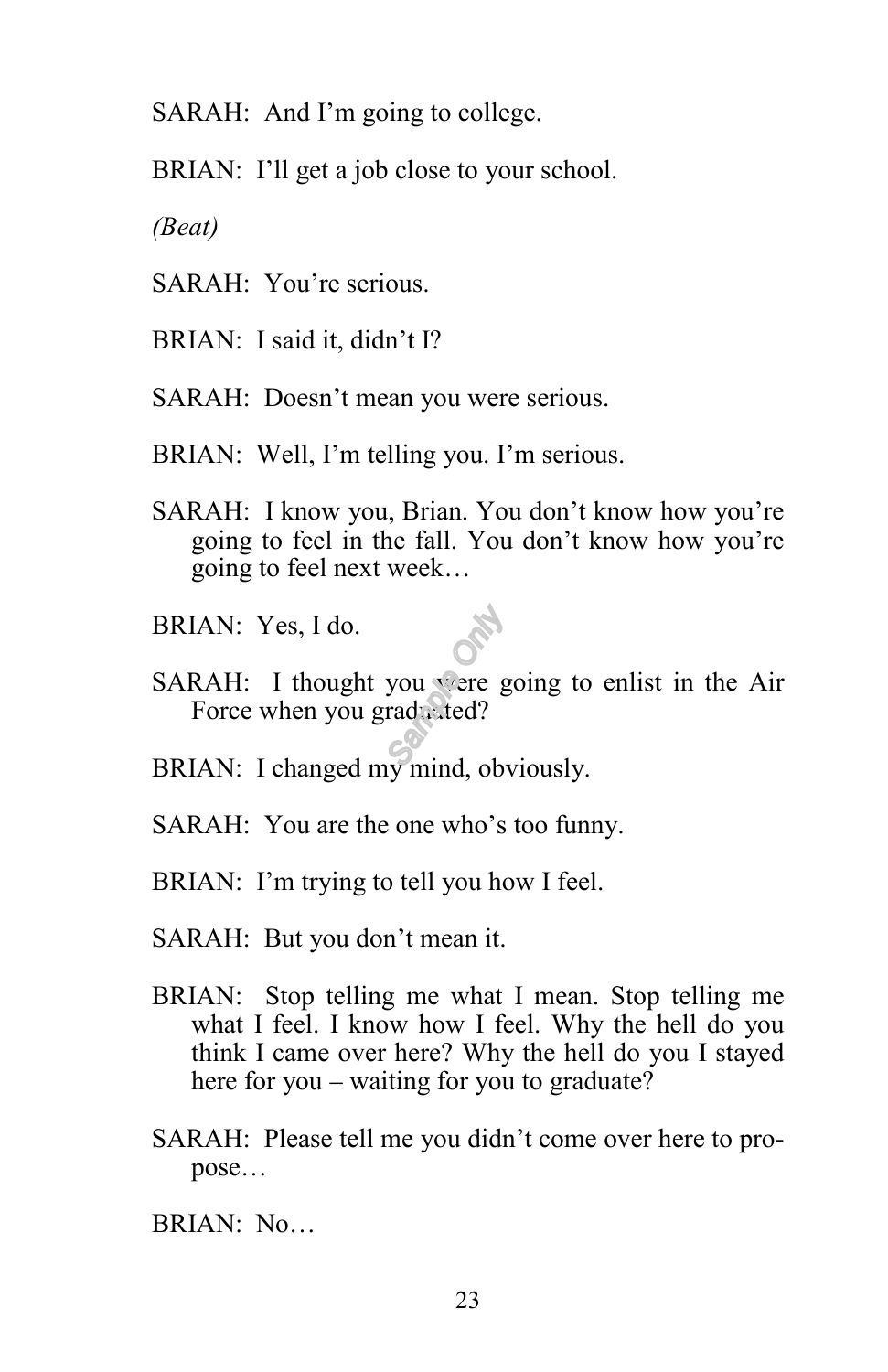- SARAH: Oh, thank God.
- BRIAN: Not yet anyway.
- SARAH: Where the hell is this coming from?
- BRIAN: It's how I feel.
- SARAH: First I've heard of it.
- BRIAN: I've been doing a lot of thinking. And then last night… Didn't you think it was perfect being together?
- SARAH: Nothing's perfect, Bri.
- BRIAN: Oh. I see.
- SARAH: Don't get your panties all in a twist. You surprise me is all…
- BRIAN: Haven't you thought about any of this?
- SARAH: I've thought about it.
- BRIAN: And?
- SARAH: And that's it. I've thought about it. The two of us have always been good together. But we've got everything ahead of us. And I…
- BRIAN: You what?
- SARAH: You're not going to understand.
- BRIAN: I can't if you won't tell me.
- SARAH: I don't want to make any mistakes.
- BRIAN: So, you think we could be a mistake?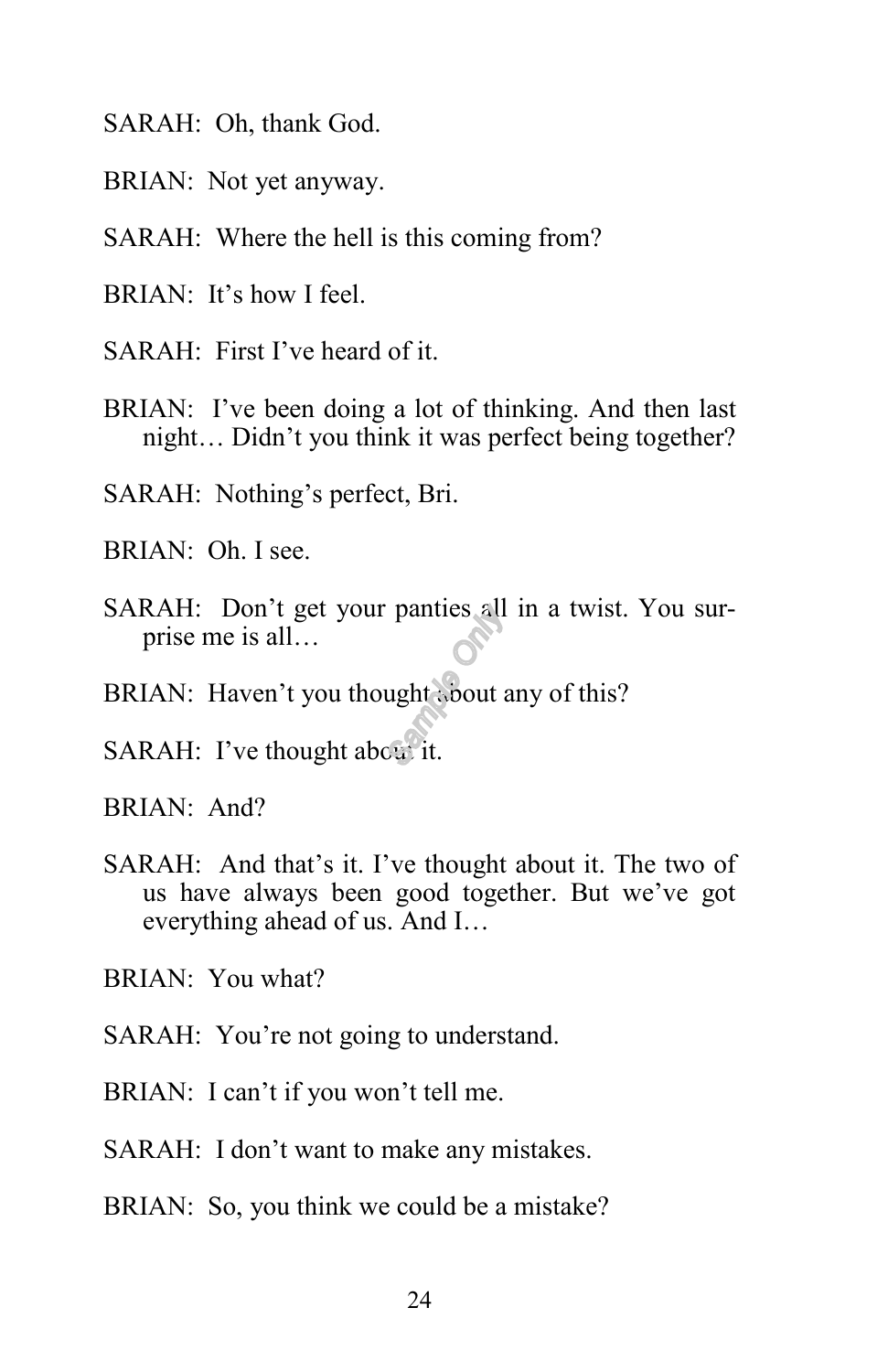- SARAH: I didn't say that. I told you, you wouldn't understand.
- BRIAN: Then explain it to me.
- SARAH: We don't know what's going to happen.
- BRIAN: We can decide that. We can decide what we want and make it happen.
- SARAH: I'm talking about the future…
- BRIAN: So, am I.
- SARAH: It's not that simple.
- BRIAN: I think it is. But you probably think I'm stupid. I'm not going to college…
- SARAH: I never said that I never said you were stupid. You're the one who didn't even apply to any schools. You're the one who was dead certain about what you were going to do. You were going in the Air Force and getting the hell out of here.
- BRIAN: I changed my mind.
- SARAH: Well, I haven't. I'm still going to college.
- BRIAN: I'm not asking you not to! I'm asking you… *(Beat)* All I'm asking you… whatever it is you do… is to be with me.
- *(Small PAUSE as SHE studies his face.)*
- SARAH: *(Quietly)* You've never talked like this before.
- BRIAN: You hadn't graduated before…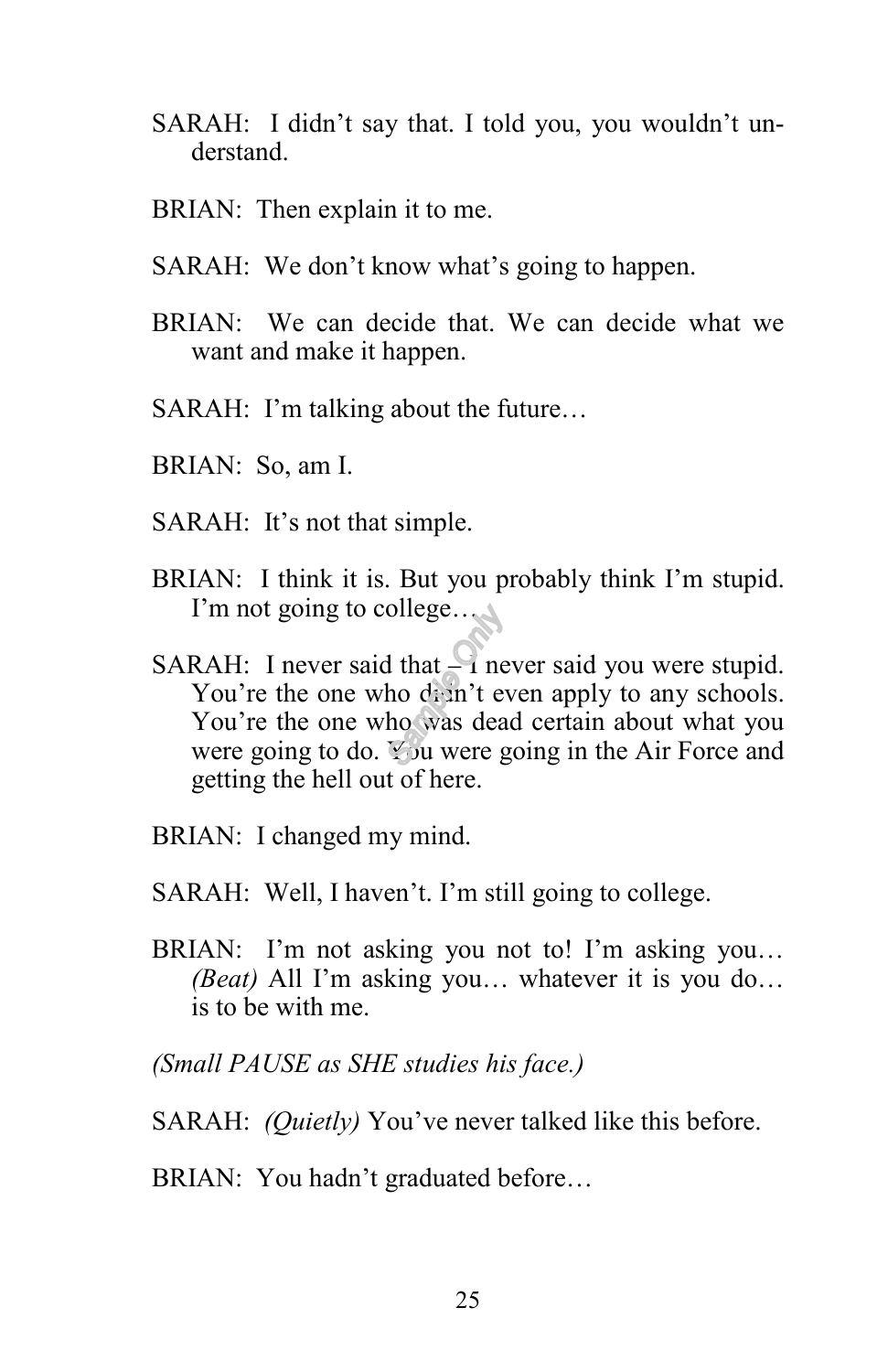- SARAH: I don't know what's going to happen, Bri!
- BRIAN: What do you *want* to happen?
- SARAH: I want us to be happy. Both of us…
- BRIAN: Well, so do I! I want to know what you're going to do about that.
- SARAH: Brian, I don't even know what I'm doing tonight...
- BRIAN: Answer the question!
- SARAH: Don't yell at me!

*(PAUSE)*

- BRIAN: What do you want me to do?
- SARAH: Why can't we let things just be for now?
- BRIAN: That's not an answer.
- SARAH: It's the only one I've got, right now, Ok?
- BRIAN: Do you want me?
- SARAH: I just said…
- BRIAN: Do you want me in your *life*? Not just tonight and tomorrow – but in your life?
- SARAH: You said you weren't ready to get married.
- BRIAN: I'm not. And neither are you…
- SARAH: How do you know? You never asked me.
- BRIAN: Are you ready to get married?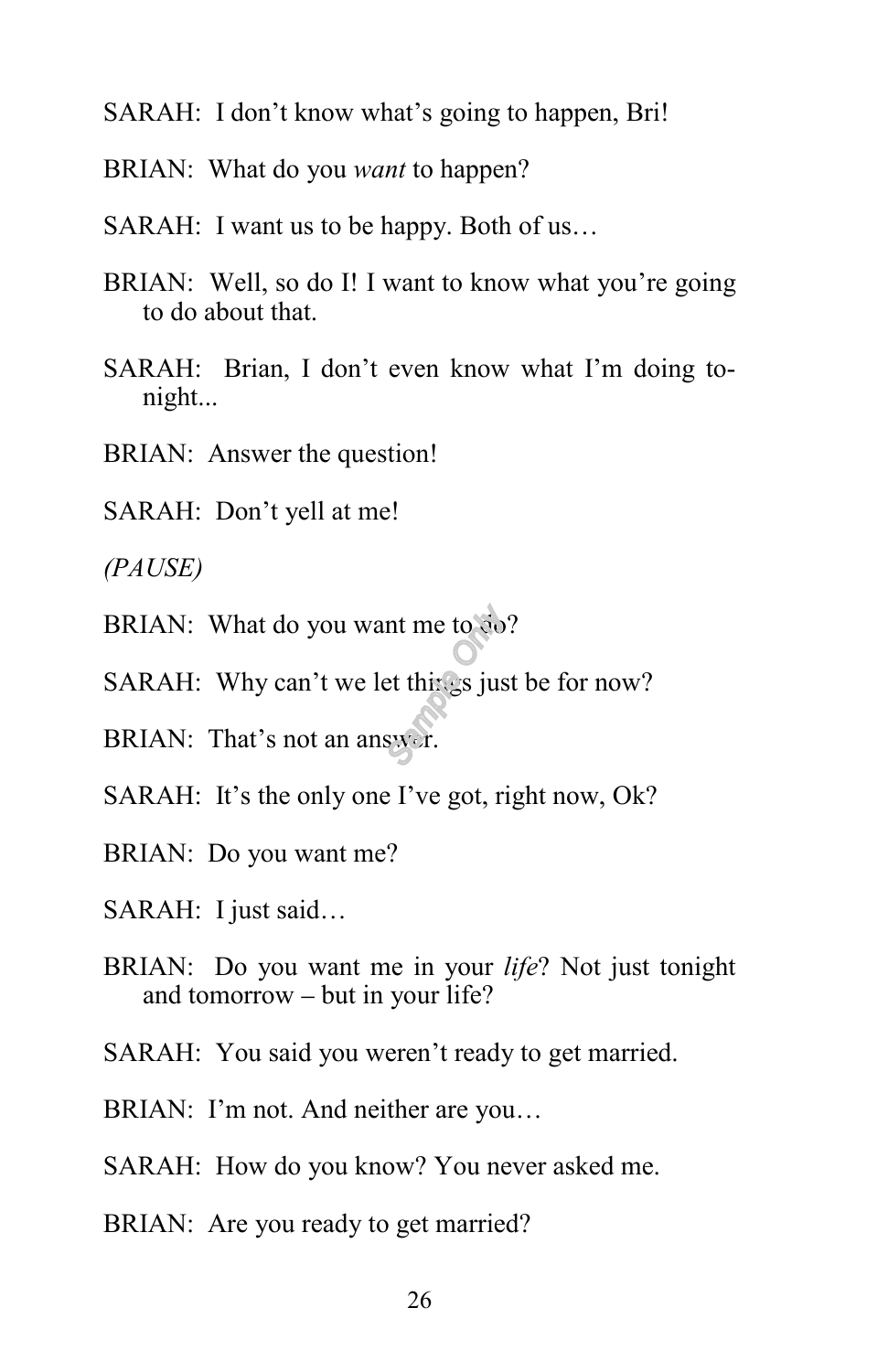- SARAH: That's not how you propose to someone. *(Beat)* So, are you going to ask me? *(Small PAUSE)* I didn't think so.
- BRIAN: You're not being fair, Sarah.
- SARAH: Fair?
- BRIAN: You know what I'm saying…
- SARAH: You're saying you don't want to get married you just want me to commit to you for the rest of my life. Is that what you're saying? *(Beat as BRIAN remains silent.)* Well?
- BRIAN: You always twist things…
- SARAH: That's right I'm  $r$  t fair and I twist things...
- BRIAN: You can't stand to talk about anything hard.
- SARAH: No what  $I \subset \mathbb{R}^n$ 't stand is the bullshit, Brian...
- BRIAN: I'm not bullshitting you… I came over here to see you… to try and explain to you how I feel about things. Maybe I can't say things the way you want to hear it…
- SARAH: Bullshit! You know exactly what you're doing. You dance around everything so you don't feel responsible for anything you do or say.
- BRIAN: Maybe I should go…
- SARAH: Maybe you should.
- BRIAN: Then I will!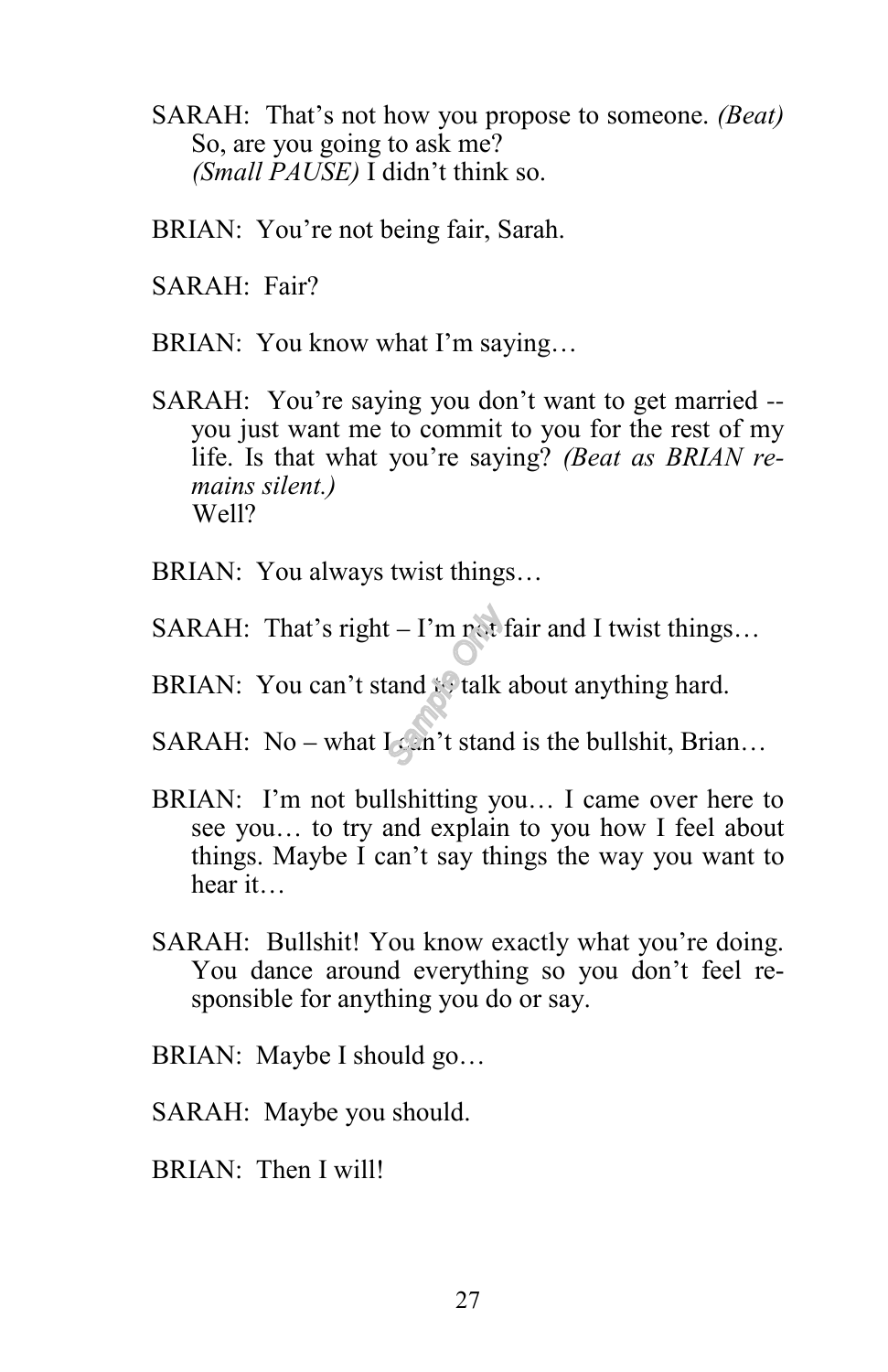- SARAH: Fine! *(SHE turns her back to him and rakes up some sticks and puts them in the basket.)* I know you're still here because I can hear you breathing.
- BRIAN: You really piss me off, sometimes. You know that? You really piss me off.

SARAH: Thanks for sharing.

BRIAN: Fuck you.

*(HE storms off.)*

SARAH: 'Bye!

*(SUSAN and MIKE enter and cross towards the house DS of SARAH who watches.)*

SUSAN: I'm not going to argue with you about it.

MIKE: I'm not arguing…

SUSAN: Yes, you are.

MIKE: I just think…

SUSAN: Stop.

MIKE: How am I supposed to stop?

SUSAN: Think what you want, Mike – but please keep it to yourself.

MIKE: I'm your brother, damn it.

SUSAN: And?

MIKE: And I'm not just anyone. I care! I have opinions!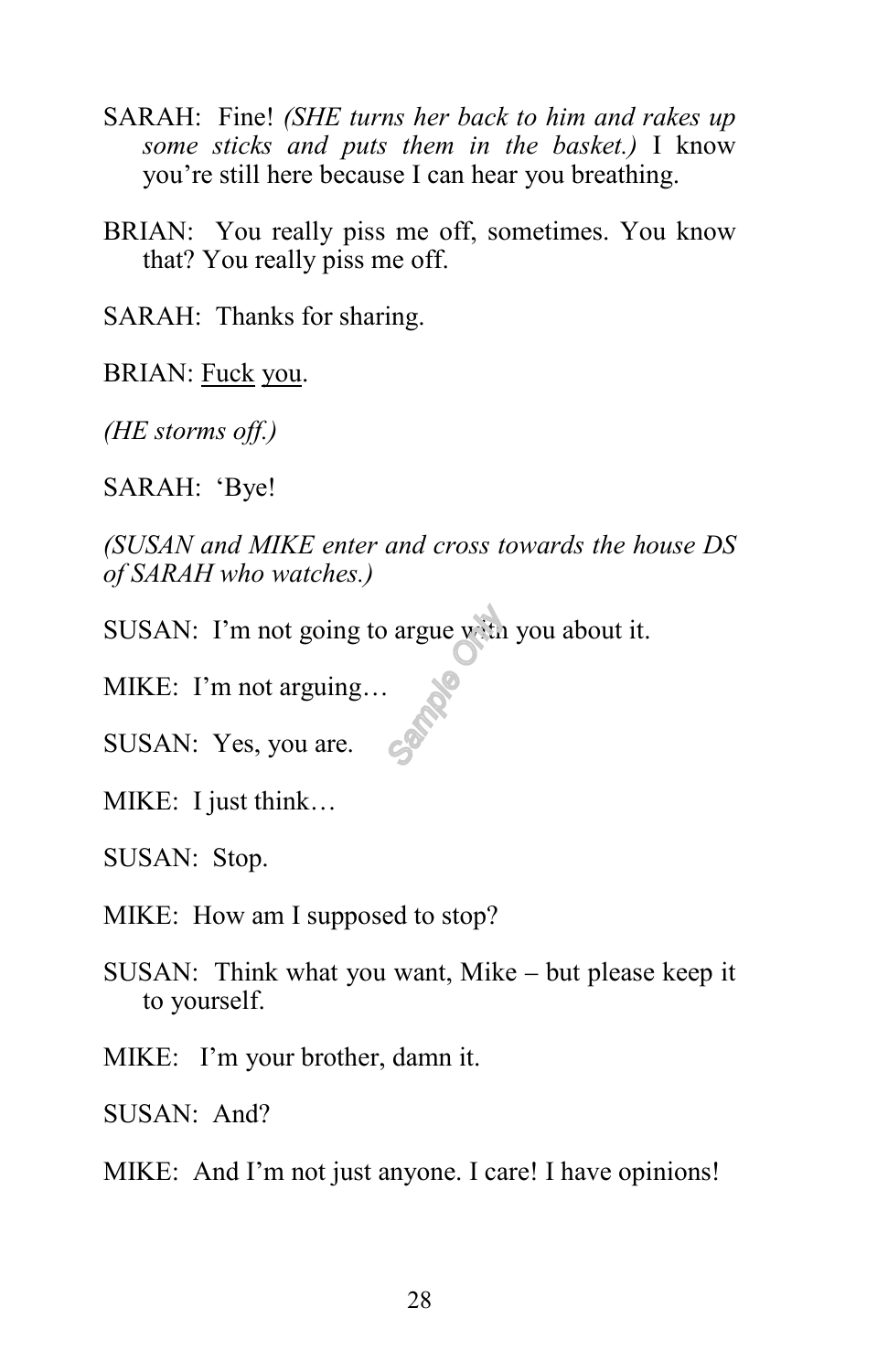- SUSAN: Love the caring, not the opinions. Not about this.
- SARAH: How was church?
- SUSAN: *(to SARAH)* We didn't go to church.
- SARAH: Dad didn't go to Mass on Sunday?! I guess the world really is coming to an end.
- MIKE: Watch it, Sarah.
- SUSAN: We went out for breakfast. Food is more important than Mass.
- SARAH: Maybe for you it is. Maybe for me it is. But Dad?
- MIKE: *(to SARAH)* You just… keep doing what you're doing.

*(HE crosses into the kitchen and slumps in a chair. SU-SAN shrugs and follows him in and SARAH goes back to pick up a few more sticks and puts them in the bag. SHE then picks up the bag and exits.)*

- SUSAN: *(to MIKE)* Don't pout. It's not attractive.
- MIKE: I'm not pouting. I'm concerned…
- SUSAN: You are pouting and your concerns are duly noted.
- *(SHE sits in the chair across from him.)*
- MIKE: And that's it? You don't even want to discuss it?
- SUSAN: No. I'm not wasting any more time. I 'm taking all the rest of my vacation time and then leave without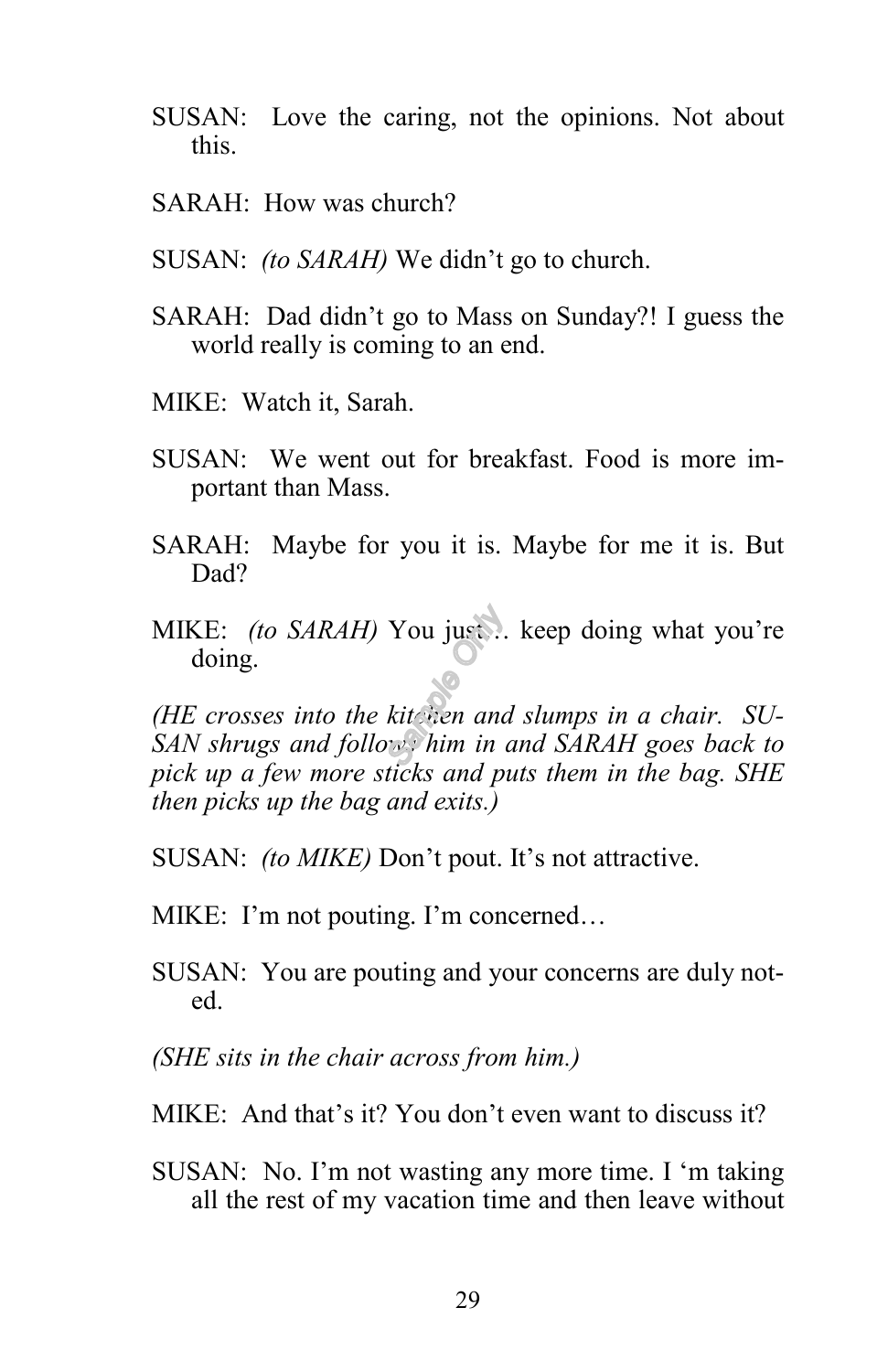pay if I have to so I can keep my medical insurance. I'll have to pay for it then but what the hell? I'm going to do what I want. I probably don't have a lot of time...

MIKE: Well, maybe you would if…

SUSAN: Have you heard anything I've said?

MIKE: Obviously – or I wouldn't be this upset.

SUSAN: How about the part where I said *I don't want to talk about it?*

*(Small PAUSE.)*

MIKE: Are you going to tell Mom?

SUSAN: She won't understand.

MIKE: She might.

SUSAN: She doesn't even now where she is... Half the time she doesn't know who I am. She thinks I'm her sister, Rose. I doubt she'll even notice when I stop coming to visit.

MIKE: You don't know that…

SUSAN: I will tell her, Mike

MIKE: Good.

 $SUSAN:$  Are we finished now?

MIKE: What do you want me to do?

*(Beat)*

SUSAN: Be there.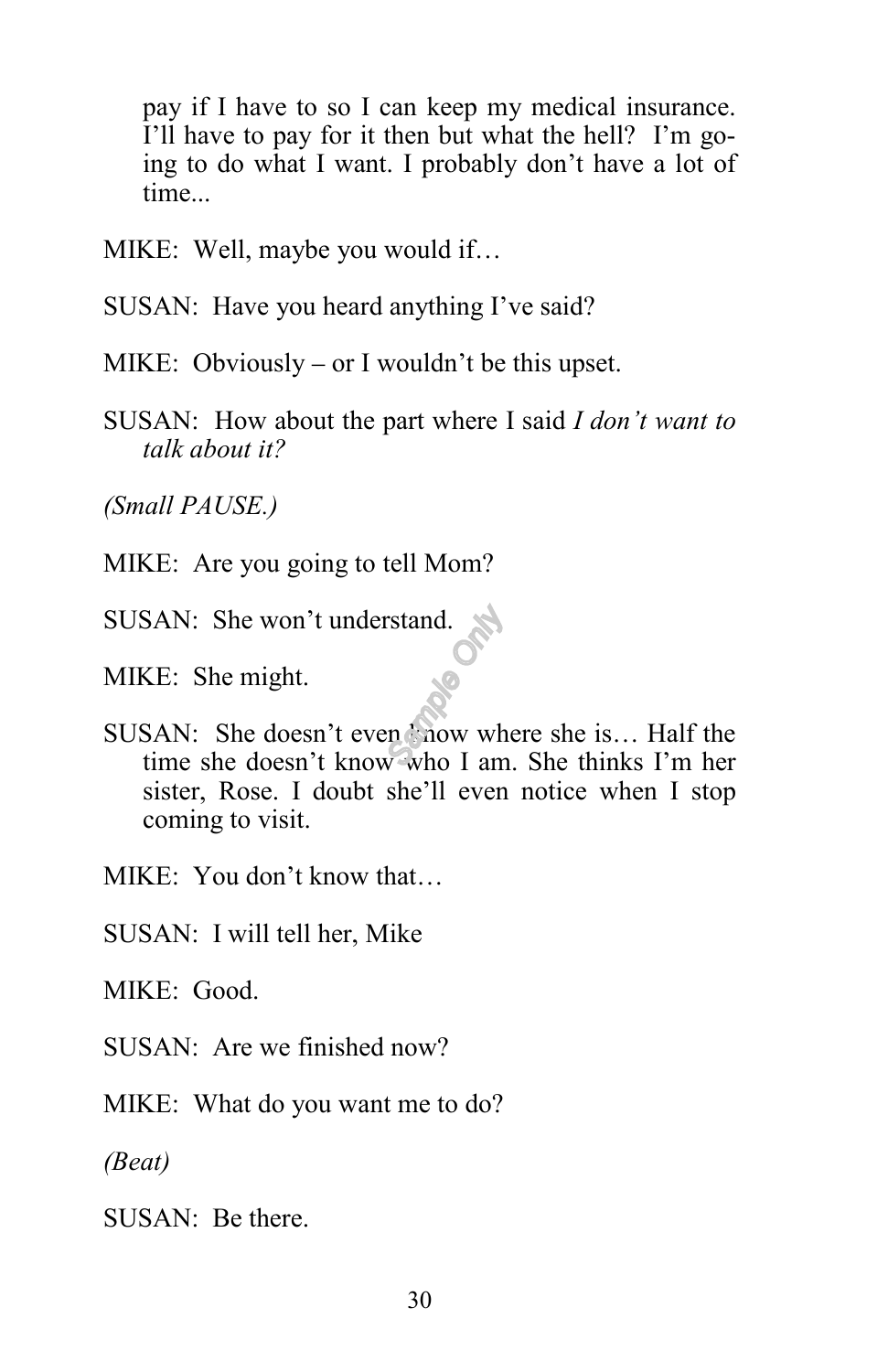*(HE places his hand on top of hers.)*

MIKE: Anywhere you need me.

*(Small PAUSE.)* ľ

- SUSAN: I had started to think maybe it was really gone. Maybe that was my mistake  $-$  I let down my guard somehow and let it back in.
- MIKE: This is not your fault.
- SUSAN: All the chemo did was piss it off because it's back on a mission. It's in so many places now… And this one tumor where it started…
- MIKE: If they can kill it once…
- SUSAN: They didn't kill it. They just made it mad. It doesn't work anymore, Mike. It makes things worse.
- MIKE: I know it makes you sick but...
- SUSAN: The tumor got bigger.

*(Beat)*

- MIKE: Bigger?
- SUSAN: A lot bigger.
- MIKE: The chemo made the tumor grow?
- SUSAN: It got bigger after I started the chemo again. So, either it has no effect now or this cancer is a perverse little bastard. Well, perverse *big* bastard, now. Why should I make myself sick like that when I'm just helping it kill me?

MIKE: They can't operate?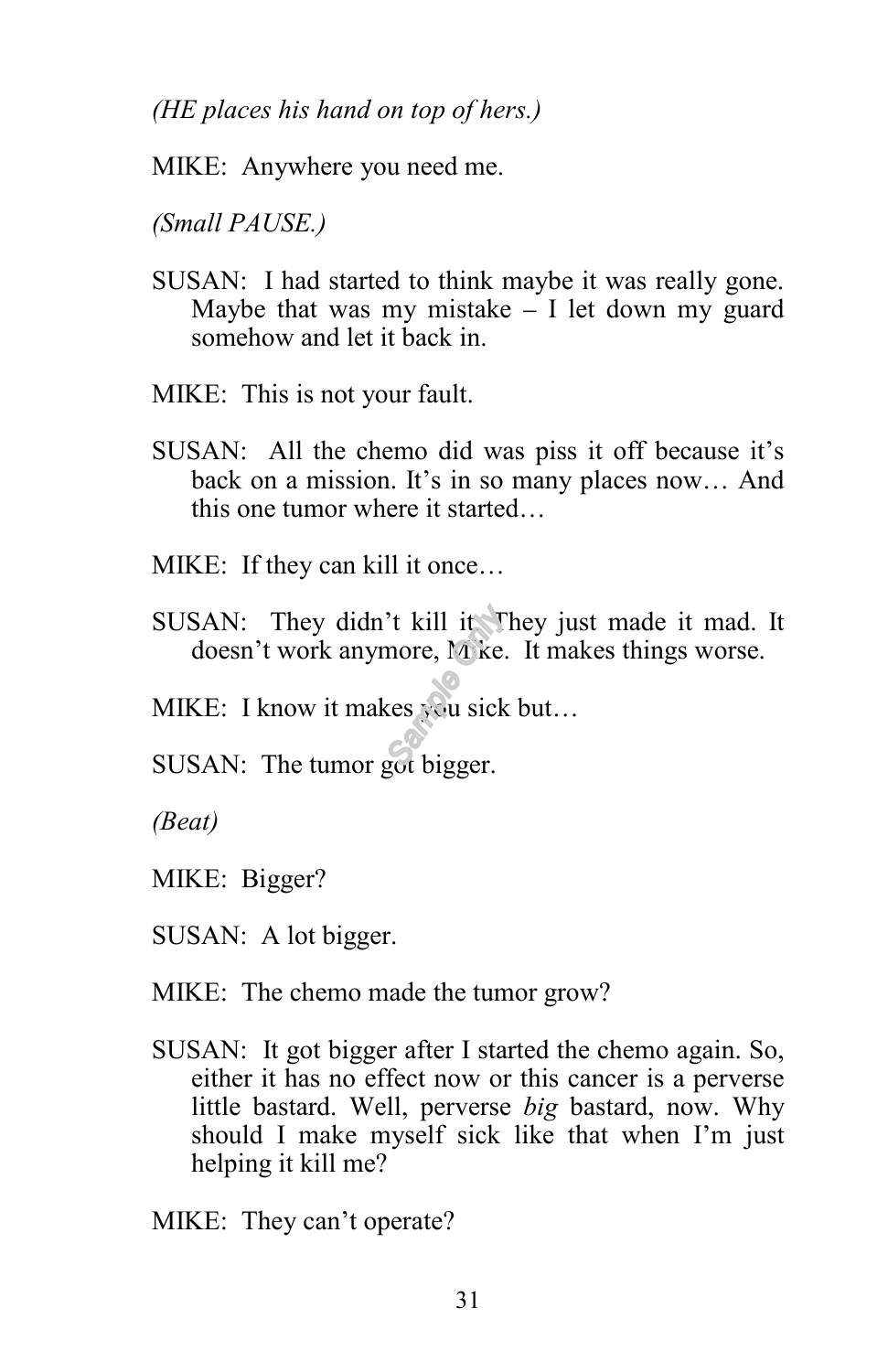- SUSAN: No, Mike, they can't.
- MIKE: You can't give up…
- SUSAN: I haven't given up I just… I've run out of options.
- MIKE: Mind if I pray for you?
- SUSAN: If that worked I'd be all right. Or maybe I'm not doing it right. Or maybe God is saying "No."
- MIKE: Can't hurt.
- SUSAN: Knock yourself out. I don't want to talk about it and I don't want to think about it anymore. At least, try not to. *(SHE slowly stands.)* I'm going home and take a nap. I hate the idea of wasting time being unconscious but I'm so damn tired all the time.
- MIKE: I worry about you being alone in that big house of yours.
- SUSAN: It's not big…
- MIKE: Bigger than mine.
- SUSAN: What has the size of my house have to do with anything?
- MIKE: Sometimes I picture you wandering from room to room all alone and miserable.
- SUSAN: I love my house. I'm not leaving it so don't even start down that road.
- MIKE: What if somebody was with you there?
- SUSAN: I'm used to being alone. I like it.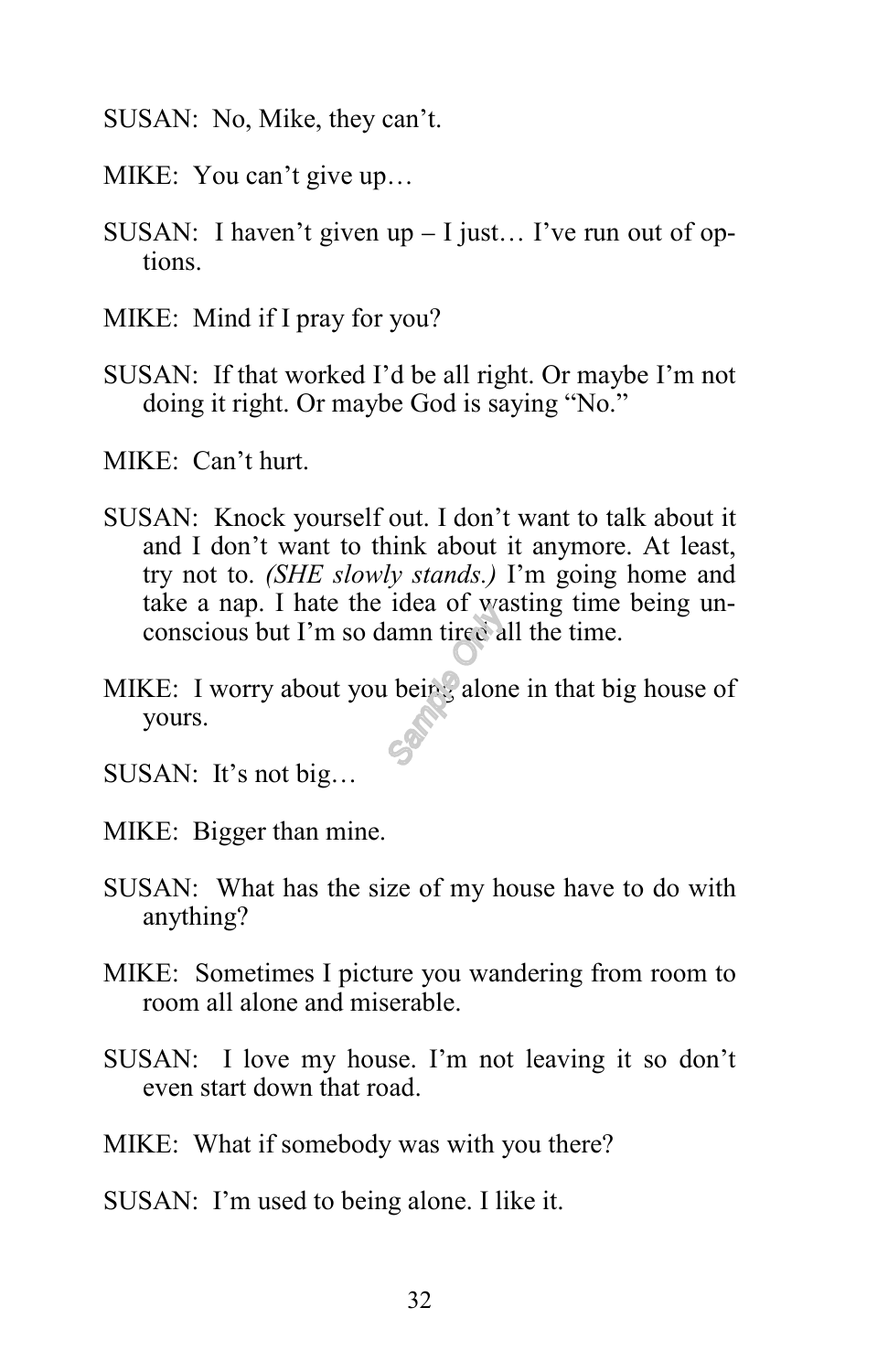MIKE: Couldn't you use some help?

- SUSAN: With what?
- MIKE: Cleaning, laundry…
- SUSAN: I don't need a maid. And I don't need a nurse. Not yet, anyway.
- MIKE: I wouldn't worry so much if you had someone with you.
- SUSAN: Yes, you would. You'd worry about who was with me. Are they treating me right? Are they making me miserable? Are they stealing from me?
- MIKE: Not if they're related.

*(Beat)*

- SUSAN: You are not moving in with me!
- MIKE: I was thinking about Sarah.
- SUSAN: Oh, no. I don't need a teenage girl in my house. I would like to live my last days on earth in peace.
- MIKE: I thought you two got along.
- SUSAN: We do. Especially since I live in my house and she lives here.
- MIKE: She's very responsible. Most of the time. It would be good for her.
- $SUSAN: For her?$
- MIKE: For both of you. *(Towards the front yard.*) *Sarah*!!!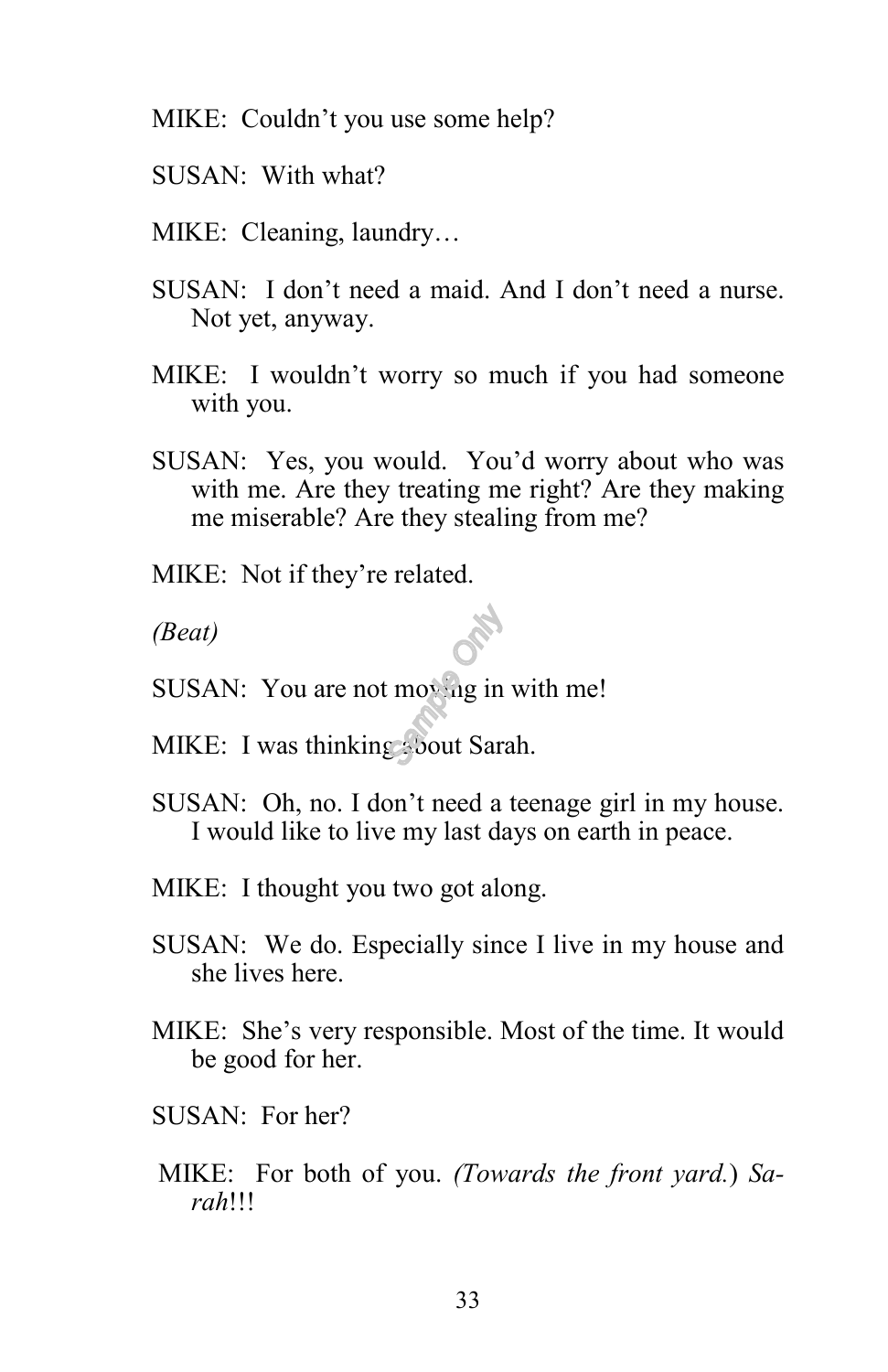SUSAN: Jesus, Mike!

MIKE: Sorry.

SUSAN: Are you trying to give me a heart attack?

MIKE: Sorry. Cover your ears.

SUSAN: Cover my?

MIKE: Sarah!!

SARAH: *(off)* What?!

MIKE: Come in here!

SARAH: *(off)* I'm busy!

MIKE: Come in here! Now!!

SARAH: *(off)* Okay! Okay!

SUSAN: Please stop yelling, Mike!

*(SARAH enters the kitchen.)*

MIKE: Sorry, Sue.

SUSAN: You're going to give me a headache.

*(SARAH enters and stands between the MIKE and SU-SAN.)*

SARAH: What?

MIKE: Aren't you going to say hello to Aunt Sue?

SARAH: I said hello this morning.

MIKE: Well, now it's the afternoon.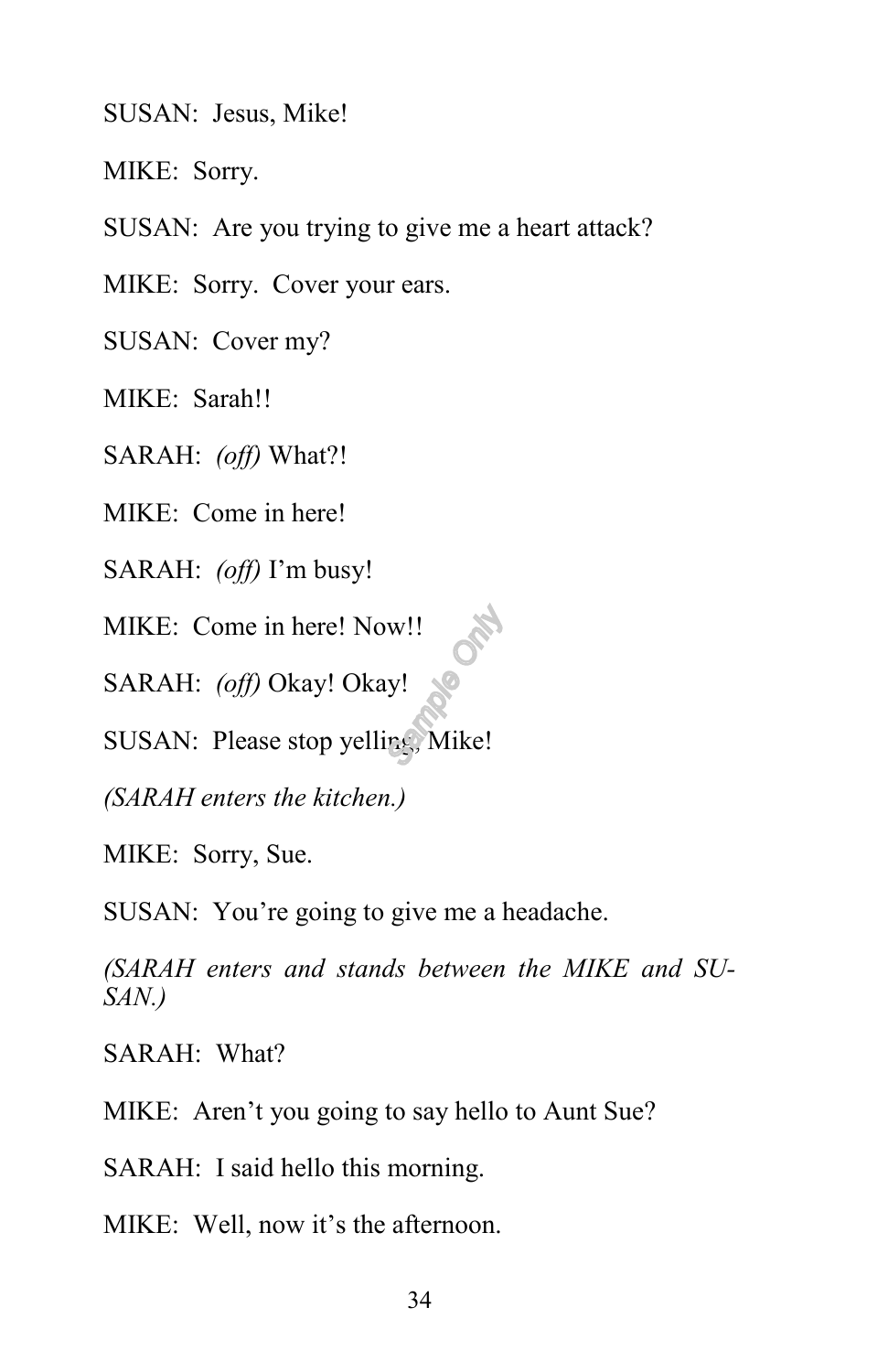- SARAH: Hello, Aunt Sue. Nice to see you again.
- SUSAN: Nice to see you, too.
- SARAH: Thank you. *(to MIKE)* So, what do you want?
- MIKE: I have a proposition for you.
- SUSAN: Michael, no…
- MIKE: *(to SARAH*) How would you like it if I were out of your hair?
- *(Beat as SHE studies him.)*
- SARAH: Are you going somewhere?
- MIKE: No, but you could.
- SARAH: *(to SUSAN)* What's he talking about?
- SUSAN: Just say "no," Sarah. I've already said "no" maybe if we both say "no" he'll listen.
- SARAH: No, to what?
- MIKE: Moving in with your Aunt Sue for the rest of the summer.
- SARAH: Why would I do that?
- MIKE: To help her out…
- SUSAN: I told you, I don't need any help…
- SARAH: Dad, Aunt Sue doesn't need any help.
- MIKE: Yes, she does.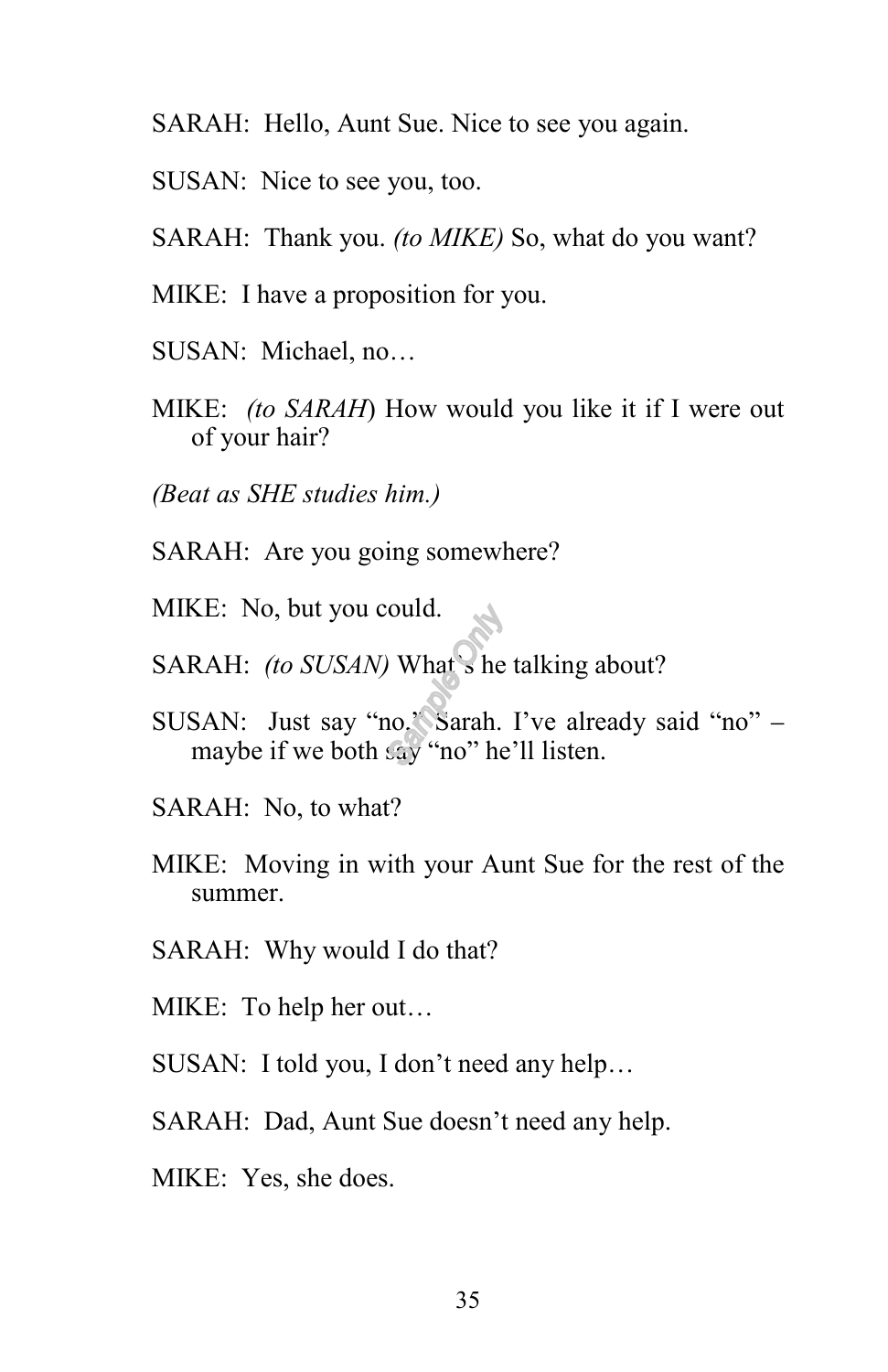### *(SUSAN and SARAH speak simultaneously.)*

- SUSAN: No, I don't. I just said so.
- SARAH: No, she doesn't. She just said so.
- MIKE: I think it's the best thing for both of you.
- SUSAN: You don't decide these things.
- MIKE: I'm not deciding I'm asking.
- SUSAN: And I said no…
- MIKE: As a favor for me…
- SUSAN: You're not going to let this go, are you.
- SARAH: He'll have to when I leave for school.
- SUSAN: *(to MIKE)* So, I just have to avoid you for the rest of the summer.
- MIKE: You think you can do that?
- SUSAN: No, I guess not. You are a major pain in the ass. You know that?
- MIKE: I'm trying to help.
- SUSAN: By ignoring what I want? You think you know better than I do?
- MIKE: Maybe I do.
- SUSAN: You're too much sometimes, you know that? You go too far…
- SARAH: You should've heard him this morning.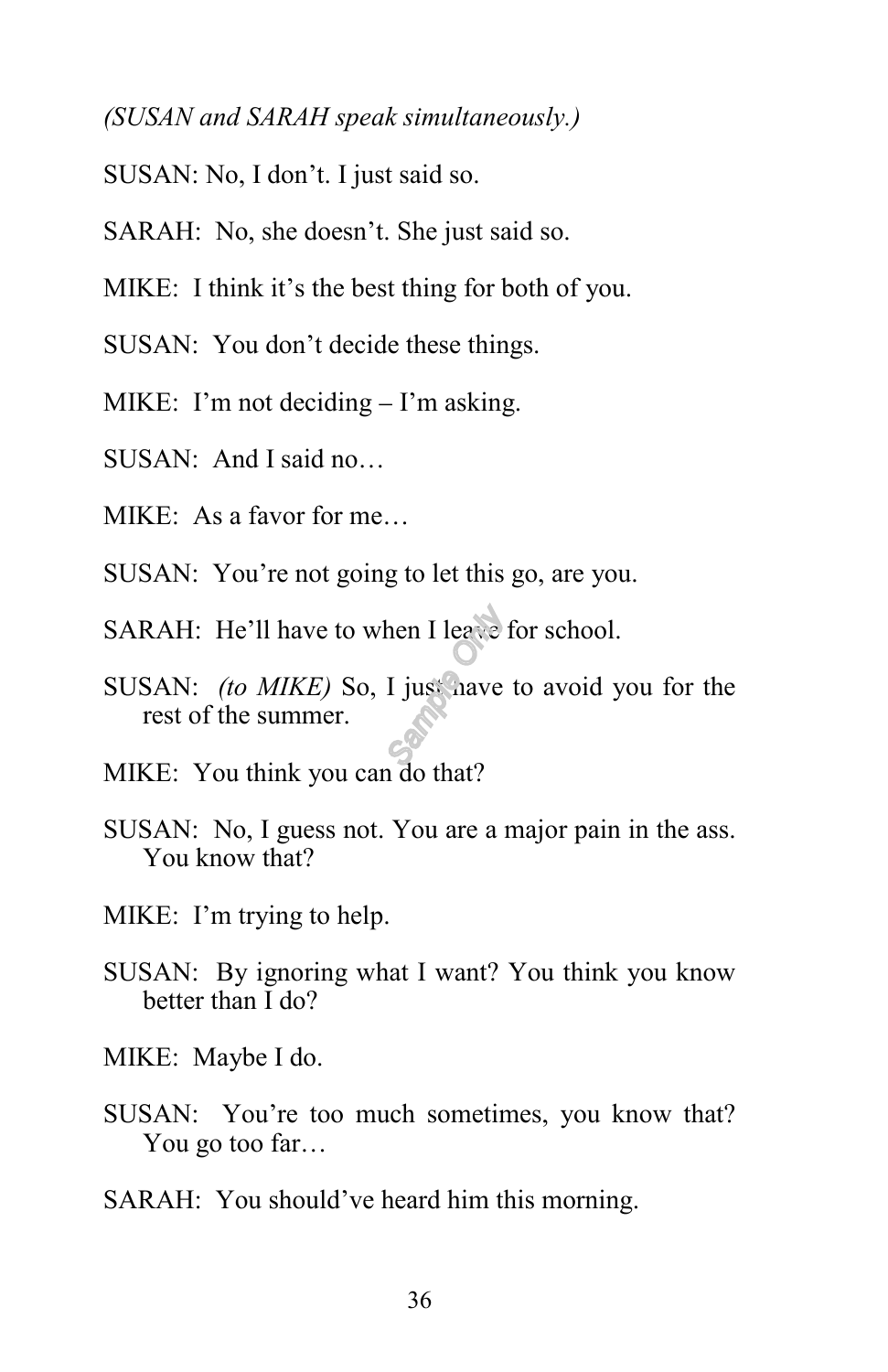- MIKE: That's between you and me, Sarah.
- SUSAN: Oh, secrets. I love secrets. *(To SARAH)* You can tell me about it later.
- MIKE: Does that mean the answer is yes?

SUSAN: It means… It means I'll think about it.

*(SHE rises and begins to exit, but stops and stares at the Weeping Willow tree. MIKE follows her.)*

- SUSAN: I thought you were going to get rid of that tree.
- MIKE: I haven't gotten around to it.
- SARAH: I like that tree!
- SUSAN: Weeping willows do not belong in a neighborhood – they belong down by the river or out by Hearn's pond. Look, you can see the roots spreading across the lawn towards the house. Imagine what the roots you can't see are doing. Probably wrapped around your water and sewer pipes now. They'll crush those pipes to get to the water…

MIKE: I'll take care of it.

- SUSAN: No, you won't. You won't do a damn thing until you wake up one morning without any water in the house. I don't know why you think you can run my life when you can't handle the mess in your own front yard.
- MIKE: You're more important than that tree, Sue.

*(Small PAUSE as THEY look at each other.)*

SUSAN: I've never liked Weeping Willows. They're a pain in the ass. Just like you.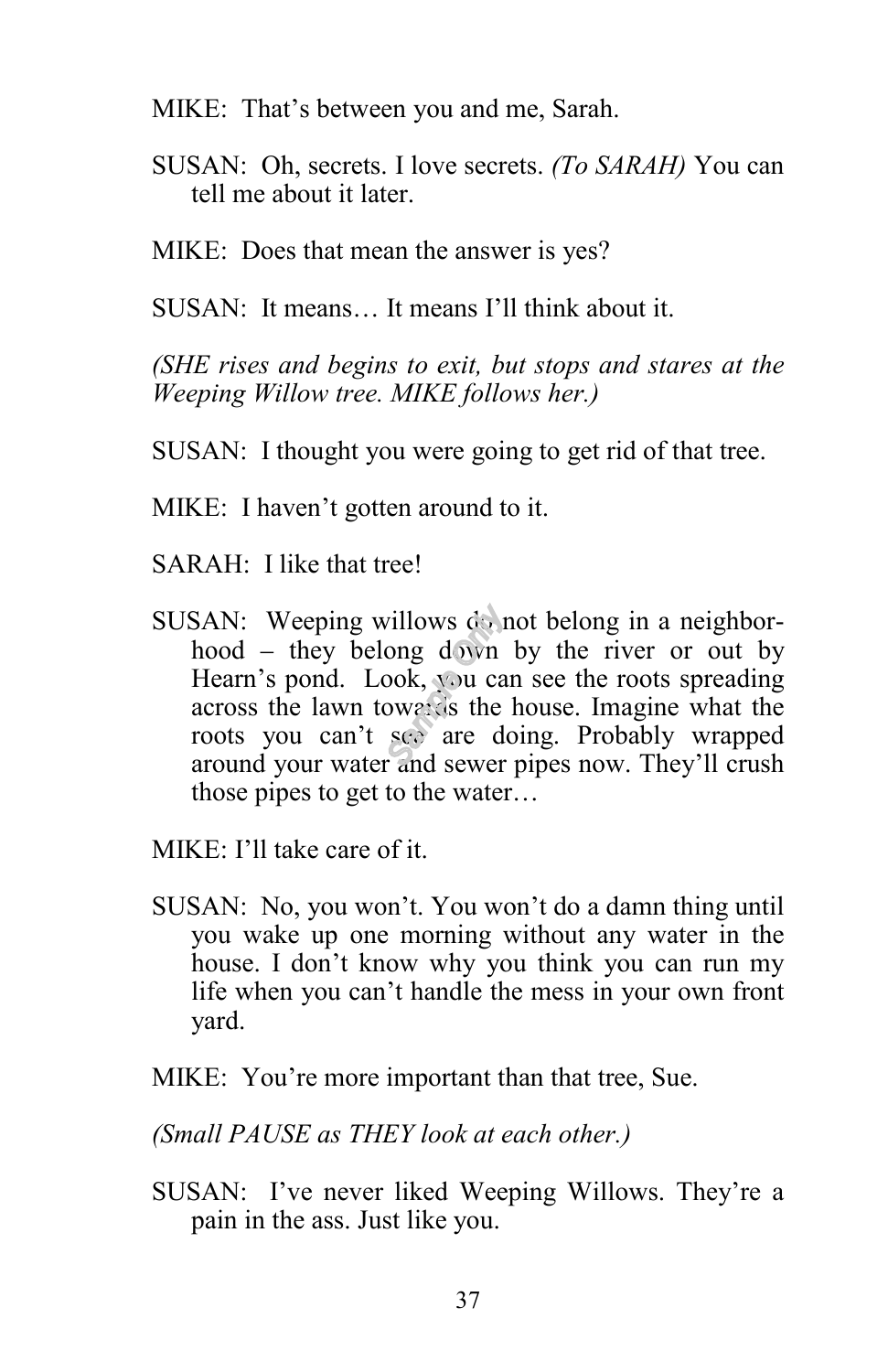- MIKE: They're also pretty, just like me. And they can't be stopped.
- SUSAN: Unless you kill them. *(Beat)* I'm going home and take a nap.
- MIKE: Sarah can drive you if you're too tired…
- SUSAN: I'm not. Bye, Sarah.
- SARAH: Bye.

*(MIKE and SARAH watch SUSAN exit. MIKE cleans up the mess on the table.)*

- MIKE: So, would you do that for your Aunt Sue?
- SARAH: Don't you ever stop? No, wait I know the answer to that: It's "No."
- MIKE: It would just be for the summer
- SARAH: She doesn't want me over there.

MIKE: I do.

- SARAH: I'd do it if she asked -- but she's not asking.
- *(Beat)*
- MIKE: You know that she's dying.
- *(Beat)*
- SARAH: No, I don't know that.
- MIKE: The cancer came back and the chemo is not working and...
- SARAH: Damn it. God damn it. It's not fair…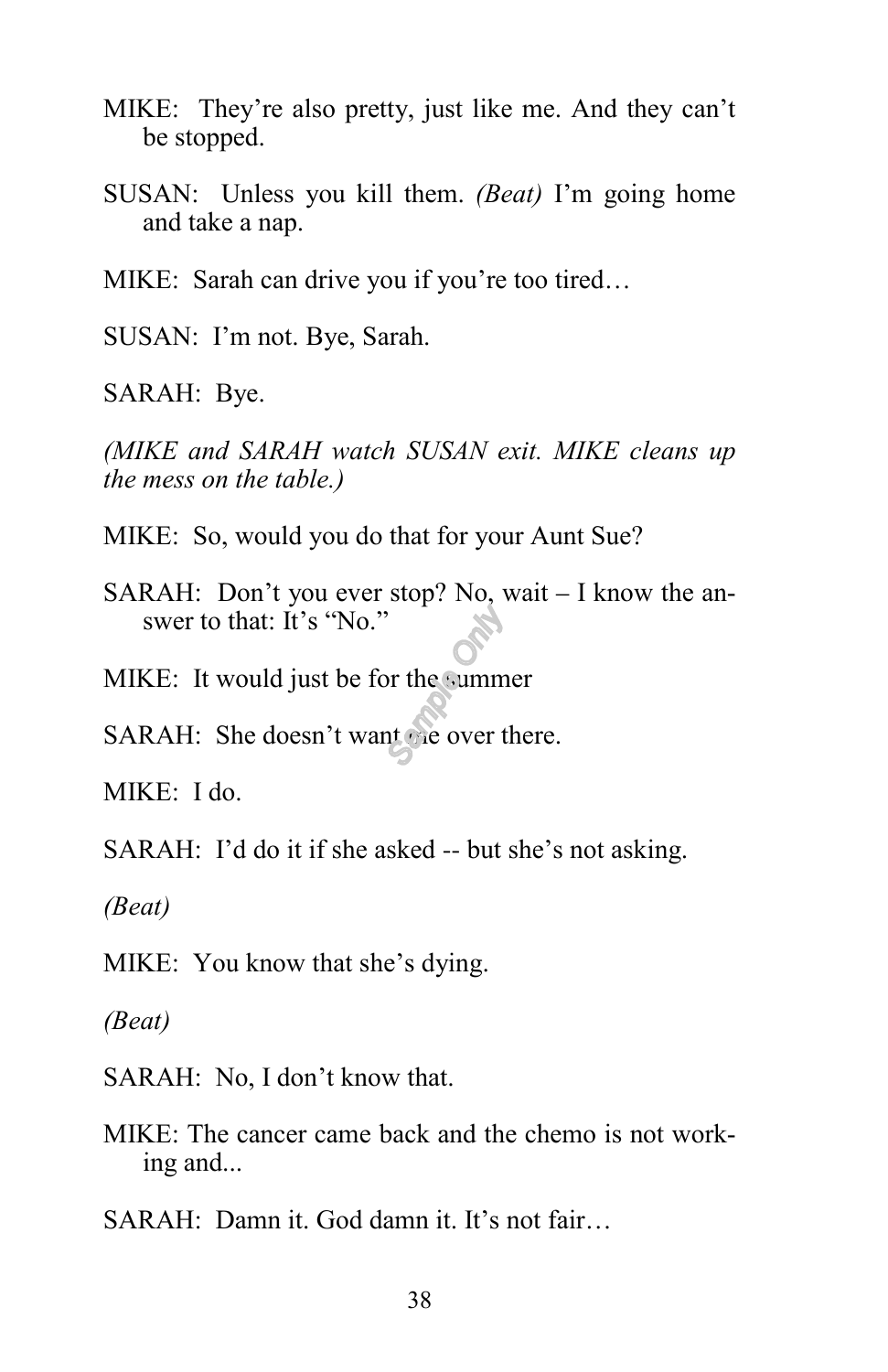- MIKE: Nothing is fair on this earth unless you make it fair. *(Beat as SHE stares at him.)* What?
- SARA: I've never heard you talk like that before.
- MIKE: She's going to need help.
- SARAH: Won't she ask for it when she needs it?
- MIKE: I don't know.
- SARAH: So, you want me to show up on her doorstep uninvited?
- MIKE: No that's not a good idea.
- SARAH: What do you want me to do?
- MIKE: We'll wait a bit. Chink as time goes by she'll need you.
- SARAH: What if I have to leave for school first?
- MIKE: I think that would be great. It would be great if she never needed help.
- SARAH: But she will.
- *(Beat as HE puts his arm around her.)*
- MIKE: Yeah.
- SARAH: Maybe I should stay home…
- MIKE: What do you mean?
- SARAH: Put off starting school.
- MIKE: No, no, no…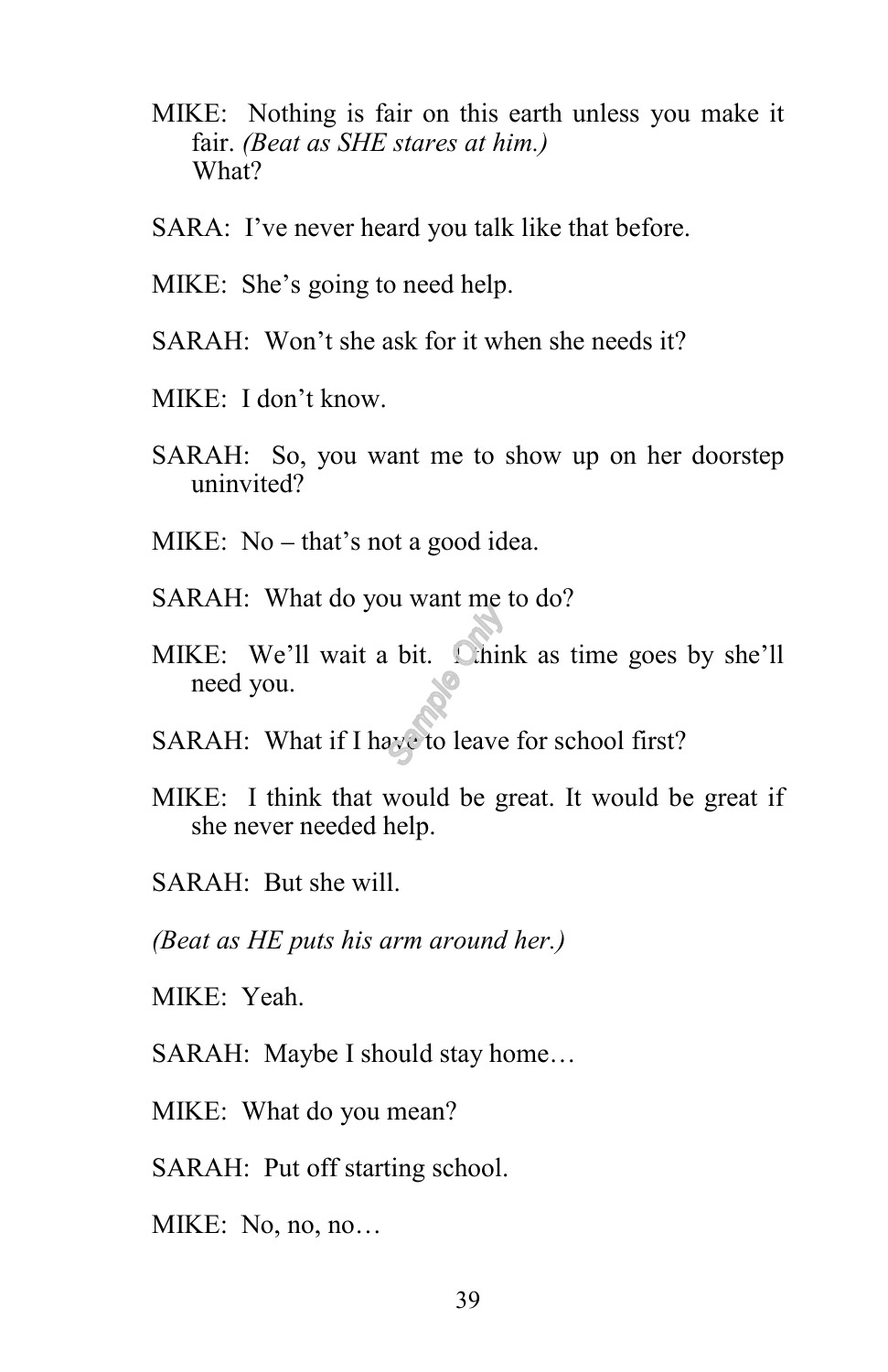SARAH: What will you do if I'm gone?

MIKE: I'll figure something out.

SARAH: I'm really sorry, Dad.

MIKE: Me too.

SARAH: Maybe I should drive over and visit her once in a while.

MIKE: That would be great. I'd appreciate that.

SARAH: Will she?

MIKE: Yes. I think she will.

*(MIKE and SARAH sit at the table as the lights crossfade*  to an empty wingback chair that represents MIKE and *SUSAN's mother's room in an assisted living facility. Perhaps the image of the exterior of the facility is projected on the screen at the back of stage.)*

*(SUSAN crosses to the wingback chair and kneels in front of it. SHE addresses the empty chair as if her mother were seated in it.)*

SUSAN: Hey, Mom! Mom?... It's Susan… *(Beat)* No, Mom, I'm your daughter… *(Beat)* Your daughter, Susan. Rose isn't with us anymore, Mom. *(Beat)* That's right: *Susan*. I was just over at Mike's house and I thought I'd come by to see you on my way home. How are you feeling? *(Beat)* That's good, that's good, Mom… *(Beat)* Mike's fine. Sarah's fine. I'm sure he'll be coming by to visit... *(Beat)* Yes, Sarah too. He still hasn't gotten rid of that weeping willow in the front yard. You let him plant it and it took over the whole yard, just like I told you it would. Killed my crabapple tree... I don't think he's even tried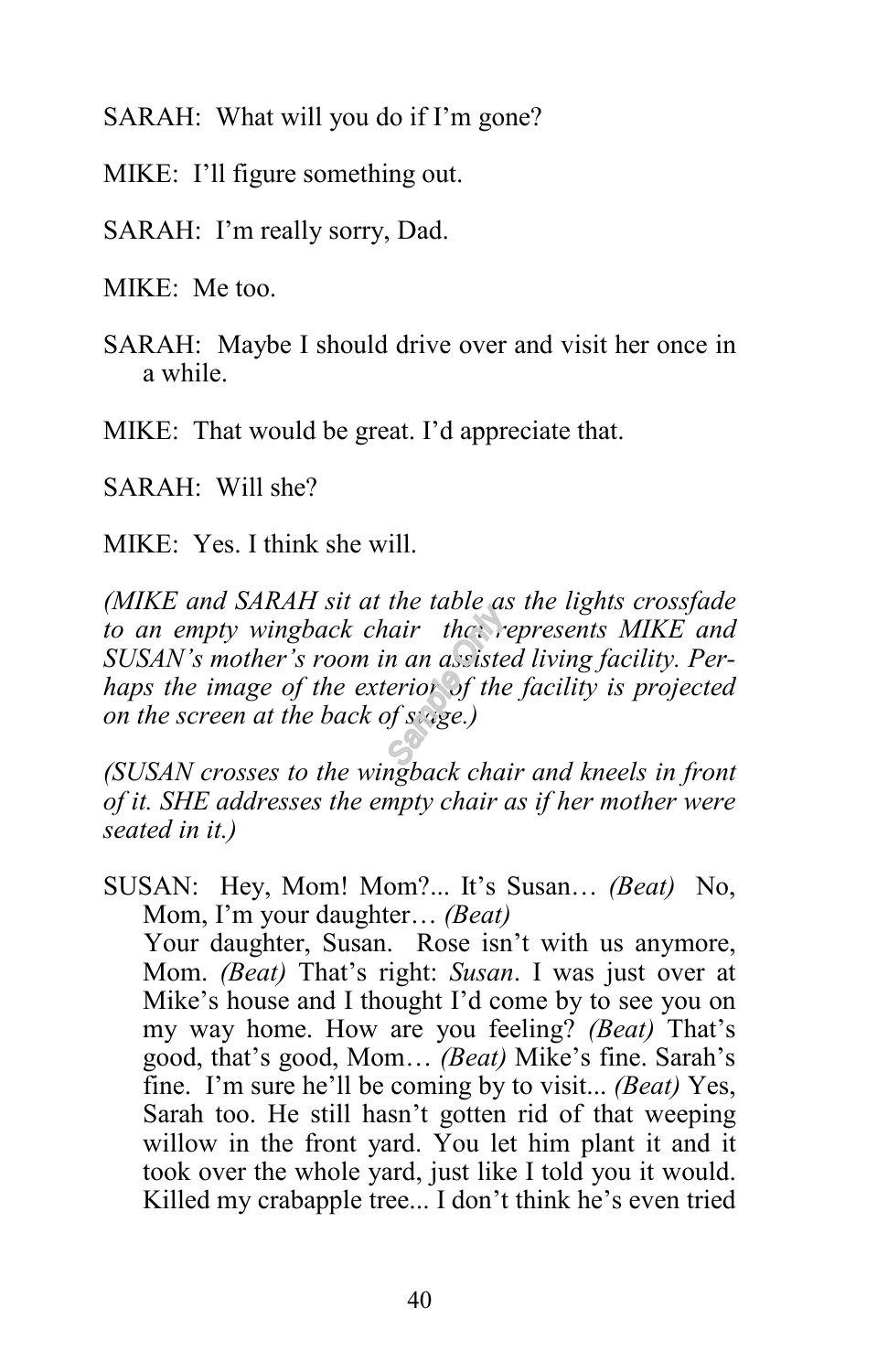and he's going to have to do more than try. I have never seen a willow tree completely killed off by anything; bugs, disease, poison – anything! They can look terrible dropping dead branches all over the place but there is always some part of them that's still growing. *(Beat)* What's that? *(Beat)* Yes, they are tough. Wish I were a weeping willow tree sometimes *(Small PAUSE as SHE stands and looks away.)*

You've got a nice view from your window, Mom. I don't know that I've ever noticed it before. That's a nice view of the river. I've always liked looking at water – ponds, rivers, oceans… *(Beat. SHE faces the chair.)* There's something I need to tell you, Mom. There's something you should know…

*(SUSAN remains in place as the lights crossfade back to MIKE and SARAH, perhaps a photo of MIKE's house or the Weeping Willow is projected on the screen at the back of stage.)*

SARAH: I guess you expect me to stay home tonight.

MIKE: After what you pulled last night...

- SARAH: You need to make up your mind.
- MIKE: What do you mean?
- SARAH: Either I'm old enough and responsible enough to take care of Aunt Sue or I'm not.

MIKE: You'd be with her – not out by yourself…

- SARAH: I'm never out by myself.
- MIKE: You're not helping yourself here.
- SARAH: Look if I stay with Aunt Sue, she wouldn't be watching me -- I'd be taking care of her.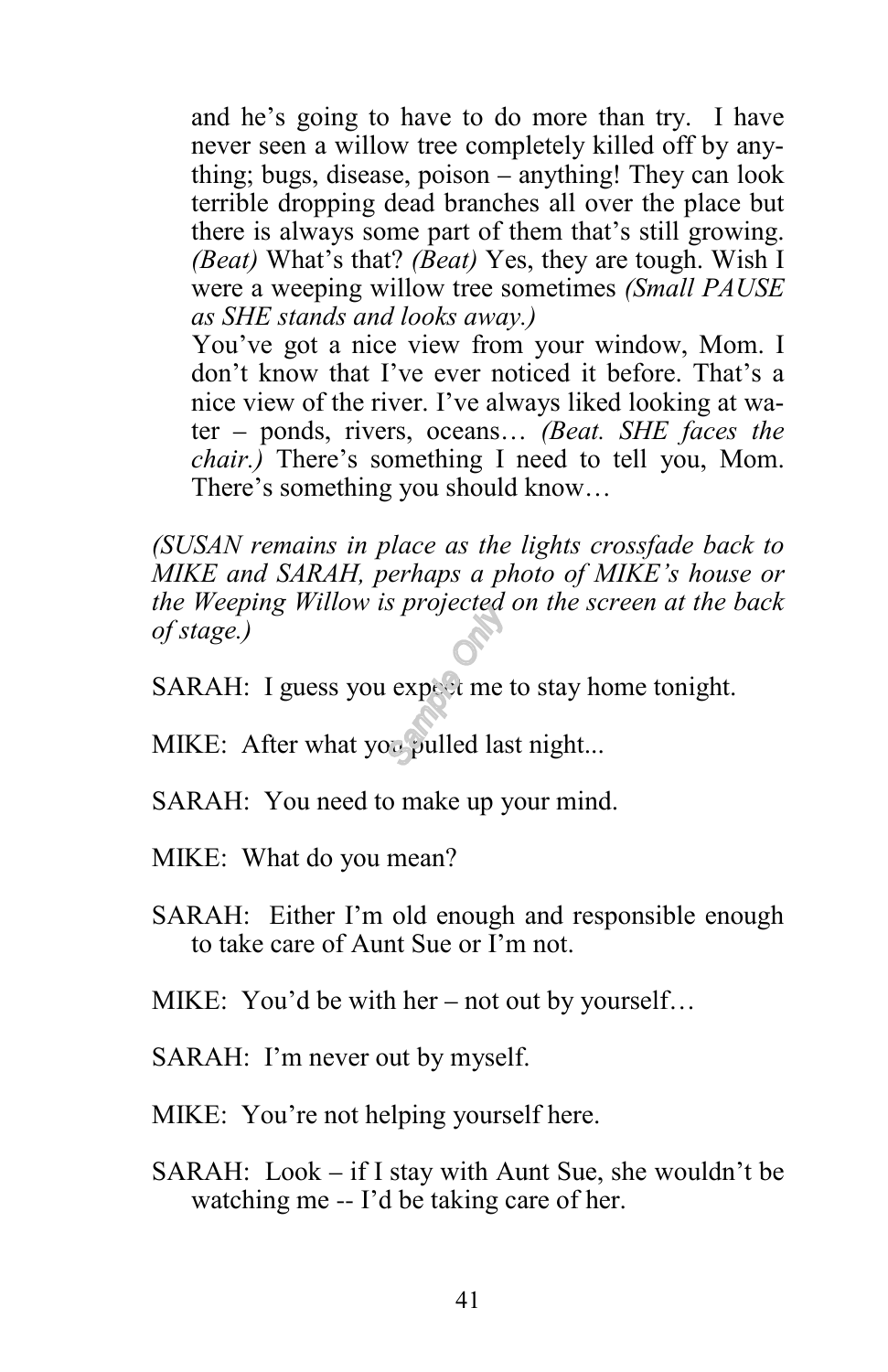- MIKE: That's right. And she doesn't need any more stress.
- SARAH: I think she trusts me more than you do.
- MIKE: I should trust you to do the right thing after last night?
- SARAH: Yeah to do the right thing for me. Last night was the right thing for me – it had nothing to do with you.
- MIKE: When you live under my roof you follow my rules…
- SARAH: And when I'm not?
- MIKE: Then you're on your own.
- SARAH: I can't wait to leave here for college.
- MIKE: Maybe that makes two of us.
- SARAH: I'll be out every night running wild in the streets!
- MIKE: I like to think that my daughter is an intelligent and responsible person who makes intelligent, responsible choices.
- SARAH: I wish you wouldn't do that.

MIKE: What?

- SARAH: Talk about me like I'm not right here. *(Imitates MIKE*) "My daughter is an intelligent, responsible person."
- MIKE: I don't know why I should pay for you to go anywhere when you have such little respect for me.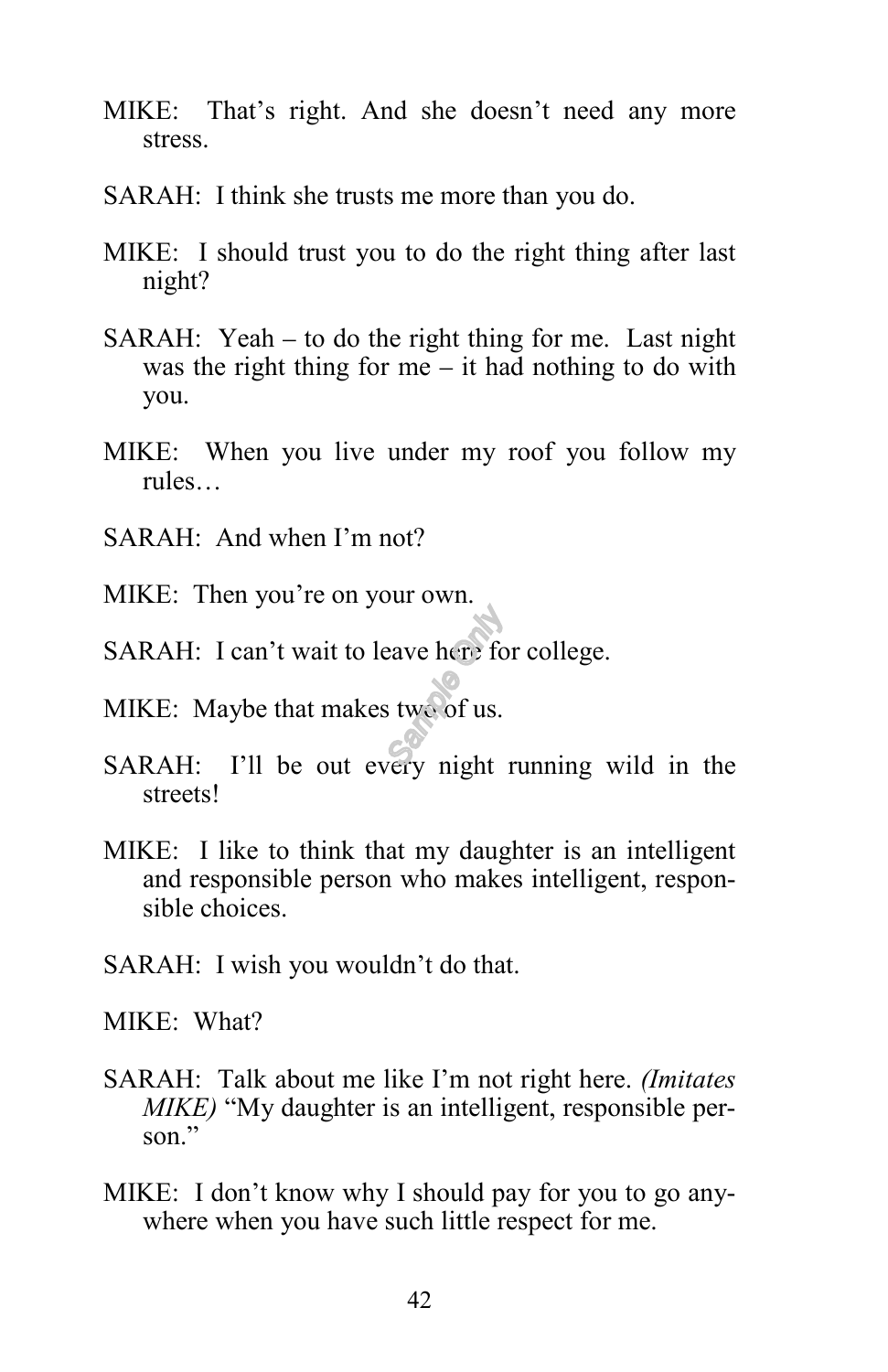SARAH: Then don't.

MIKE: Don't push me, Sarah.

SARAH: Living with Aunt Sue is looking better and better.

*(MIKE and SARAH remain in place as the lights crossfade back to SUSAN who addresses the empty chair. Perhaps a photo of the exterior of the assisted living facility is projected on the screen at the back of stage.)*

SUSAN: Do you understand what I'm saying, Mom? *(Beat)* What's that? *(SHE kneels in front of the chair.)* What's that, Mom? *(Beat)* No… No, I'm sorry I don't know what they're serving for dinner tonight. I can find out if you'd like…*(Beat)* I know you don't like Lima beans. You don't have to eat them just because they serve them… *(Beat)*

Nobody's going to feel insulted, Mom. *(SHE stands and turns away and then turns back to the chair.*) Mom -- I'm going to be leaving you… I'm going… Mom, I'm going to the.

*(Small PAUSE) (Laughs)* Yes, I know – but it looks like I'm going to beat you to it. I don't know how much time I have left but... *(Beat)* Mom, Mom… Remember when they found cancer and I had the hysterectomy? Well, it came back. And they can't stop it this time and so… *(Beat)* You need to know. I need you to know because I miss you – and I think… I believe that you're going to miss me. *(Beat)* Please say something… Please?

*(SUSAN remains in place as the lights crossfade back to MIKE and SARAH. Maybe a photo of MIKE's house or the Weeping Willow is projected on the screen at the back of stage.)*

MIKE: I don't want to fight with you.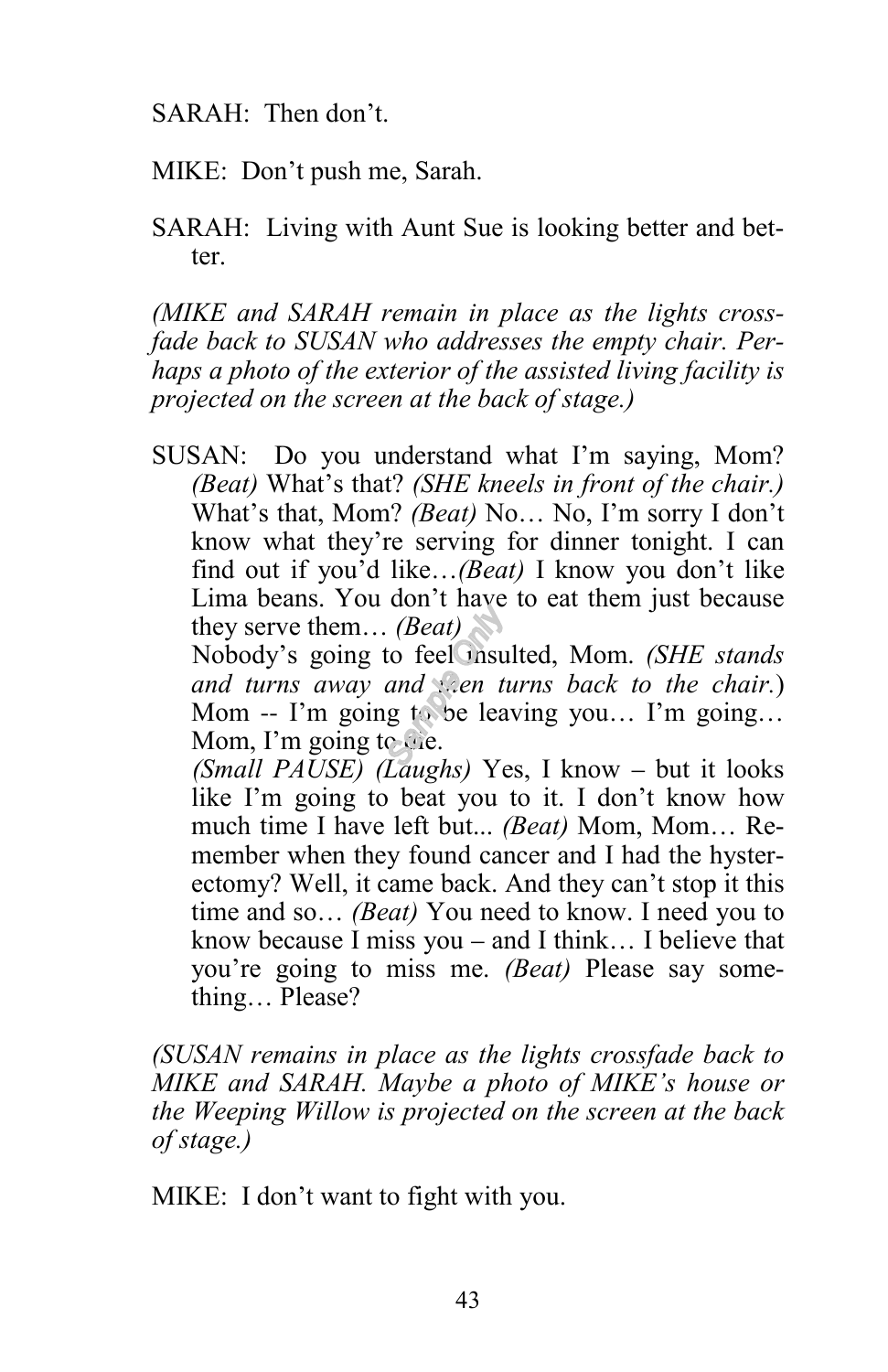- SARAH: I don't want to fight with you either.
- MIKE: I've got enough to deal with, you know?
- SARAH: I know. It's just college, Dad. It's not like I'm never coming back.
- MIKE: One day…
- SARAH: I know, I know I'll have kids of my own and I'll understand.
- MIKE: As long as that doesn't happen any time soon.
- SARAH: I'll let you know if it does.
- MIKE: Don't even joke about that.
- SARAH: I wouldn't worry right now. I'm through with Brian.
- *(Beat)*
- MIKE: I don't suppose you'd care to tell me what happened…
- SARAH: No, I wouldn't.
- MIKE: Should I say "I'm sorry" or "Congratulations"?
- SARAH: I think you should not say anything.
- MIKE: You know you can talk to me.
- SARAH: I know.
- MIKE: About anything. *(SARAH gives him a look.)* I mean it. I won't judge.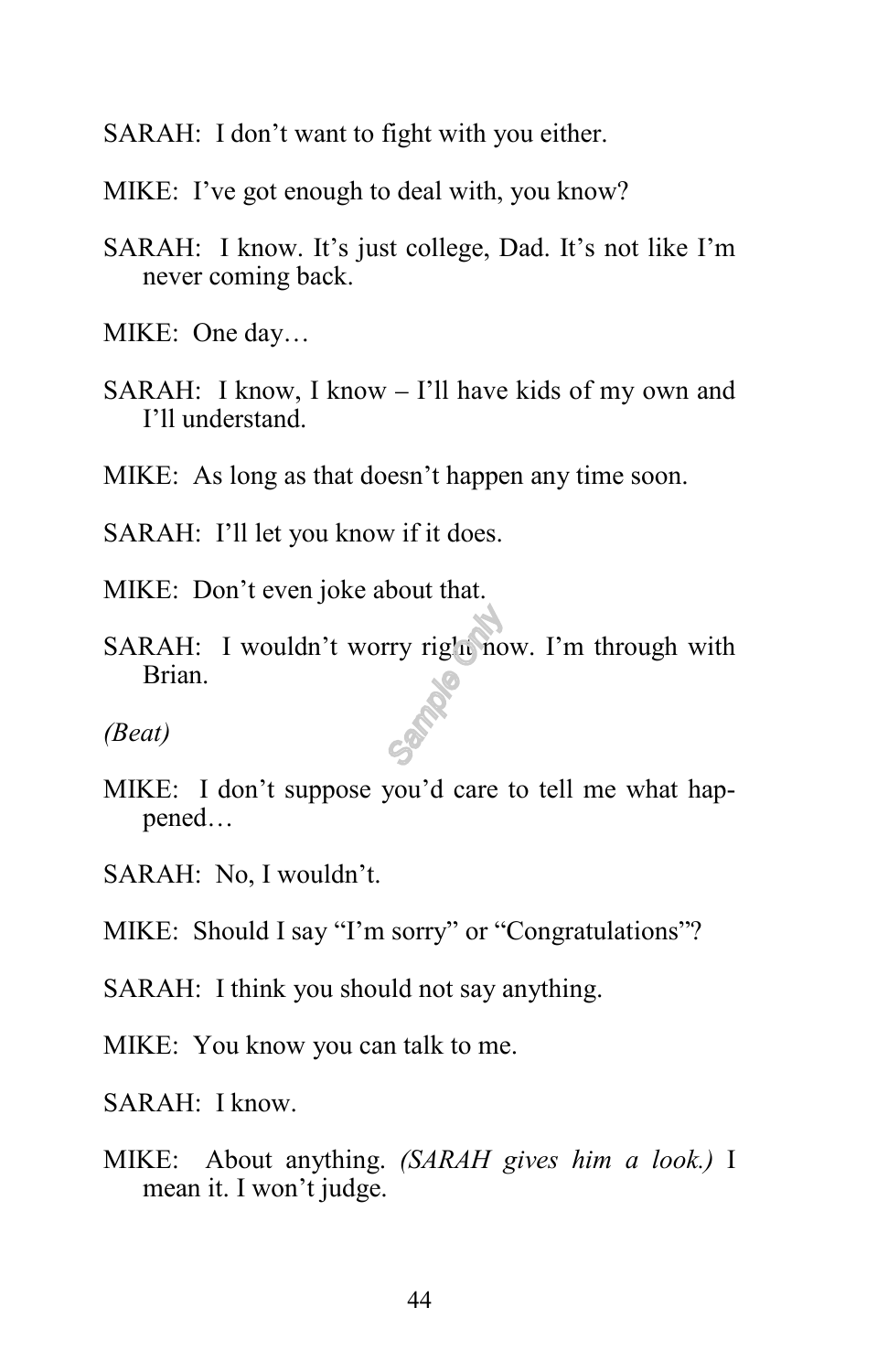SARAH: Look… I know you like to think you're "the cool Dad" – that you're different somehow from all the other Dads out there, but you're not. You still think and act like a Dad. And that's fine; you're my Dad and I love you and I know where you stand. So, let's just leave it at that.

MIKE: Okay…

SARAH: I'm not trying to hurt your feelings.

MIKE: It's okay. That's how you see things.

- SARAH: Sorry.
- $MIKE: Don't be. At least we talk.$
- SARAH: Most of the time you talk and I listen.
- MIKE: Well, I know more than you do… One of the benefits of getting old.
- SARAH: I hope to grow old. I'd like to become "Old Lady Sarah" – she done everything and been everywhere and she knows everything.
- MIKE: Sounds like an admirable aspiration.
- SARAH: I used to take that for granted. I don't anymore. Between the breast cancer that got Mom and now Aunt Susan's ovarian cancer there's probably some kind of trouble ahead for me, you know? Hiding in my DNA like a time-bomb waiting to go off.
- MIKE: You don't know that. Look at your Grandma she's 89 years old…
- SARAH: And she doesn't remember anything. I don't know which is worse.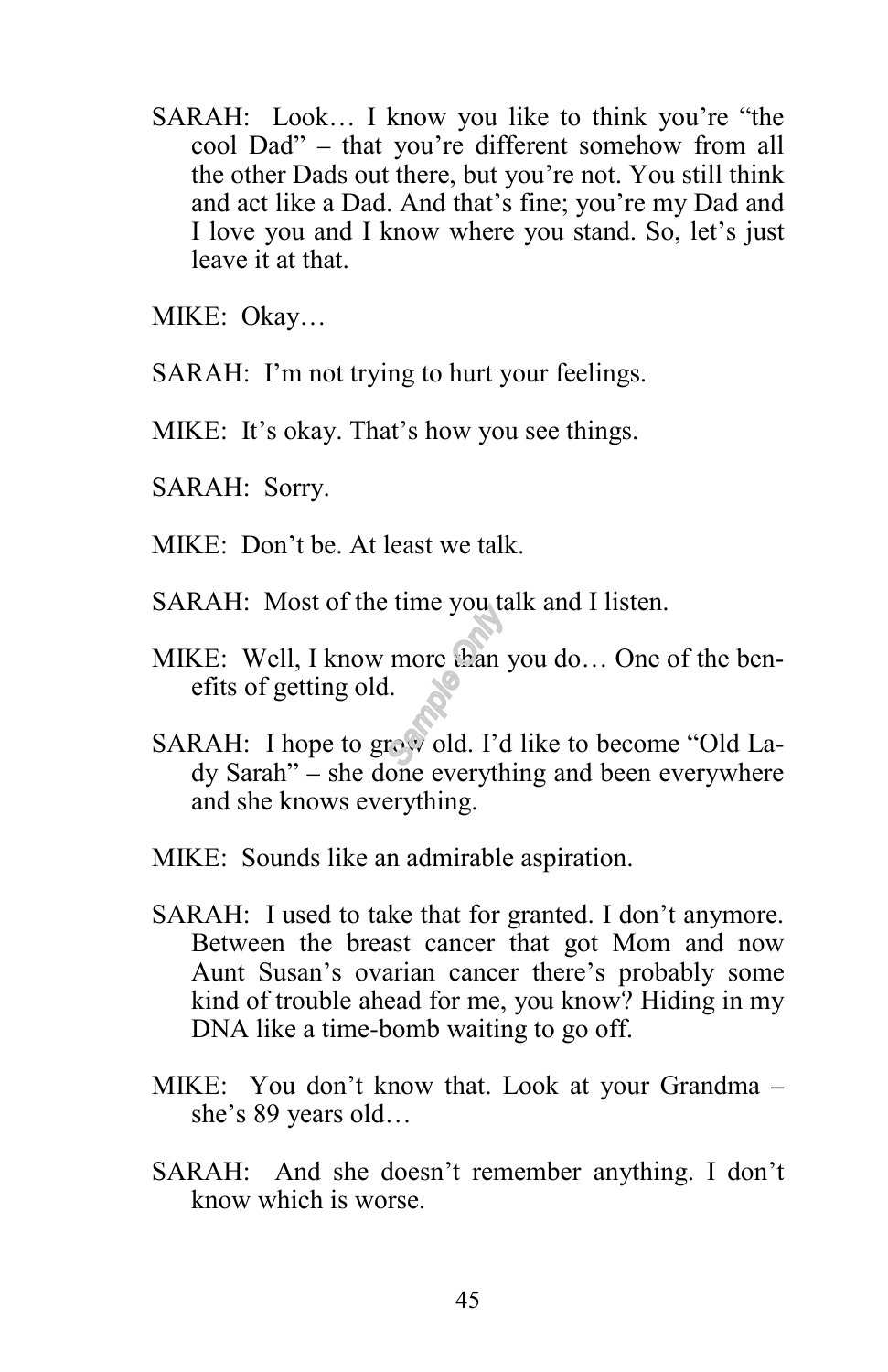- MIKE: You don't know what's going to happen. You can't worry about things like that – you can't live like that…
- SARAH: I know, I know…
- MIKE: Yes, you have family history. So, you watch out for things – you get check ups...

SARAH: Right.

MIKE: Nothing may happen to you at all.

*(Beat)* ľ

SARAH: I'll drive over and visit Aunt Sue after dinner.

MIKE: I think that's an excellent idea.

*(MIKE and SARAH remain in place as the lights crossfade to SUSAN. Perhaps a photo of the assisted living facility is projected on the screen at the back of stage.)*

SUSAN: I have to go now, Mom. Maybe you can get a nap in before they come to take you to dinner. *(Beat)* That's right. And if they *dare* to serve you lima beans, just push them to the side. Nobody here will care, all right? *(Beat)* What's that? *(Beat)*

Yes, of course I'll be back. I promise. *(Beat as SUSAN backs away from the chair and out of the light.*) I promise I'll be back. I promise…

*(SUSAN exits.)*

*(The lights rise on MIKE and SARAH. Maybe a photo of MIKE's house or the Weeping Willow tree is projected on the screen at the back of stage.)*

SARAH: I'm going to make some iced tea. You want some?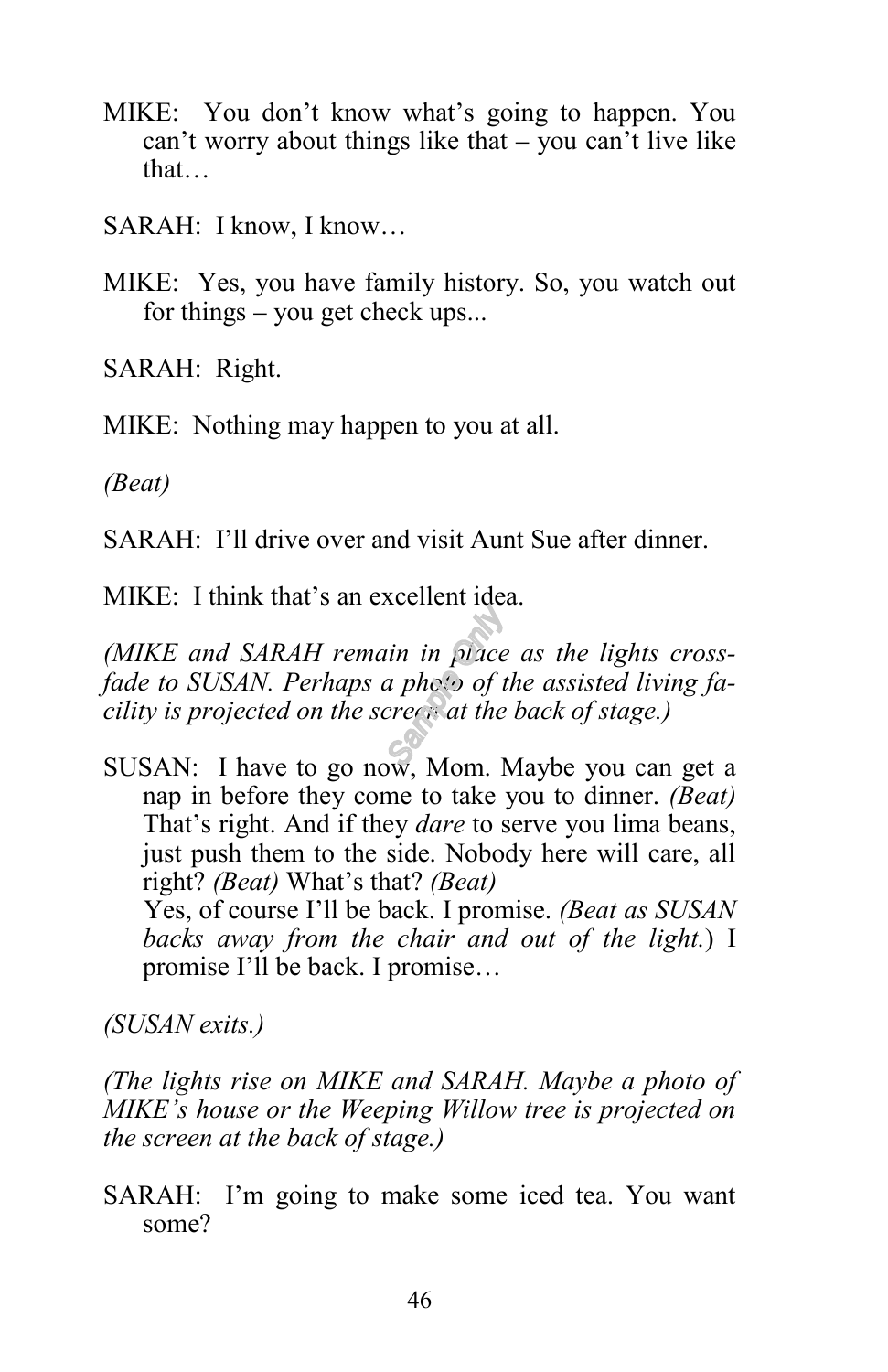- MIKE: Would you think I was terrible if I had a beer?
- SARAH: Why would I think you were terrible?
- MIKE: It's not after five.
- SARAH: What's that got to do with anything?
- MIKE: Your Granddad my Dad never had a drink until after five in the afternoon.
- SARAH: 'Guess that's better than five in the morning.
- MIKE: He always had a martini when he got home from work. A gin martini. He made it himself until Susan and I got old enough to make it for him. We used to fight over who got to make him his martini. I let Susan win most of the time. But I know I made a better martini.
- SARAH: Did he say so?
- MIKE: Not in so many words. But I could tell.
- SARAH: Who makes up these stupid rules? "No drinking until after five o'clock in the afternoon!"
- MIKE: I don't know. I guess most people are finished working by then.
- SARAH: Maybe that way you can be sure to hit a Happy Hour somewhere.
- MIKE: What do you know about Happy Hours?
- SARAH: Not a thing… *(SHE goes off stage the returns with a bottle of beer.)* It's always after five somewhere on this planet. *(SHE twists the top off and hands the beer to MIKE.)*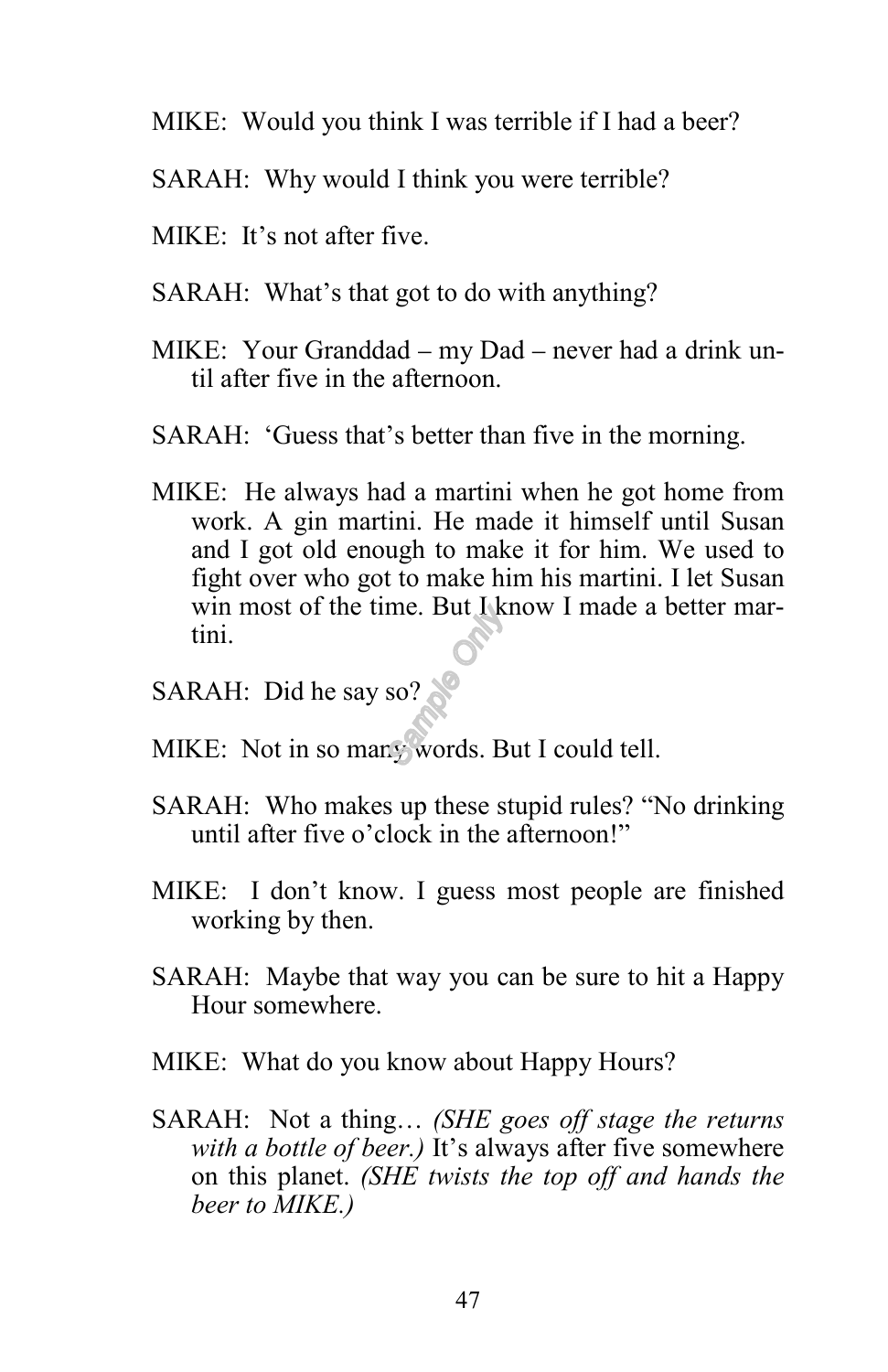Here. Be wild, Dad – lose control. *(MIKE holds the beer bottle in his hand and looks at it.)* What's the matter? Afraid the alky police will come and take you away?

*(BRIAN enters from across the stage and crosses towards MIKE and SARAH. SARAH sees him.)*

SARAH: Oh, shit!

MIKE: What's wrong?

SARAH: Bye!

MIKE: Where are you going?

SARAH: Anywhere but here…

MIKE: Sarah…

SARAH: I'll be at Aunt Sue's later.

*(SARAH exits offstage in a direction opposite from BRI-AN. HE stops and stares after her for a moment. MIKE stands, takes a long drink from his beer then looks out at BRIAN and raises the bottle in a toast. BRIAN exits hastily.)*

*(The lights dim on MIKE as they rise on SUSAN's bed.)*

*(MIKE exits while SUSAN enters and sits on the edge of her bed. SARAH enters from the direction MIKE exits, crosses to SUSAN and stands before her.)*

*(Maybe a photo of SUSAN's house is projected on the screen at the back of stage.)*

SARAH: Hey.

SUSAN: Hi.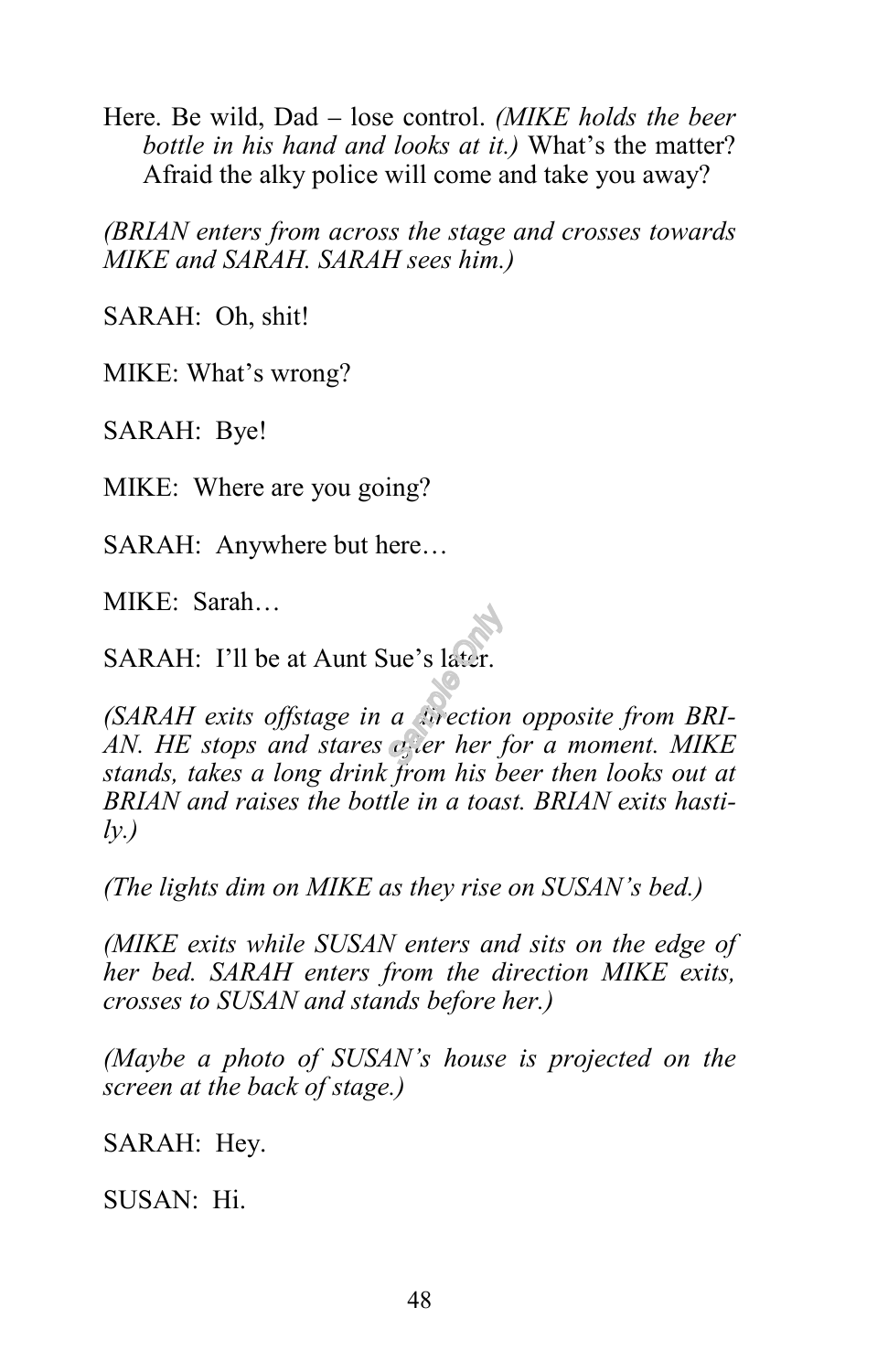SARAH: I should have called first but...

- SUSAN: Did your Dad send you?
- SARAH: Nope. I wouldn't have come if he had. I wanted to see you.

*(Beat)*

- SUSAN: About?
- SARAH: I thought maybe you'd like some company. I know you're not seeing that guy anymore…
- SUSAN: Ohhhh! Don't remind me.
- SARAH: Sorry.

SUSAN: It's all right.

- SARAH: I thought maybe you'd like to talk to somebody  $-$  I mean, I don't know if you have somebody  $-$  you know, maybe you met some new guy or something. Or maybe you don't even want to talk to anyone. Maybe you'd rather be alone and if that's what you want I can go…
- SUSAN: It's okay.
- SARAH: Really?
- SUSAN: Yeah, really.
- SARAH: Good.
- SUSAN: You want some dinner?
- SARAH: I don't want to interrupt anything.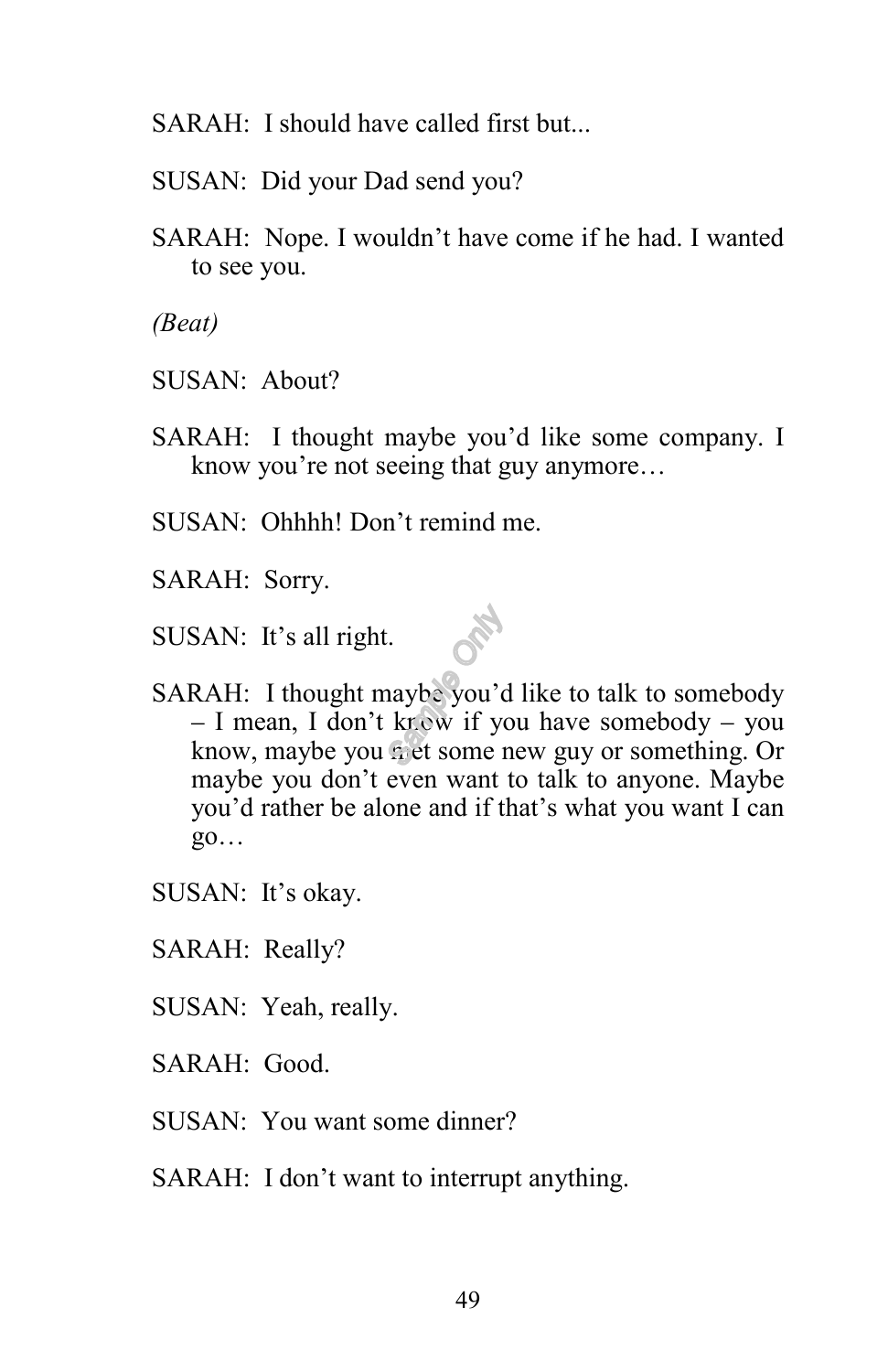- SUSAN: You're not.
- SARAH: I'm not looking for an invitation.
- SUSAN: You don't need an invitation.
- SARAH: I know I should have called, but I had to get out of there and so… so I… I took off.
- SUSAN: Fighting with your Dad?
- SARAH: Dad… Brian everyone.
- SUSAN: Not me.
- SARAH: I just got here. Give me time.
- SUSAN: I know how you feel.
- SARAH: You do?
- SUSAN: Yeah. And I'm tired of it.
- SARAH: I'm tired of it, too.
- SUSAN: I've decided that I'm not going to do it anymore.
- SARAH: How are you going to do that?
- SUSAN: Run away.
- SARAH: Some people will follow you, you know? Some people will stalk you.
- SUSAN: Then I'll hide. I'll run far away and hide so they'll have to leave me alone.
- SARAH: Dad says you can't run away from your problems. They always go with you.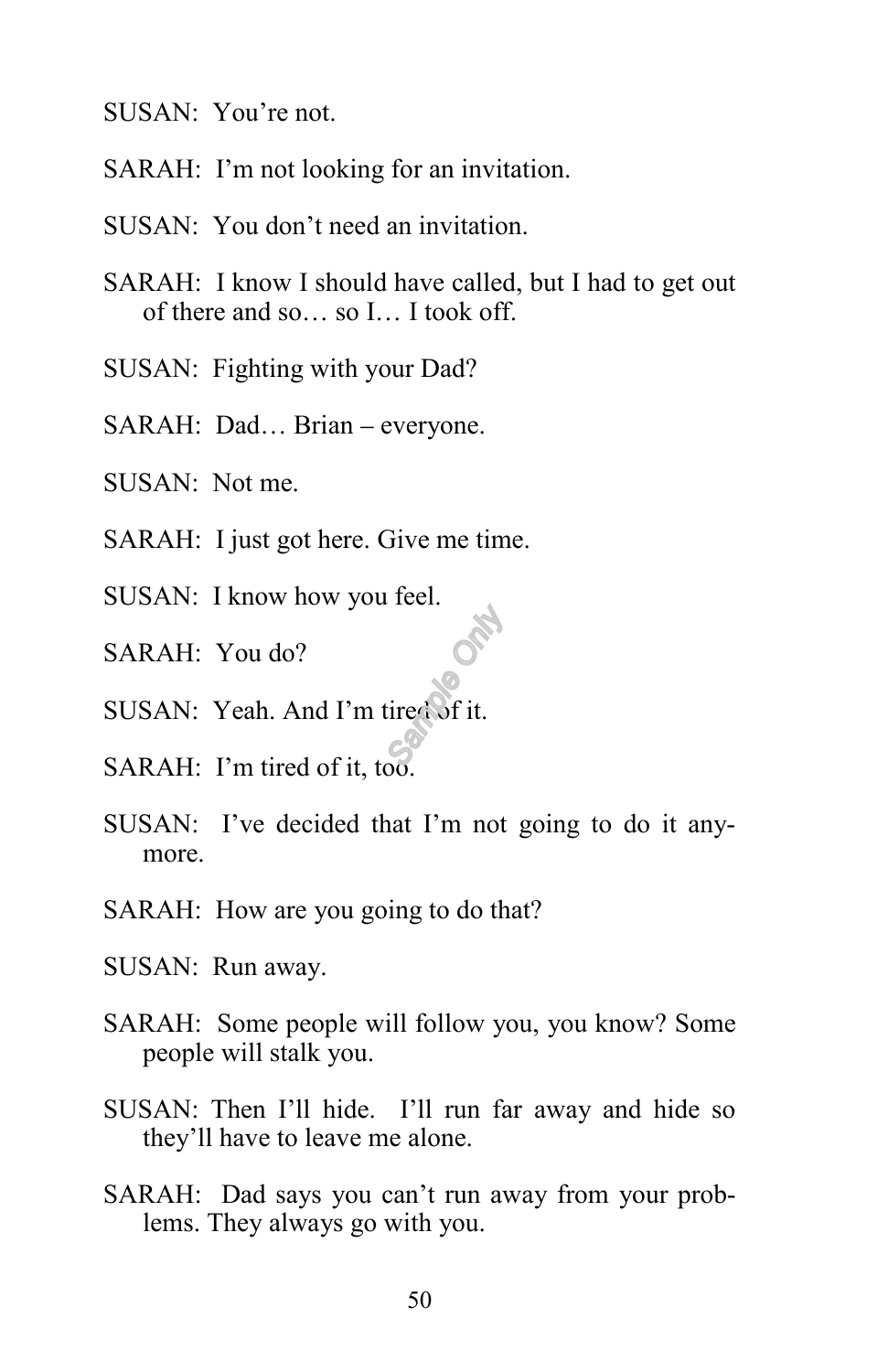- SUSAN: I don't know about that. I think you can avoid a few. When you disappear, they disappear.
- SARAH: I'd like to disappear.
- SUSAN: Sounds bad.
- SARAH: I know nothing I'm dealing with is as bad as what…
- SUSAN: What I'm dealing with?
- SARAH: Sorry.
- SUSAN: Stop -- No more apologizing in my house, all right?
- SARAH: All right.
- SUSAN: I know what's happening to me.
- SARAH: Maybe you don't want to be reminded.
- SUSAN: Every breath I take reminds me. It's a part of everything I think and do and say. *(laughs)* You know, a lot of people go to great lengths to tip toe around it. So, it's nice to have it acknowledged.
- SARAH: Okay.
- SUSAN: Life's too short to pretend. *(a la Groucho)* Especially mine. *(Beat)* Oh, come on now. I was trying to be funny. *(Hamming it up.)* I don't want to waste any of the time I have left talking about cancer and dying. I am not going to waste my time being miserable -- worrying and crying.
- SARAH: I don't know if I could do that.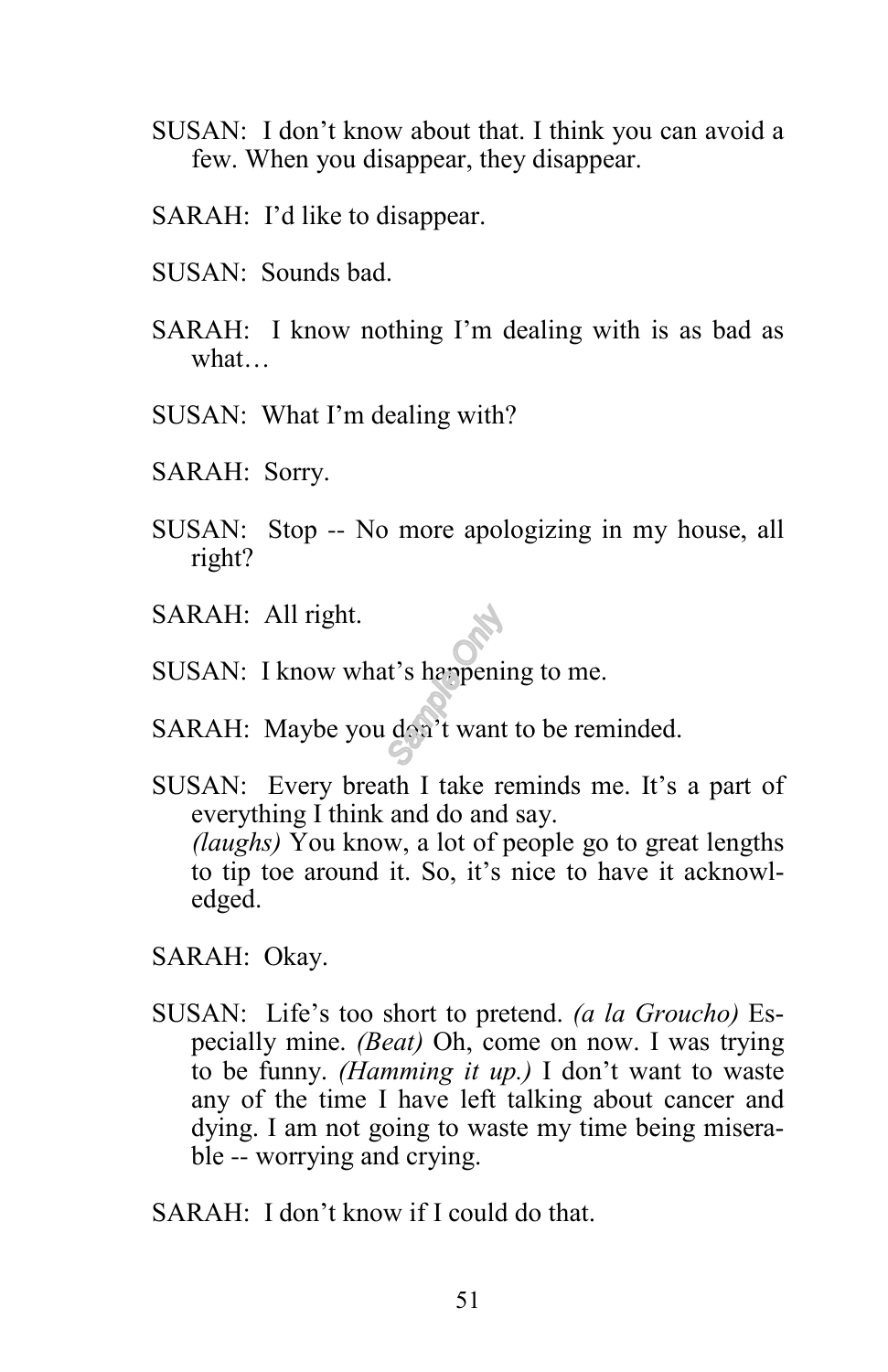- SUSAN: You'd be surprised what you can do when you don't have a choice.
- SARAH: You're not scared?
- SUSAN: Hell, yes I'm scared! I just refuse to beat myself up. The universe is doing that quite well all on its own and I refuse to help. I'm going to only do what I want to do.
- SARAH: Like what?
- SUSAN: Like go places. See and do things. Things I've always wanted to do.
- SARAH: Wish I could do that.
- *(Beat as THEY look at each other.)*
- SUSAN: Would you like to?
- SARAH: Well, yeah but…
- SUSAN: You went on the junior class trip to France last year, didn't you?
- SARAH: Yeah. It was great. I'm still surprised Dad let me go… I'm even more surprised he paid for it.
- SUSAN: So, you have a passport.
- SARAH: Yea, sure…
- SUSAN: Do you have it? Or does your Dad keep it somewhere?
- SARAH: It's mine it's in my room.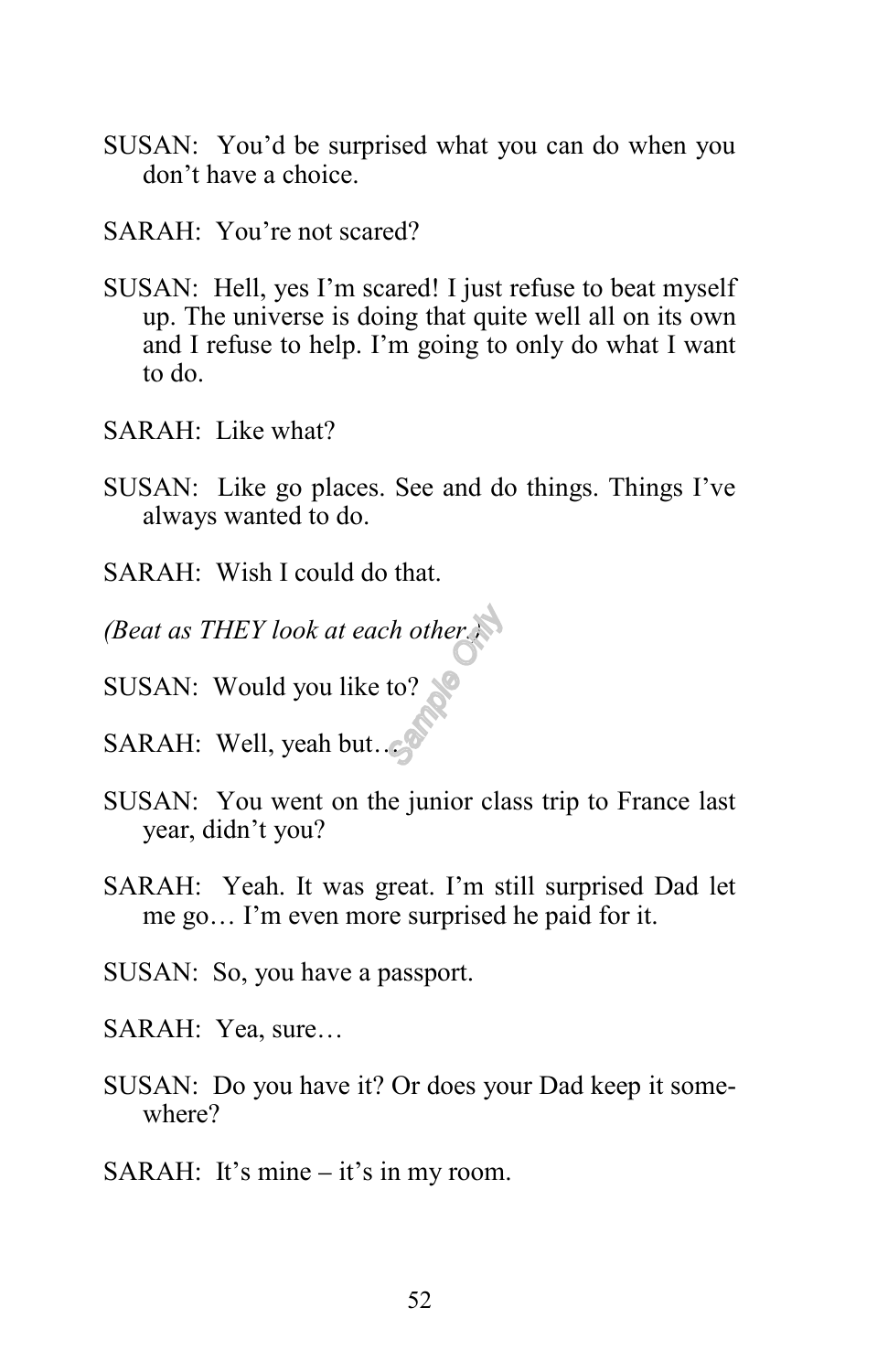- SUSAN: Go home and get it -- but don't tell your Dad. Tell him I decided that I liked his idea of your staying with me this summer.
- SARAH: Why do I need my passport?
- SUSAN: 'Cause I've decided to take a trip and I really want you to come with me. As a matter of fact, I'd like to take a few trips this summer…
- SARAH: You really want me to come with you?
- SUSAN: Absolutely. My treat. We'll have fun!
- SARAH: Leave the country?
- SUSAN: Yeah.
- SARAH: Then I really should tell Dad.
- SUSAN: Nooooo…
- SARAH: He will freak out if I leave the country without telling him…
- SUSAN: You'll be with me.
- SARAH: Yeah, but…
- SUSAN: I don't want to waste any time talking about it explaining… or have to defend myself. I want to do it. You're eighteen now.
- SARAH: He's still my Dad.
- SUSAN: And he's still my brother. So what?
- SARAH: You know what.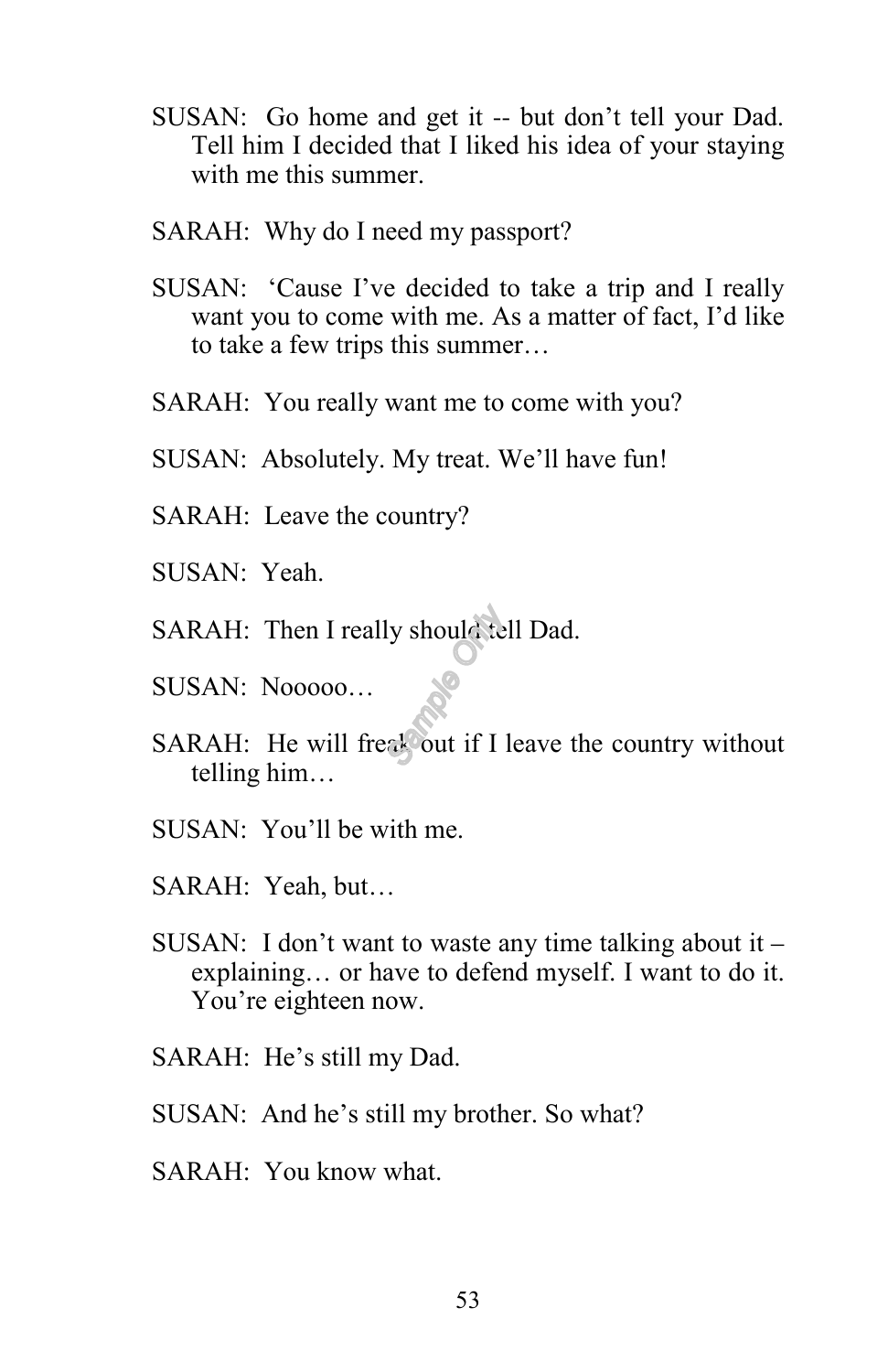- SUSAN: Hey, you're living with me now. It's not really his business what we do.
- SARAH: He'll be really pissed.
- SUSAN: He'll get mad at me -- not you. And he can't get mad at me because I'm dying of cancer. *(Beat as SA-RAH gives SUSAN a look.)* Having cancer has got to be good for something. Everything will be fine – I promise. C'mon. Let's do this. You and me. It'll be good for all of us.
- SARAH: How is finding out we've left the country good for him?
- SUSAN: Help teach him to let go. Wouldn't you say that he needs to learn to let go?

OM

*(Beat)*

- SARAH: Where would we go?
- SUSAN: I have a list. I haven't decided what the order is yet.
- SARAH: A list?
- SUSAN: What else am I going to do with my money? It's not like I need to plan for the future.
- SARAH: I wish you wouldn't say things like that.
- SUSAN: Why not?
- SARAH: It makes me… uncomfortable.
- SUSAN: It's the truth, Sarah. It's my truth. If you're going with me, I don't want to have to watch what I say.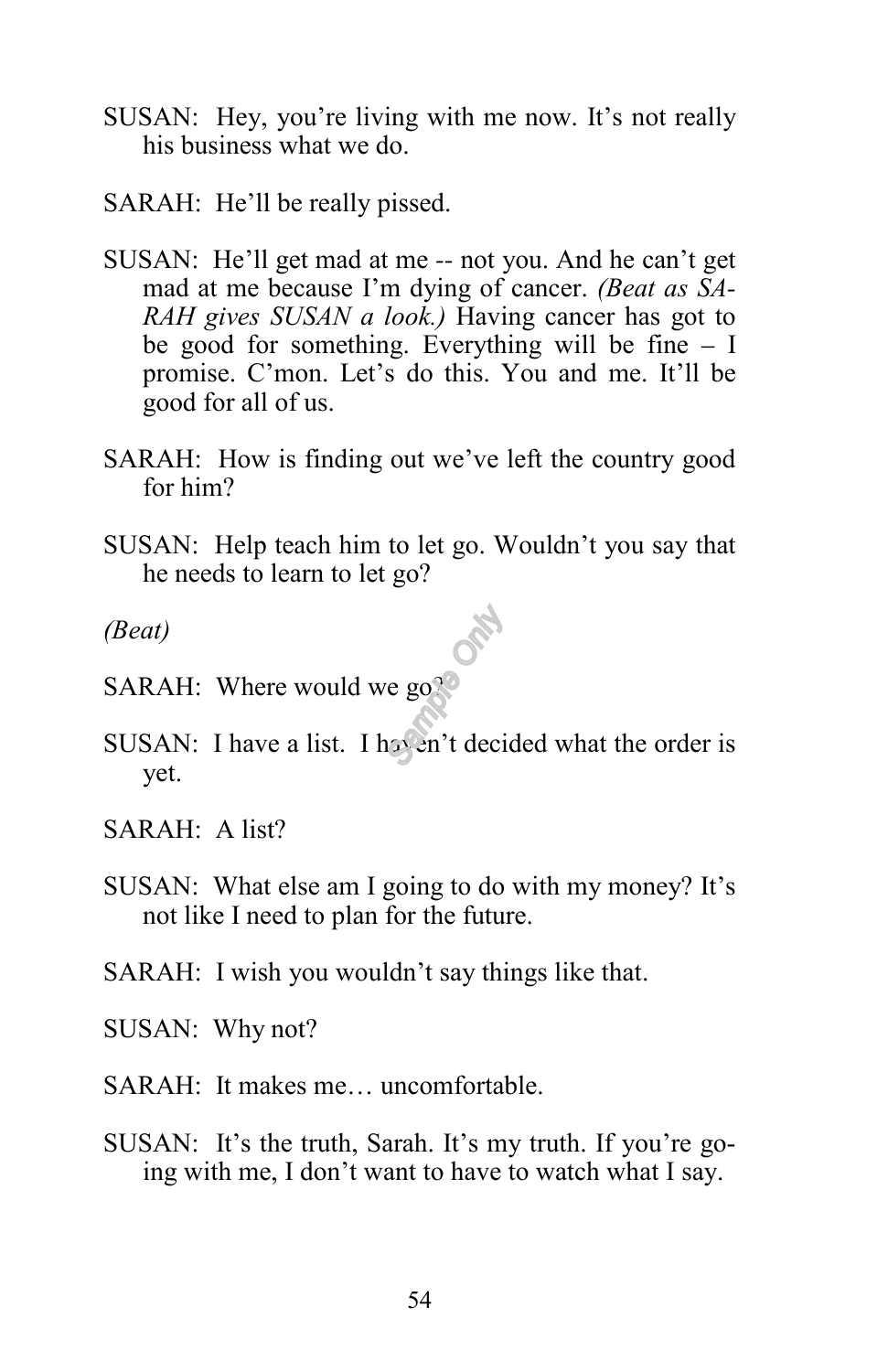- SARAH: I wish it wasn't true. It upsets me. It makes me sad – that's my truth.
- SUSAN: Can you deal?
- SARAH: I don't know… I mean, what if you need help? What if something happens?
- SUSAN: Nothing bad will happen…
- SARAH: What if it does? If something bad happens to you… I don't know if could handle that – if I'd be able to take care of you. I might mess up… make things worse. Who's going to listen to a teenage girl?
- SUSAN: Oh, my darling girl. I'll be fine the doctors said I have some time before – well, before. Let me spend this good time with you.
- SARAH: Why me?
- SUSAN: Because I'm being selfish. I look at you and I see my self. And I see your Mom, too. Your Mom and I were like long-lost sisters – which really bugged your Dad; he felt left out sometimes. *(SHE touches SARAH's face.)* There will come a time when you will be all that's left of us. And that's all right, because I think you're the best of your Mom and me. I want to leave you with memories of us doing things you'll never forget. That way, I know that I won't completely disappear from this earth.
- SARAH: Sometimes I dream about being with my Mom and I don't know whether these times really happened or if I'm just wishing in my sleep.
- SUSAN: Let me give you memories you can always be sure of. I want you to always have this trip, this time together for the both of us. *(SARAH hugs her.)* I promise I won't die on you. If anything happens, we can deal with it together, okay?